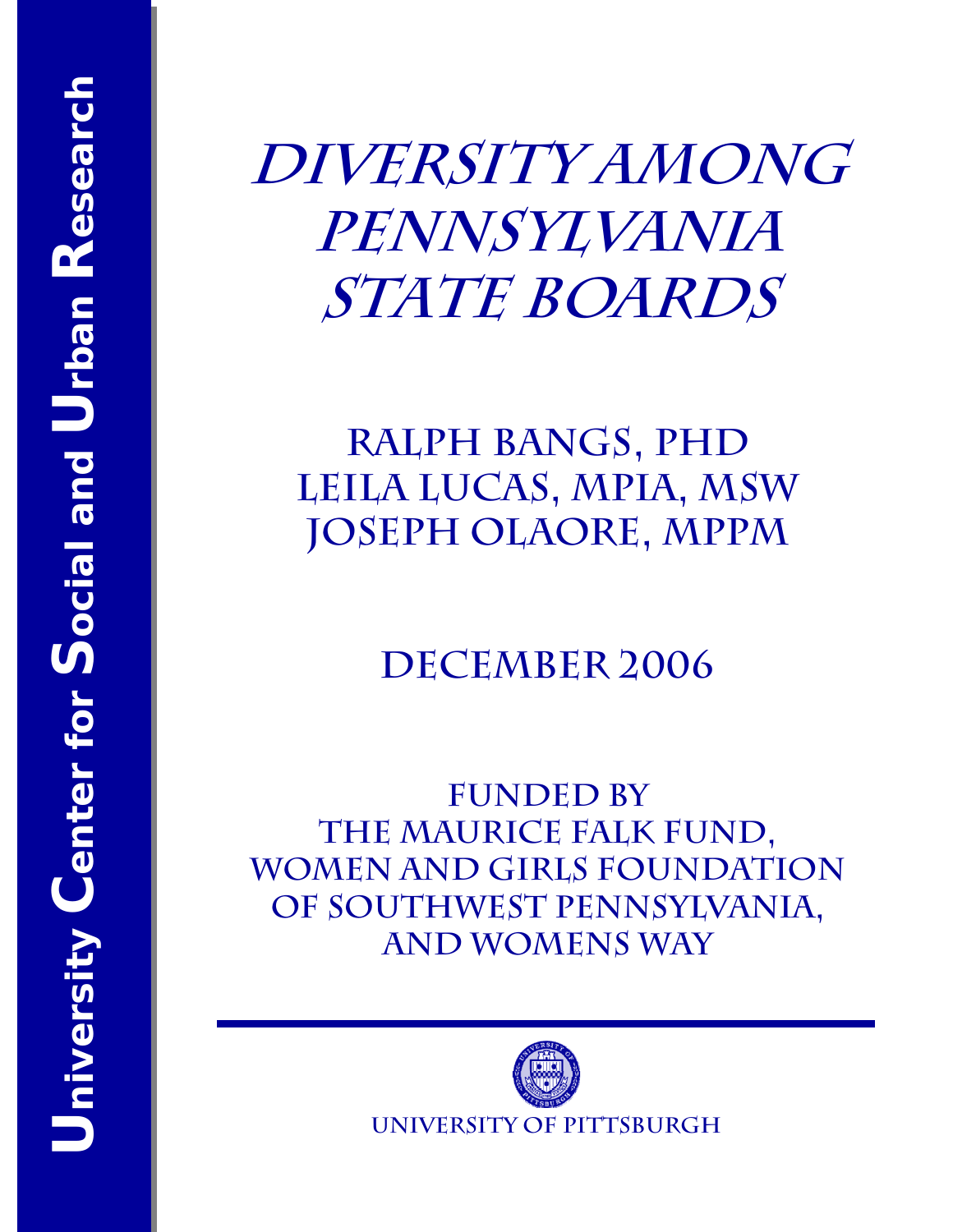### **DIVERSITY AMONG PENNSYLVANIA STATE BOARDS**

#### **EXECUTIVE SUMMARY**

#### Ralph Bangs, Leila Lucas, and Joseph Olaore University Center for Social and Urban Research University of Pittsburgh December 2006

This report presents findings from our study of diversity among Pennsylvania state boards, commissions, councils, committees and authorities (hereafter referred to as boards). State boards make many important decisions, and having minorities and women adequately represented on these boards is necessary for decision processes to be higher quality and more democratic, fair and inclusive.

For the purposes of this study a state board is defined as one where at least 50% of the voting members are PA state officials or members appointed by a PA state official and at least one member must be appointed by a PA state official. A PA state official is defined as a PA state elected official or the director or secretary of a particular PA state department.

To create a list of state boards we examined over 2,000 appointments made by the Governor of PA between January 2000 and September 2005. After reviewing websites for boards to which the governor had appointed at least one member, we found 312 boards that satisfied the above definition and appeared to currently exist.

Information on board members was obtained from January to June 2006 by calling the secretary or administrative manager for each board and by examining board websites. Although not all state boards provided the information requested, we did obtain information on a large number of boards. Out of the 312 PA state boards, we collected gender and race/ethnicity information on members of 162 boards (52%), board functions information on 241 boards (77%), and board member compensation information on 226 boards (72%).

The key findings are:

- Women are under-represented on many state boards since women are 31.2% of the members of the boards studied but are 51.7% of the state's population.
- 19% of the state boards studied do not have any women members, and 54% have fewer than three women members. Note that recent research by Alison Konrad and Vicki Kramer (*Harvard Business Review*, December 2006, p. 22) shows that boards need at least three women members for the women to be taken seriously.
- Minorities (blacks, Asians, Hispanics, Native Americans, and persons of two or more races) are under-represented on many state boards since minorities are 12.4% of the board members studied but are 15.9% of the state's population.
- 51% of the state boards studied do not have any minority members, and 84% have fewer than three minority members.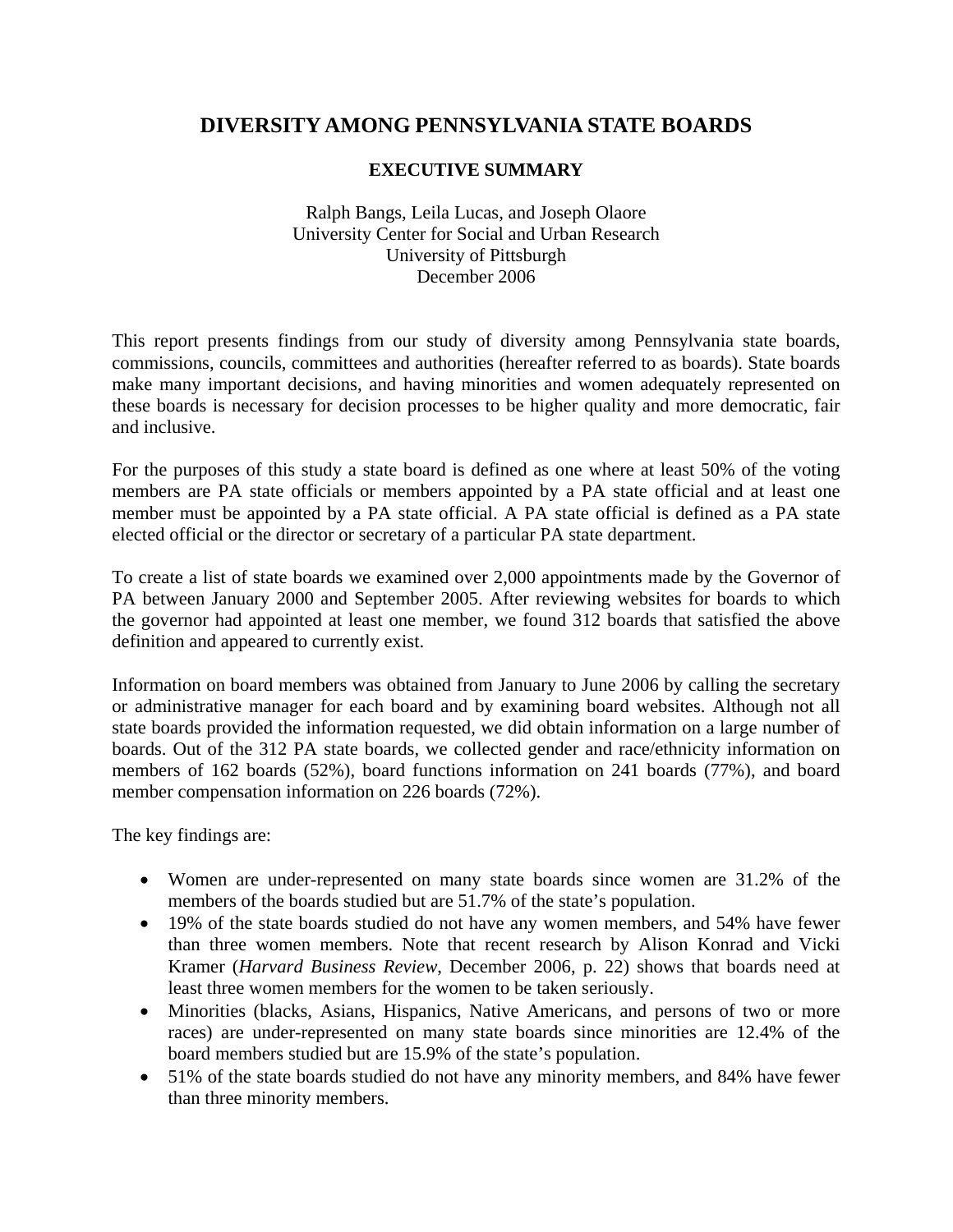- The most common functions of state boards are advising state officials (79.7%), developing and recommending policy (58.9%), serving as a liaison between the board and other agencies (38.2%), providing public education (36.5%), exercising financial control over state or federal money (33.6%), regulating licensing of professionals (19.1%), participating in appointing agency directors or presidents of boards (8.7%), contracting for goods and services (7.1%), conducting research (4.6%), providing advocacy on issues (3.7%), and participating in the hiring of state agency staff or staff of the boards (3.3%).
- Women are under-represented on the boards studied for each of the functions.
- Minorities are under-represented on the boards studied for each of the functions except advocacy and hiring.
- 9.3% of the boards provide no compensation for board members, 85% provide travel and related expenses, 19% provide a per diem (usually \$51-\$100), and 5.3% provide a salary (usually in the range of \$10,000 to \$35,000 per year).
- Women are under-represented on the boards studied with no compensation and boards with any type of payment for members.
- Minorities are under-represented on the boards studied with all types of compensation except for boards with a per diem of \$51-100 and boards that pay members a salary.

Given these findings, we recommend that state officials:

- 1. Work with local professional and civic organizations, many of whom already prepare screened lists of qualified candidates and in some cases train potential candidates, in order to identify qualified and interested women and persons of color to serve on boards.
- 2. Create an appointment process that is accessible and transparent to ensure openings are well publicized and that all interested and qualified individuals are able to apply.
- 3. Pass legislation specifying that membership of any and all publicly appointed bodies in the State of Pennsylvania should represent the population of the Commonwealth in regards to gender and race/ethnicity.
- 4. Require all state boards to report information on member diversity to the governor's office or some other office so that complete instead of partial information can be obtained.
- 5. Annually update the data in this study to monitor progress in increasing diversity on state boards.
- 6. Gather information on participation on boards for other important segments of the population, such as the disabled.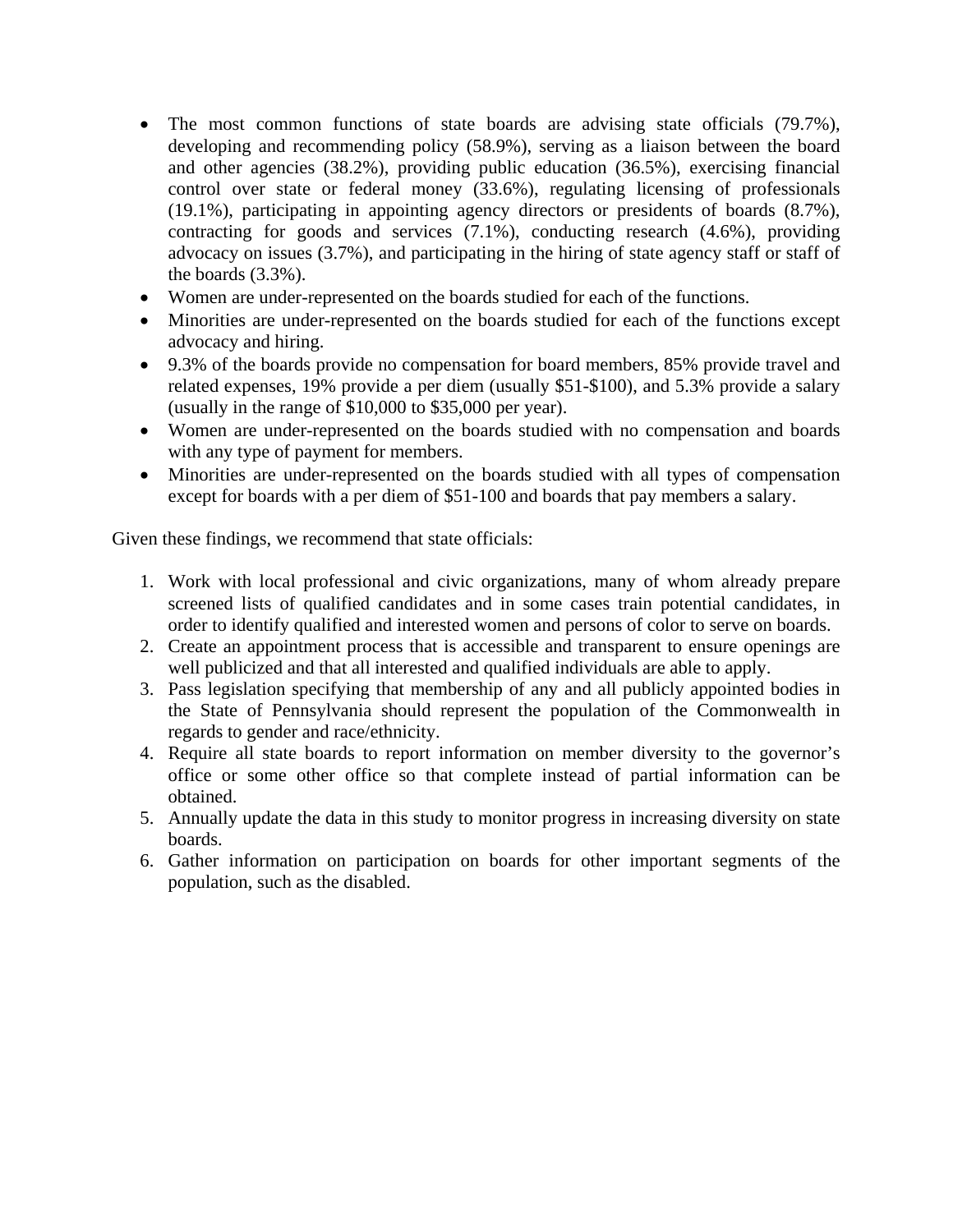### **DIVERSITY AMONG PENNSYLVANIA STATE BOARDS**

## **FINAL REPORT**

Ralph Bangs, Leila Lucas, and Joseph Olaore University Center for Social and Urban Research University of Pittsburgh December 2006

#### **Introduction**

This report presents findings from our study of diversity among Pennsylvania State boards, commissions, councils, committees and authorities (hereafter referred to as boards). The study specifically examines the number and percent of PA state board members by gender, race, and ethnicity as well as determining the functions of the boards and the types of payments the members are receiving.

State boards make many important decisions, and having women and minorities adequately represented on these boards and commissions is necessary for decision processes to be higher quality, more democratic, fair and inclusive. Greater diversity leads to better decision making because people with different perspectives may not share the assumptions and beliefs of the rest of the group. This encourages plurality of ideas and opinions, which enhances the quality of decision making.

Under-representation of, and sometimes total absence of, women and minorities on state boards and commissions could send a message to those segments of the population that their input is not valued. More diverse state boards, by contrast, promote essential democratic values of representation and give a voice to all citizens. It is incumbent on the appointing authorities to ensure that they are not excluding any part of the public that has the right to serve and be represented on state boards.

#### **Funding**

Funds for this study were provided by three organizations: The Maurice Falk Fund, Women and Girls Foundation of Southwest Pennsylvania, and WOMENS WAY.

#### **Data Collection Methods**

Two steps were involved in creating a list of PA state boards. First, we identified all types of boards which have at least one member appointed by the Governor of Pennsylvania. To do this we examined every appointment (more than 2000) made by the Governor between January 2000 and September 2005 as listed on the website for the Governor's Office of Public Liaison and examined the Senate's website list of confirmations for the Governor's appointees. This generated a list of 357 boards.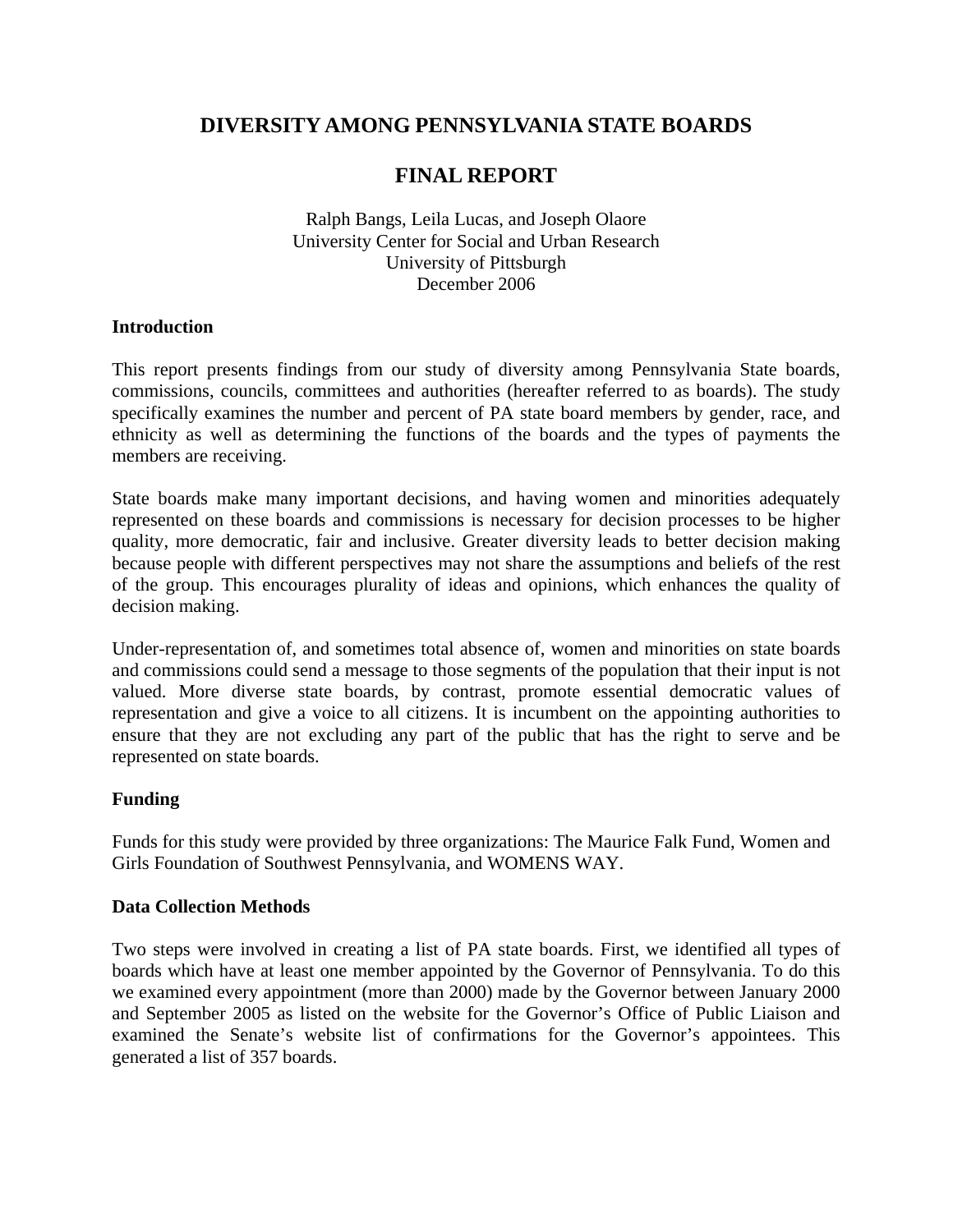Second, we conducted a web search to obtain information on these boards to see if they qualified as a PA state board based on the following definition:

For the purposes of this study, a PA state board is defined as one where at least 50% of the voting members are PA state officials or members appointed by a PA state official and at least one member must be appointed by a PA state official. A PA state official is defined as an employee of the PA government, such as an elected official (e.g., Governor or Senator) or the director or secretary of a particular government department (e.g., Director of the Bureau of Consumer Protection in the Office of the Attorney General).

As a result of this review of the 357 boards, we found that 312 existed and satisfied the above definition and 45 no longer existed or did not satisfy the definition (see Appendix 1). In addition to creating a revised list of PA state boards, the web search was conducted to obtain information about board functions and compensation of board members.

#### *Functions of Boards*

A sample of 20 PA state boards was selected and reviewed to find common functions among these entities and create a preliminary list of function categories. The websites of all of the PA boards on our list were then examined to collect information, if available, about their duties and responsibilities. The information was recorded in a spreadsheet (see Appendix 2). Definitions of the functions are in Appendix 3. Phone calls later in the project were used to collect functions information when not available from websites (see descriptions of phone calls below). The list of common function categories was then revised to reflect the more complete information after completing data collection.

#### *Compensation of Board Members*

A sample of 20 PA state boards was selected and reviewed to find common types of payments to board members. A preliminary list of payment categories was created based on the sample. The websites of all of the PA state boards on our list were then examined to collect information about their payments to board members. The information was recorded in a spreadsheet (see Appendix 4), and definitions of the compensation categories are in Appendix 5. Later in the project, phone calls were used to collect payment information when not available from websites (see descriptions of phone calls below). The list of common payment categories was then revised to reflect the more complete information after completing data gathering.

#### *Description of Call 1 and Call 2*

Two phone scripts (Call 1 and Call 2) were developed to obtain information on the gender, race/ethnicity, functions, and types of payments for board members (see Appendices 6 and 7). In Call 1, the secretary or administrative manager of each board was contacted to obtain the current list of voting members. Copies of the board list were received by fax, e-mail, or from websites. For the board lists that were obtained from the websites, we confirmed with the board secretary or administrative manager that the list posted on the webpage is up-to-date. Information from Call 1 was obtained between January 2006 and June 2006. Table 1 shows the outcome of Call 1.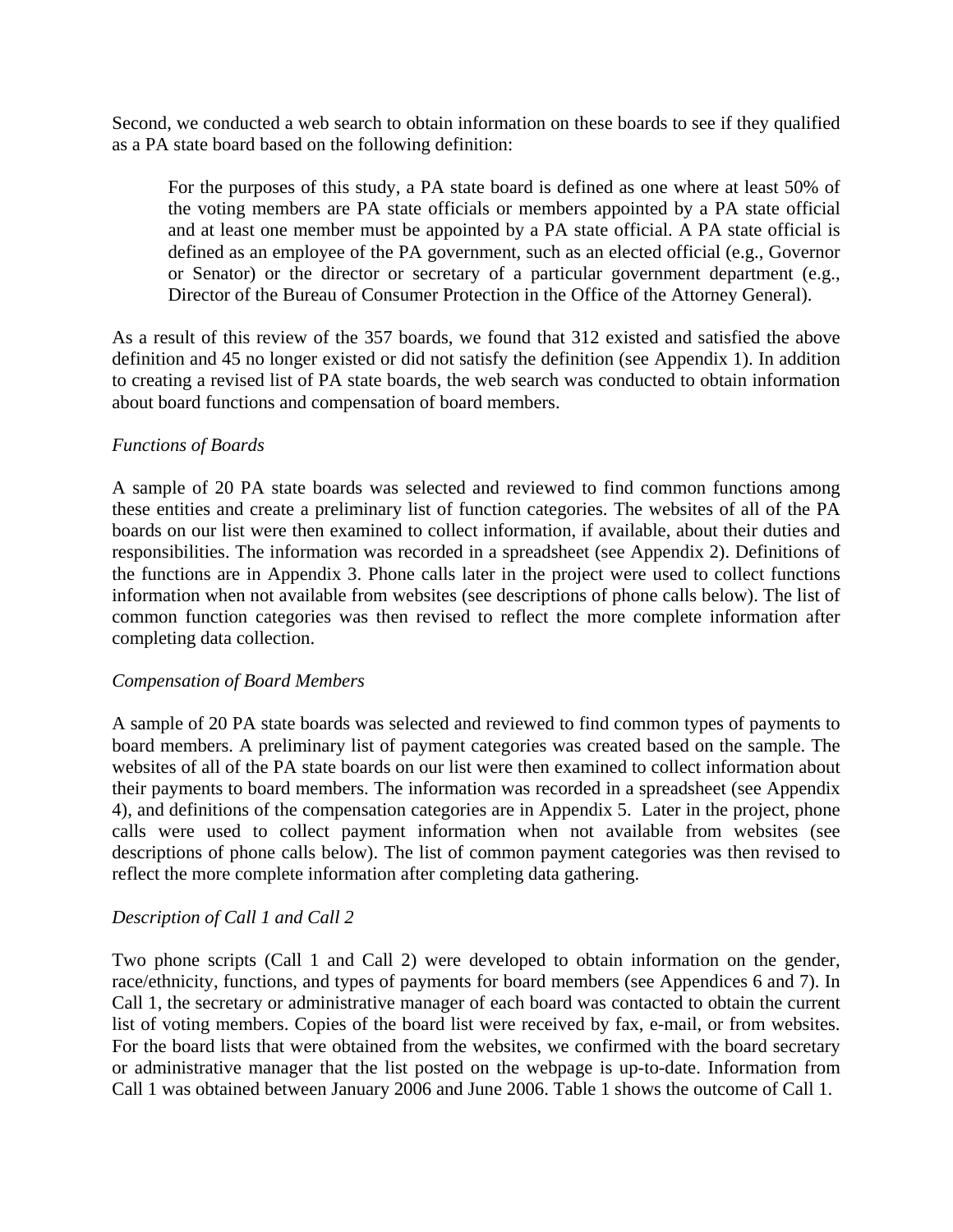Note that we were not able to obtain information on the geographic location of the board members during this study. Most of the board secretaries or managers were not willing to give us the address or location of board members.

|                                            | Number | Percent |
|--------------------------------------------|--------|---------|
| Refused                                    | 19     | 6.1%    |
| No response                                | 34     | 10.9%   |
| No contact number                          | 47     | 15.1%   |
| Referred to Governor's Office              | 10     | 3.2%    |
| Obtained members' list                     | 202    | 64.7%   |
| Total existing boards in our original list | 312    | 100%    |

#### **Table 1. Telephone Outcomes for Call 1**

In Call 2, the board secretary or administrative manager was contacted a second time to obtain information about the gender, race, and ethnicity of board members, and, if needed, board functions and the type of payment board members receive. This information was collected between February 2006 and June 2006. Table 2 shows the outcomes of Call 2.

#### **Table 2. Telephone Outcomes for Call 2**

|                                              | Number | Percent |
|----------------------------------------------|--------|---------|
| Received gender & race/ethnicity information | 162    | 80.2%   |
| Refused                                      | -34    | 16.8%   |
| No response                                  |        | 0.5%    |
| Referred to Governor's Office                |        | 2.5%    |
| Total boards with board members' list        | 202    | 100%    |

The final telephone outcome for Call 1 and 2 is that we obtained gender and race/ethnicity data for 162 boards (51.9%) out of the 312 PA state boards known to exist. The boards that did not provide gender and race/ethicity information are shaded in yellow in Appendix 8. No particular type of state board tended to provide or not provide the data.

#### **Findings**

The following is a summary of the information obtained on gender, race/ethnicity, and other items from the 162 PA state boards. The 162 PA state boards had a total of 1854 voting members. We were able to obtain gender information on all 1854 voting members and obtained race and ethnicity information on 1731 members (93.7%). Race and ethnicity information on 123 members (6.3%) was unknown.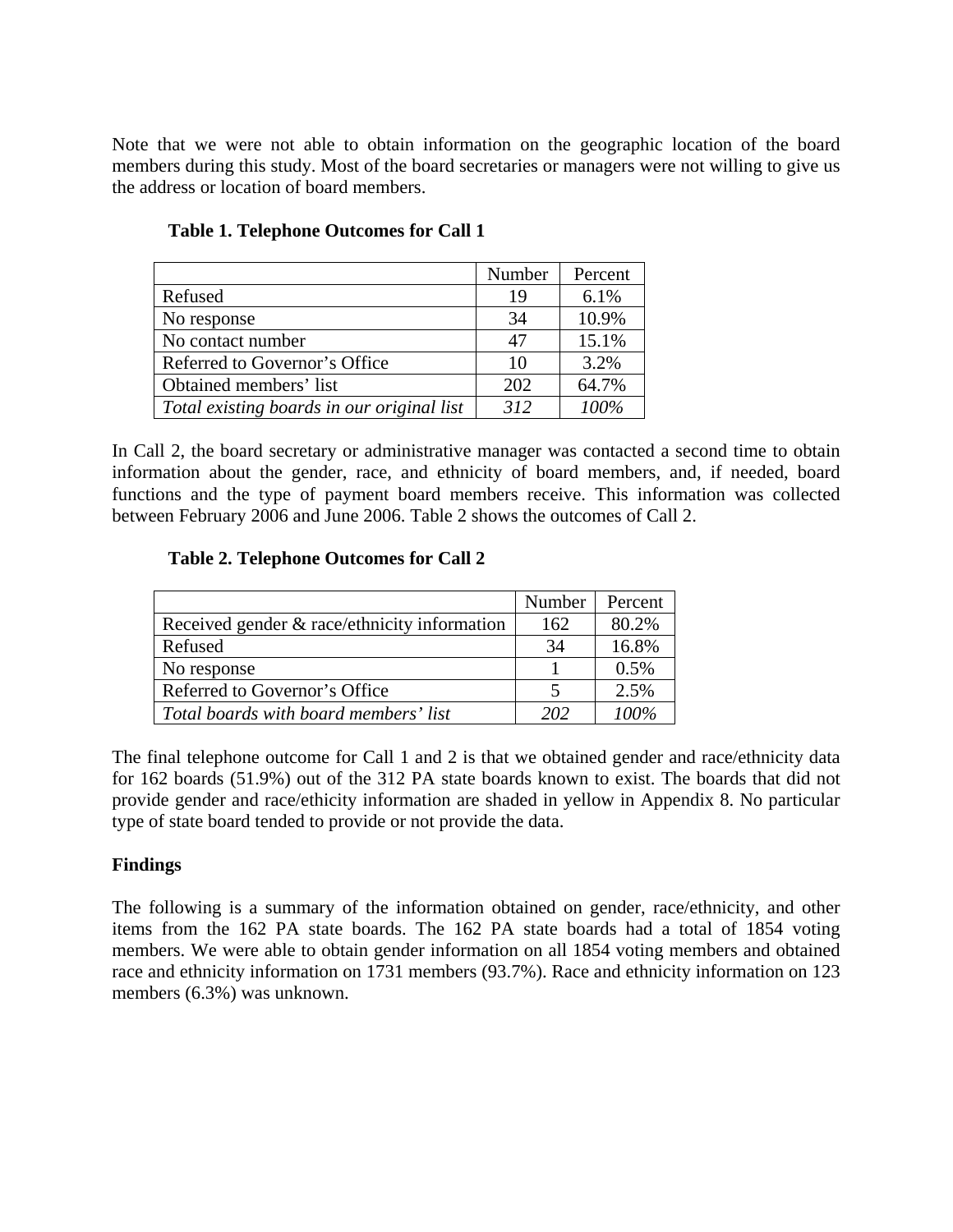*Gender* 

Out of 1854 total board members on the 162 boards, women comprise 31.2% while men comprise 68.8%. According to the year 2000 US census, men make up 48.3% of the total population in PA, while women make up 51.7%. Thus, women are grossly under-represented on the state boards compared to their share of the state's population (see Tables 3 and 4). In addition, there are 30 boards (19%) that have no women members and 88 boards (54%) that have fewer than three women members. For findings on gender by board see Appendix 8.

| <b>Gender</b> | Number of<br><b>Members</b> | $\frac{0}{0}$ |
|---------------|-----------------------------|---------------|
| Total         | 1854                        | 100           |
| Male          | 1276                        | 68.8          |
| Female        | 578                         |               |

|  |  | Table 3. Percentage of Women on PA State Boards |
|--|--|-------------------------------------------------|
|--|--|-------------------------------------------------|

*Source: Appendix 8* 

#### **Table 4. Pennsylvania Population by Gender**

| <b>Gender</b> | $\frac{0}{0}$          |
|---------------|------------------------|
| Male          | 48.3                   |
| Female        | 51.7                   |
|               | Source: US Census 2000 |

#### *Race and Ethnicity*

Of the 1731 members on the PA boards for which we obtained race/ethnicity information, 1517 (87.6%) are non-Hispanic white and 214 (12.4%) are minorities (see Table 5). The breakdown of the minorities by race and ethincity shows that 158 (9.1%) are African American, 29 (1.7%) are Asian American, and 27 (1.6%) are Hispanic. No Native Americans were represented.

#### **Table 5. PA Board Members by Race and Ethnicity**

|                                  | # of board members<br>with information on<br>race and ethnicity | <b>Percent</b> |
|----------------------------------|-----------------------------------------------------------------|----------------|
| Race and ethnicity               | 1731                                                            | 100%           |
| White, non-Hispanic              | 1517                                                            | 87.6           |
| Minorities                       | 214                                                             | 12.4           |
| <b>Black or African American</b> | 158                                                             | 9.1            |
| Asian                            | 29                                                              | 1.7            |
| Native American                  |                                                                 |                |
| <b>Hispanic or Latino</b>        |                                                                 | 16             |
|                                  |                                                                 |                |

*Source: Appendix 8*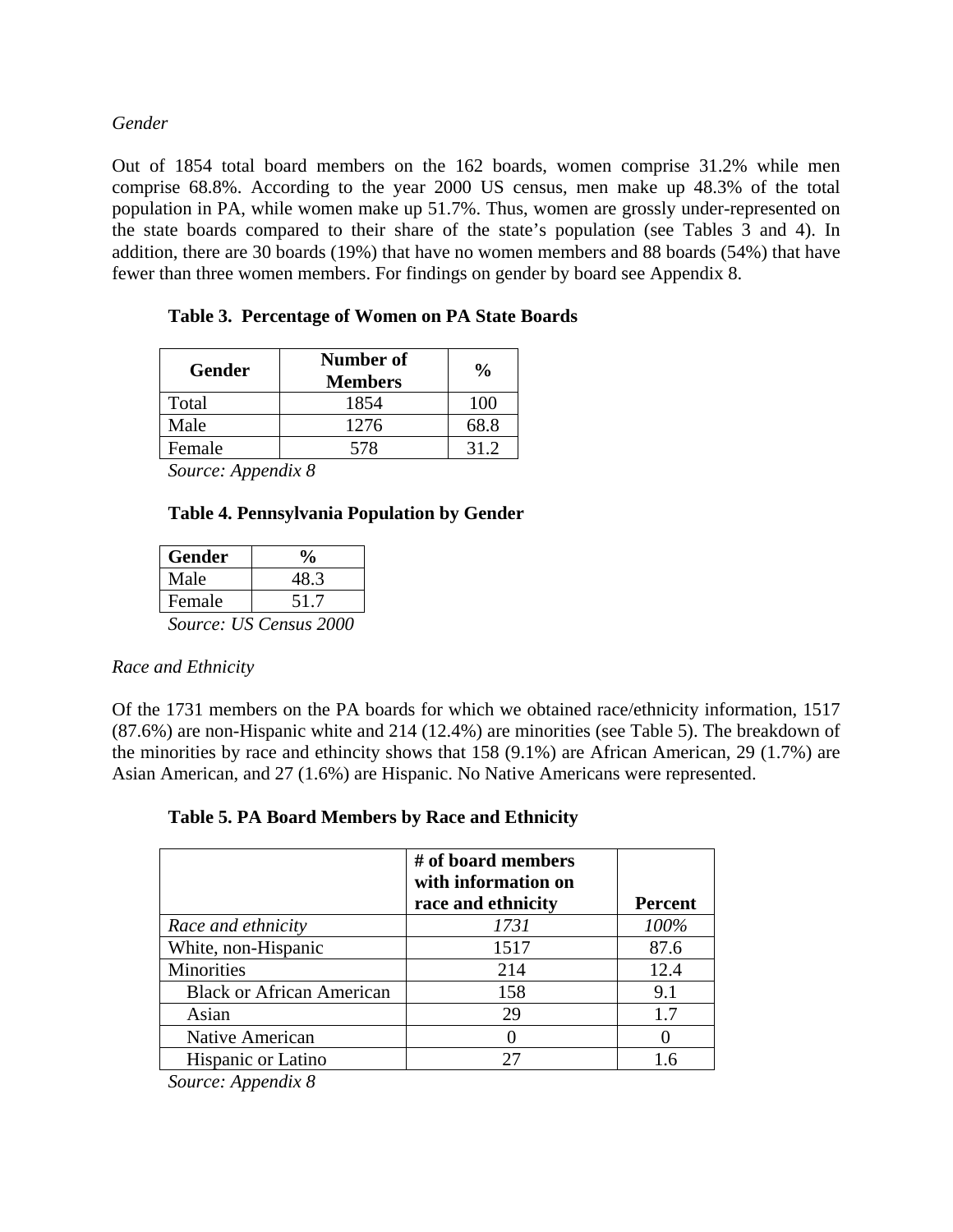| <b>Race and ethnicity</b>        | $\frac{6}{10}$ |
|----------------------------------|----------------|
| White, non-Hispanic              | 84.1           |
| Minorities                       | 15.9           |
| <b>Black or African American</b> | 10.0           |
| Asian                            | 1.8            |
| Native American                  | 0.1            |
| Hispanic or Latino               | 3.2            |
| Other                            | በ ጸ            |

**Table 6. Race and Ethnicity of Pennsylvania's Population** 

*Source: US Census 2000: demographic profile* 

Table 6 provides data on race and ethnicity of the state's population. Comparing Tables 5 and 6, we find that the percentage of minorities represented on state boards (12.4%) is below their share of the state's population (15.9%). At the same time, the percentage of non-Hispanic Whites among board members (87.6%) is above their share of the state's population (84.1%). In addition, there are 83 boards (51%) that do not have any minority members and 136 boards (84%) that have fewer than three minority members out of the 162 that provided race/ethnicity information. For findings on race and ethnicity by board see Appendix 8.

#### *Functions*

Of the 312 boards studied, 241 (77.2%) provided information on the functions of their members. Table 7 shows the common types of functions and the number and percent of boards that perform such duties. The most frequently mentioned functions are advising state officials (79.7% of the boards), developing and recommending policy (58.9%), liaison between the board and other agencies (38.2%), public education (36.5%), and financial control over state or federal money (33.6%). The findings on functions by board are shown in Appendix 2.

Table 7 also shows the distribution of board members by gender and race/ethnicity for boards that perform a particular function. Compared to women's share of 51.7% of the state's population, women are under-represented on boards in relation to all functions. Compared to the minority share of 15.9% of the state's population, minorities are under-represented on boards in relation to all functions except advocacy and hiring. Women and minorities have the lowest representation on boards engaged in licensing and the greatest representation on boards engaged in advocacy.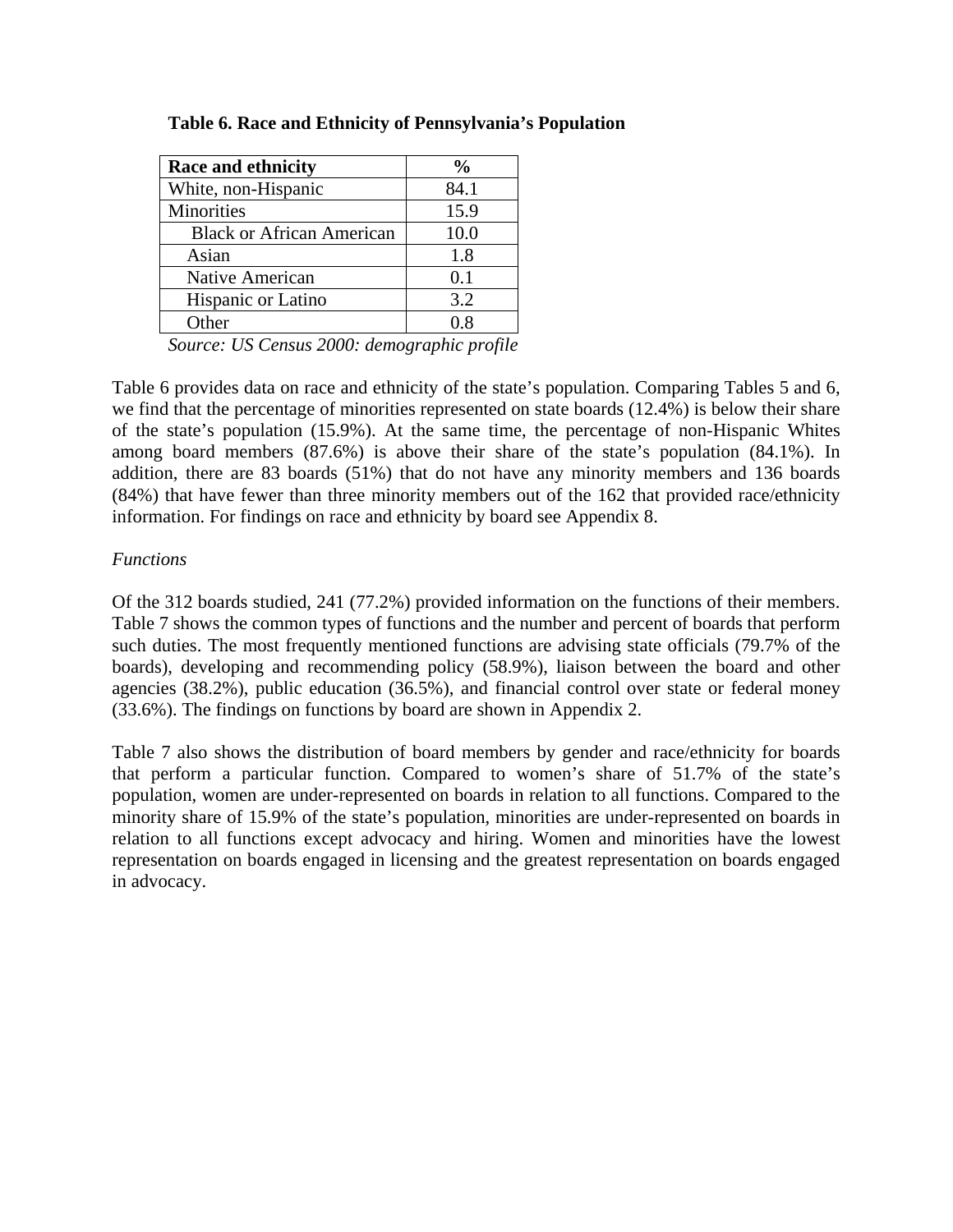|                         | # of   | $%$ of | $%$ women | % minority |
|-------------------------|--------|--------|-----------|------------|
| <b>Function Type</b>    | boards | boards | members   | members    |
| Advise                  | 192    | 79.7   | 34.1      | 12.1       |
| Develop Policy          | 142    | 58.9   | 31.3      | 13.8       |
| Liaison                 | 92     | 38.2   | 42.3      | 14.6       |
| <b>Public Education</b> | 88     | 36.5   | 40.6      | 13.2       |
| Finance                 | 81     | 33.6   | 20.9      | 12.4       |
| Licensing               | 46     | 19.1   | 11.2      | 9.3        |
| Appointments            | 21     | 8.7    | 22.6      | 13.2       |
| Contract                | 17     | 7.1    | 15.9      | 12.3       |
| Research                | 11     | 4.6    | 24.5      | 10.3       |
| Advocacy                | 9      | 3.7    | 50.5      | 40.9       |
| Hiring                  | 8      | 3.3    | 19.4      | 32.2       |
| Other                   | 34     | 14.1   | 31.0      | 8.6        |

**Table 7. Functions of PA State Boards and Representation by Function** 

#### *Payment Categories*

Out of the 312 boards, we were able to obtain compensation information from 226 boards (72.4%). We found that 9.3% of the boards provide no compensation for board-related expenses of board members, 85% provide travel and related expenses, and 19% provide a per diem. The most common per diem rate was \$51-\$100 (Table 8). The findings on compensation by board are shown in Appendix 4.

Table 8 also shows the distribution of board members by gender and race/ethnicity for boards with a particular type of payment for board members. Compared to women's share of 51.7% of the state's population, women are under-represented on boards with all types of payments for members. Compared to the minority share of 15.9% of the state's population, minorities are under-represented on boards with no compensation, paid travel and related expenses, a per diem of \$50 a day or less, and a per diem of greater than \$100. Minorities are over-represented on boards with a per diem of \$51-100 and boards that pay members a salary.

Women have the lowest representation on boards that pay members a salary, and minorities have the lowest representation on boards that pay a per diem of greater than \$100. Women have the highest representation on boards that pay members a per diem of greater than \$100, and minorities have the highest representation on boards that pay a per diem of \$51-100.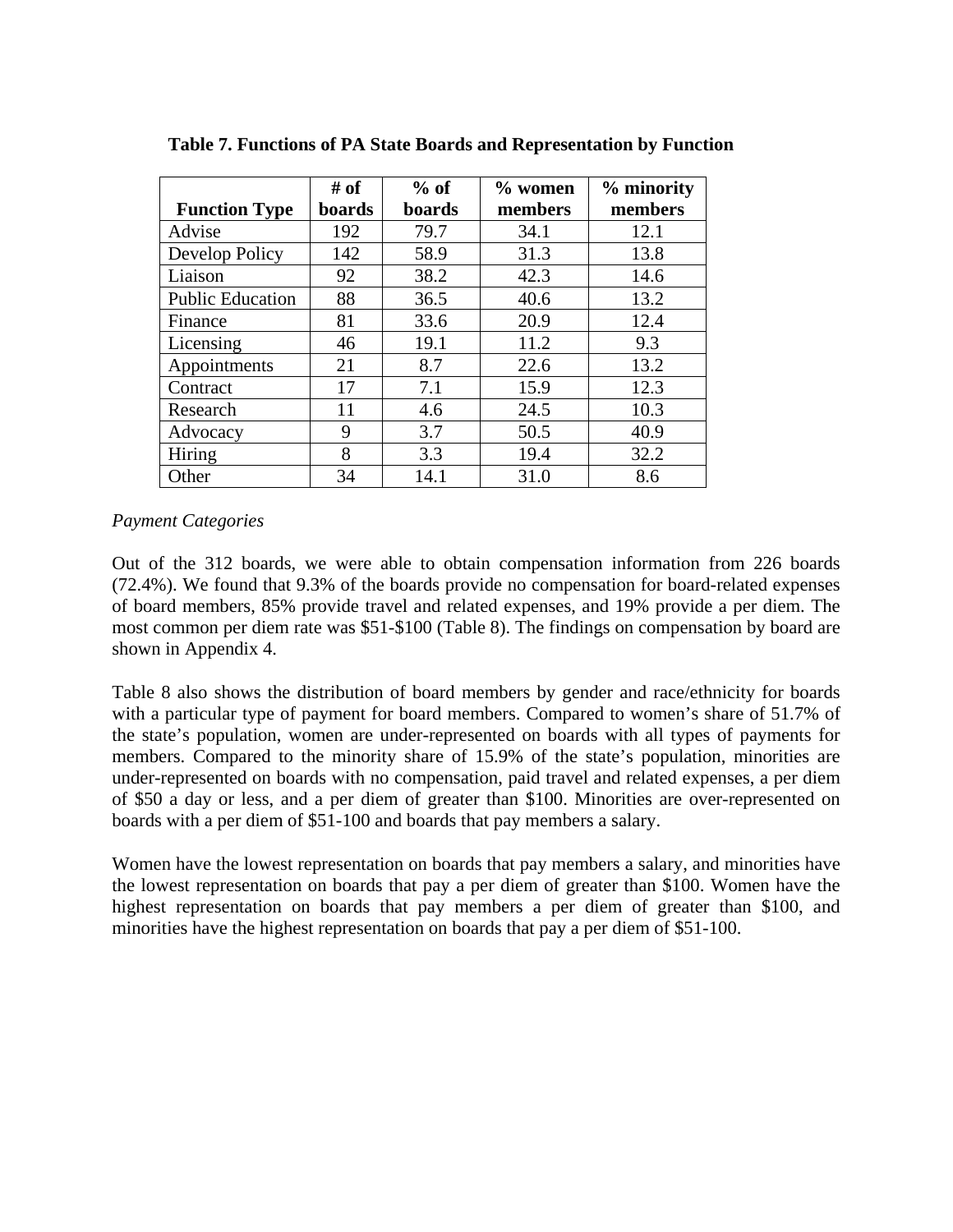| <b>Payment Category</b>       | <b>Number</b> | $%$ of | $%$ women | % min.  |
|-------------------------------|---------------|--------|-----------|---------|
|                               | of boards     | boards | members   | members |
| No compensation               | 21            | 9.3    | 33.5      | 14.2    |
| Travel and other expenses     | 192           | 85.0   | 33.9      | 10.9    |
| Boards with per diems         | 43            | 19.0   | 20.0      | 8.0     |
| Per diem of $<$ or = \$50/day |               | 2.2    | $- -$     |         |
| Per diem of \$51-100/day      | 26            | 11.5   | 14.3      | 22.9    |
| Per diem of $> $100/day$      |               | 1.8    | 35.0      | 3.8     |
| Amount unknown                | 8             | 3.5    | 7.5       | 5.0     |
| Salary                        | 12            | 5.3    | 12.3      | 20.6    |

#### **Table 8. Payments for PA State Board Members**

#### **Recommendations**

The following recommendations provide the Governor, Senate, House of Representatives, and other state officials and appointing authorities the opportunity to better uphold the principles of fair representation, equality, inclusiveness, and good goverance. Concerted efforts must be made to ensure that appointments to state boards fairly represent the state population in regards to gender, race, and ethnicity.

Given these findings, we recommend that state officials:

- Work with local professional and civic organizations, many of whom already prepare screened lists of qualified candidates and in some cases train potential candidates, in order to identify qualified and interested women and persons of color to serve on boards.
- Create an appointment process that is accessible and transparent to ensure openings are well publicized and that all interested and qualified individuals are able to apply.
- Pass legislation specifying that membership of any and all publicly appointed bodies in the State of Pennsylvania should represent the population of the Commonwealth in regards to gender and race/ethnicity.
- Require all state boards to report information on member diversity to the governor's office or some other office so that complete instead of partial information can be obtained.
- Annually update the data in this study to monitor progress in increasing diversity on state boards.
- Gather information on participation on boards for other important segments of the population, such as the disabled.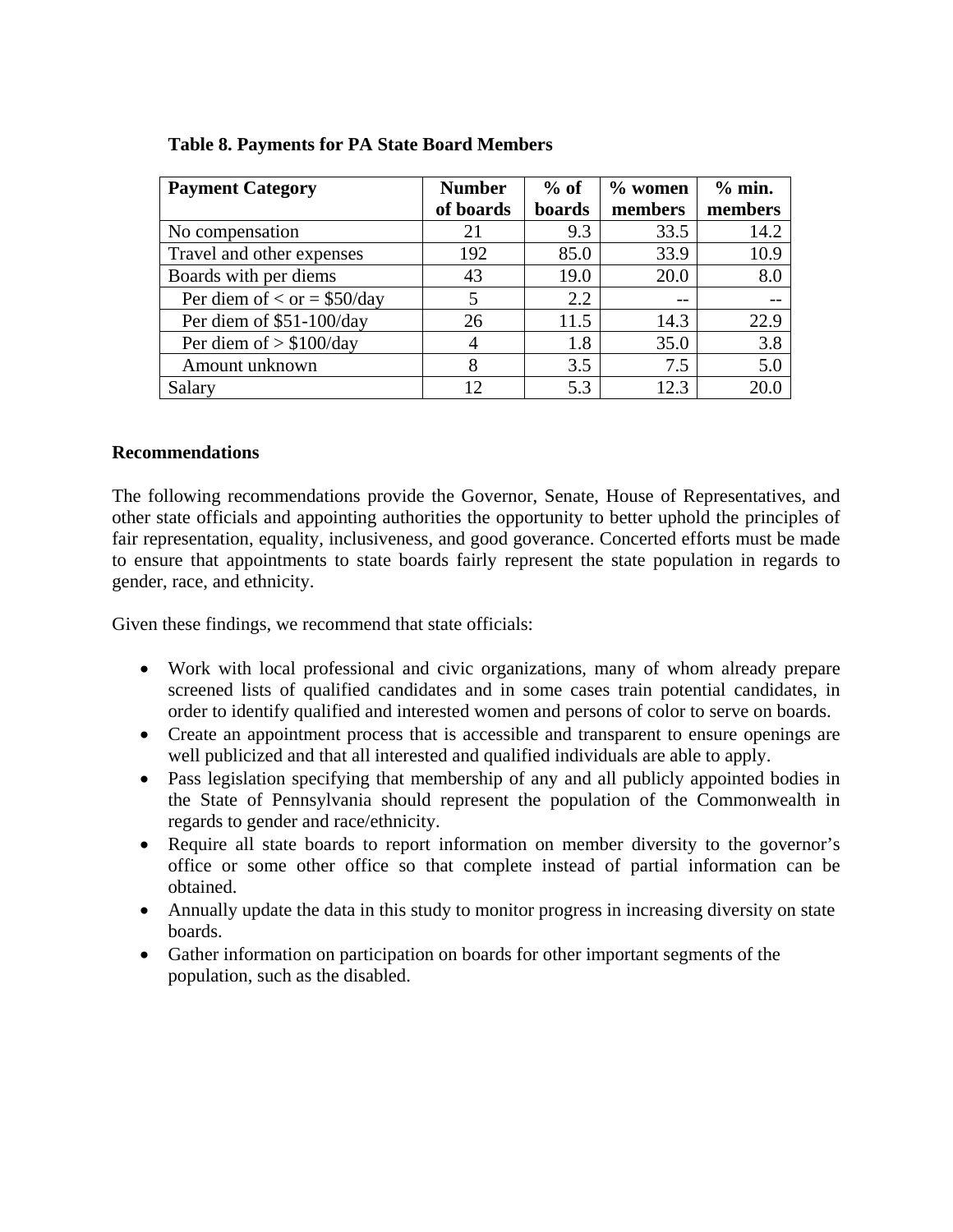#### **Appendix 1. Boards Not Included in the Study**

- 1. States Coastal Organizations
- 2. Chesapeake Executive Council Citizens Advisory Committee
- 3. Brigadier General Pennsylvania National Guard
- 4. Erie-Western PA Port Authority
- 5. Erie County Convention Center Authority
- 6. Southwestern Pennsylvania Commission
- 7. General Counsel
- 8. Great Lakes Commission For The Commonwealth of Pennsylvania
- 9. Local Government Advisory Committee
- 10. Medical Advisory Board (State Athletic Commission) chairman
- 11. Brandywine Battlefield Park Commission
- 12. Education Commission of The States
- 13. Pennsylvania State University, Board of Trustees of the
- 14. Agricultural By-Product Management Technology
- 15. Lincoln University of the Commonwealth System of Higher Education, Board of Trustees of
- 16. Temple University of the Commonwealth System of Higher Education, Board of Trustees of
- 17. Thomas Jefferson University, Board of Trustees of
- 18. University of Pittsburgh of the Commonwealth System of Higher Education, Commonwealth Trustee of the
- 19. Thaddeus Stevens College of Technology, Board of Trustees of
- 20. Abandoned Mine Voids and Mine Safety, Governor's Commission on
- 21. Blue Cross Independence, Board of Directors
- 22. Hathaway County Probation and Parole Officers' Firearm Education and
- 23. Major General, Pennsylvania National Guard
- 24. Veterans' Commission, State
- 25. Arthritis, PA Department of Health Advisory Board of
- 26. Ben Franklin Technology Development Authority Board of Directors
- 27. Cameron County Board of Assistance
- 28. Crime Victim's Compensation Board
- 29. Central Youth Development Centers, Board of Trustees of
- 30. Montgomery County Board of Assistance
- 31. Business Tax Commission, Pennsylvania
- 32. Chester County Board of Assistance
- 33. Pike County Board of Assistance
- 34. Messenger and Agent Advisory Committee
- 35. Interscholastic Athletic Oversight Council, Pennsylvania
- 36. Veterans' Memorial Commission, Pennsylvania
- 37. College and Career Success, Commission on
- 38. Operational Committee of the Pennsylvania Community
- 39. Venango County Board of Assistance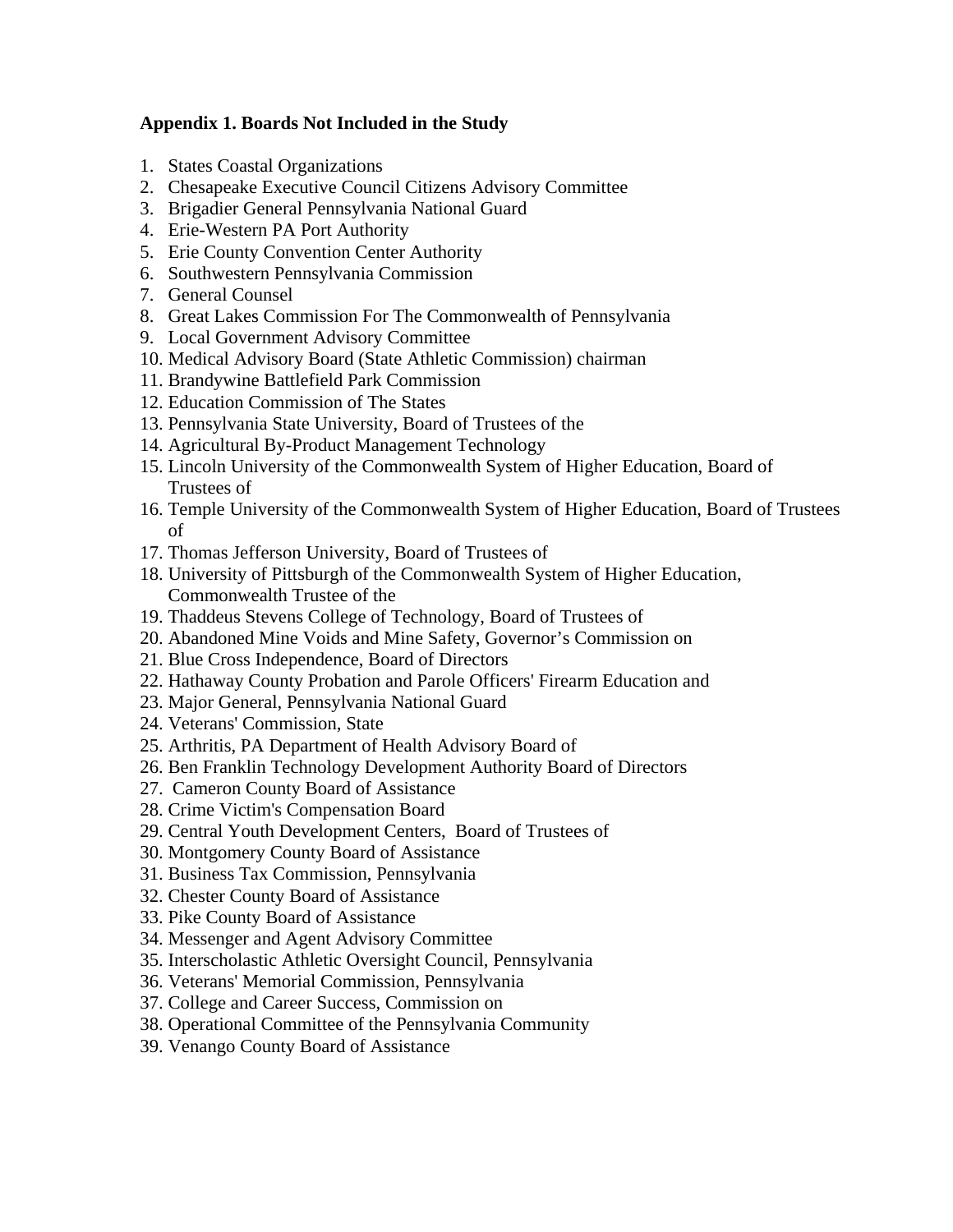- 40. Compliance Advisory Committee Environmental Hearing Board, Pennsylvania Interstate Oil And Gas Compact Commission
- 41. Small Business Advocate
- 42. Interstate Commission on the Potomac River Basin
- 43. Interstate Mining Compact Commission
- 44. Delaware River Master's Advisory Committee
- 45. Delaware River Basin Commission County Board of Assistance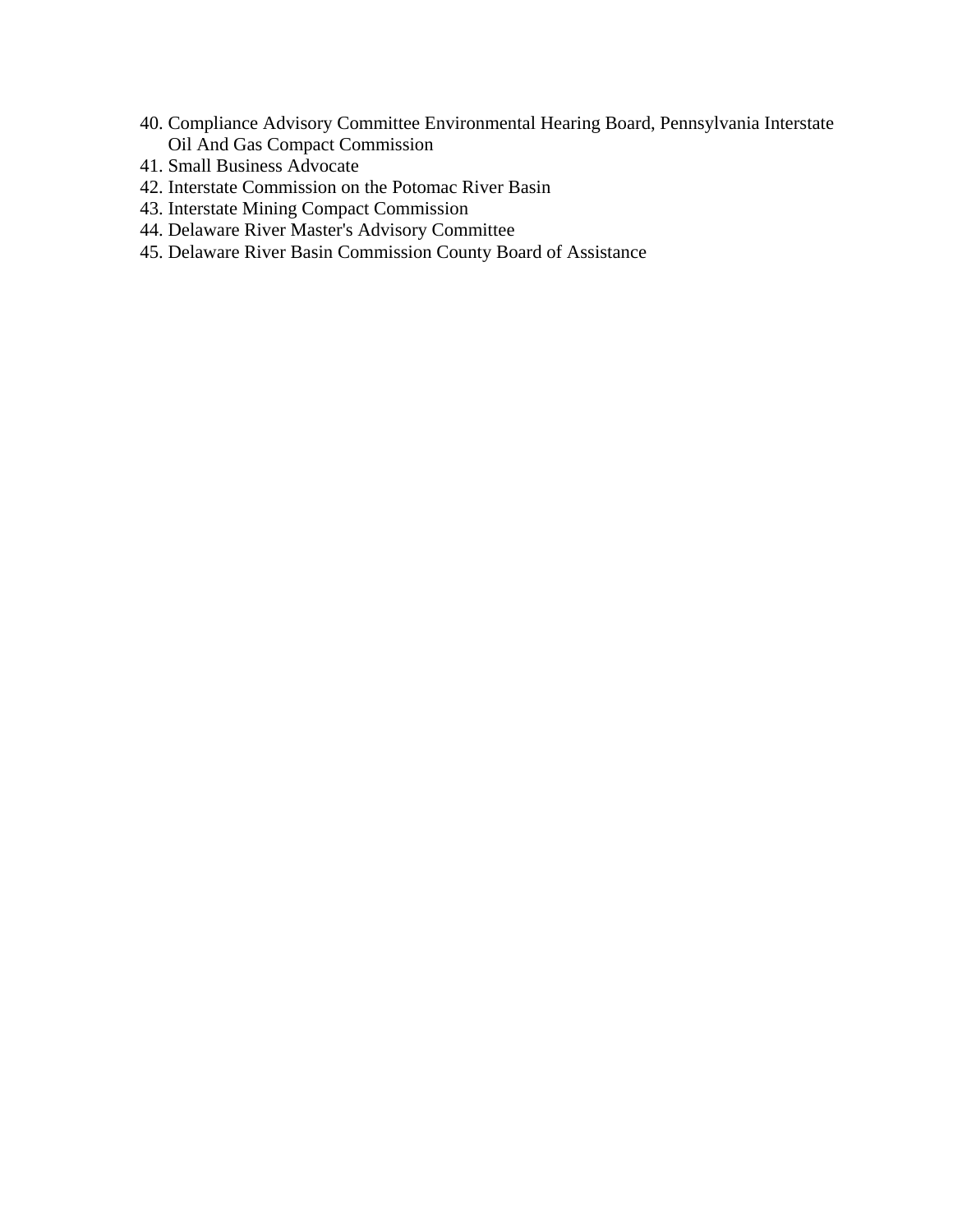#### **Appendix 3. Board Function Definitions**

- 1. Advise Serve in advisory capacity to the Governor or the Secretary of the Department and or make recommendations to the PA state officials.
- 2. Policy Develop, review and recommend policies, procedures, rules and regulations. Oversees the recommendation and implementation of certain policies
- 3. Contracting Power to contract with other institutions/agencies/individuals for procurement of goods and services.
- 4. Appointment- Participate in the appointment of the executive director of the agency or president of the board.
- 5. Hiring- Participate in the hiring of agency staff or staff of the board.
- 6. Liaison Serve as liaison between the government and other agencies including NGOs; consult and cooperate with other agencies
- 7. Research Conduct/coordinate research activities; collect and analyze data, and carry out study of any issue under the agency's jurisdiction
- 8. Public Education Promote public education, enlightenment, awareness, and serve as resource to the community
- 9. Public Advocacy- Conduct and promote advocacy on the issues/areas of interest of the board or commission
- 10. Professional Licensing- Regulates the practice, procedures, and licensure of professional practitioners. Carries out certification of certain professional conduct and practices, grants approval, and conduct programs monitoring and evaluation
- 11. Finance Utilizes federal and state monies, collection of fees, resource allocation and management, provide funding and grants for projects, and budget approval
- 12. Other- Special functions different from the above.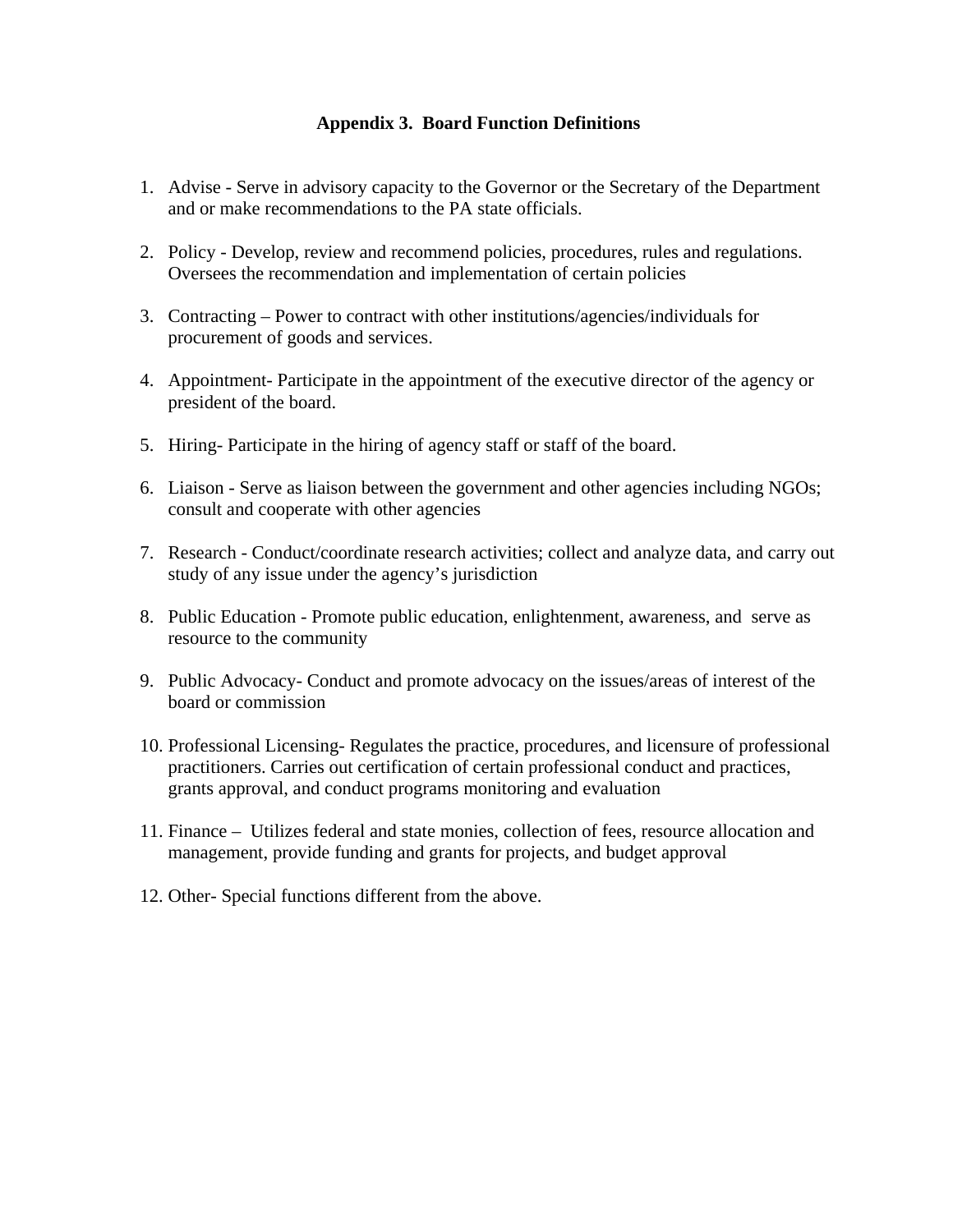#### **Appendix 5. Definition of Compensation Categories**

- 1. No Compensation Board members do not receive any type of compensation
- 2. Travel/ Other related expenses Members are reimbursed or receive a stipend for expenses such as mileage, lodging, and food.
- 3. Per Diem Members receive compensation per diem (per meeting)
- 4. Per Diem (amount not specified) Members are compensated per diem but the amount was not specified
- 5. Per Diem  $( $or = $50$ ) Members are compensated at $50 or less per diem$
- 6. Per Diem (\$51-\$100) Members are compensated from \$51 and \$100 per diem
- 7. Per Diem (>\$100) Members are compensated at \$100 or more per diem
- 8. Salary Members are given a salary or stipend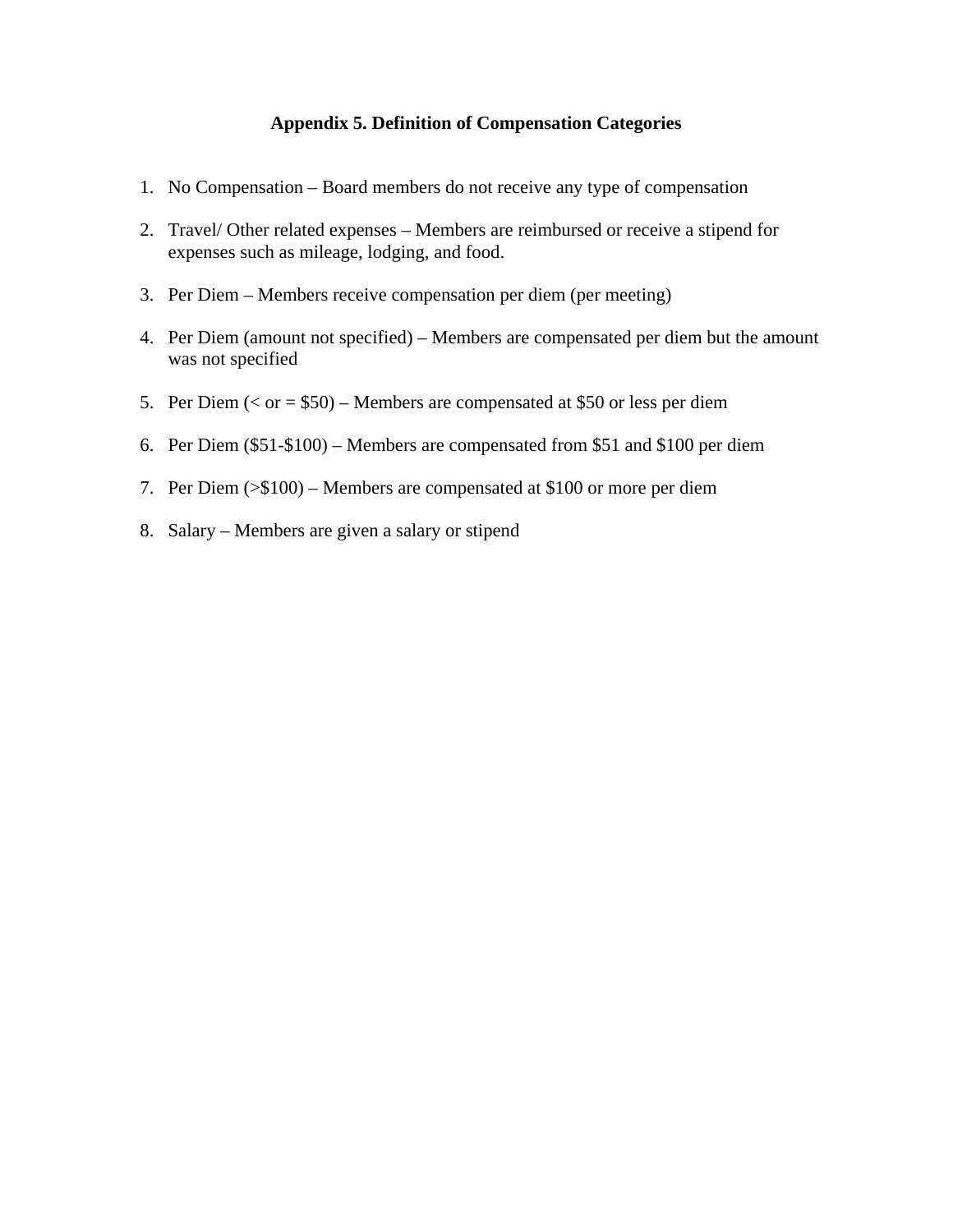#### **Appendix 6. Phone Script for Call 1**

#### **Board Name:**  $\blacksquare$

Hello my name is \_\_\_\_\_\_\_\_\_\_\_\_\_\_\_\_\_\_\_\_\_ and I'm calling from the University Center for Social and Urban Research at the University of Pittsburgh.

#### **Are you the right person to talk to regarding getting some public information about the composition of \_\_\_\_\_\_\_\_\_\_\_\_\_\_\_\_\_\_\_\_\_\_\_\_\_\_\_\_Board/Commission?**

I would like to request your participation in a research study we are conducting that will examine the race, gender, and geographic location of state board members, as well as the function of the board and the type of payment, if any, board members receive. This information is important to our study because it will show the diversity of state boards, which is necessary for decision processes to be higher quality and more democratic. All identifiable information collected on individual commission and board members in this study will remain strictly confidential. You are also under no obligation to participate in this research and can withdraw from the study at any time.

**Screening Question:** Could you please tell me how many members are on this board? And how many of the members were appointed by the Governor or another PA State official?

At this time we would like to have a copy of the current list of all the board members for the (name of board). Could you please fax this list to us at this number? **412-624-4810** 

Response: \_\_\_\_\_\_\_\_\_\_\_\_\_\_\_\_\_\_\_\_\_\_\_\_\_\_\_\_\_\_\_\_\_\_

If NO: Could you please tell me where I could obtain a copy of the current list of the board members.

Could you tell me your name, title, and phone number?

Name: \_\_\_\_\_\_\_\_\_\_\_\_\_\_\_\_\_\_\_\_\_\_\_\_\_\_\_\_\_\_\_\_\_\_\_

Title:

Phone  $\#$ :

Date:

Interviewer Name: \_\_\_\_\_\_\_\_\_\_\_\_\_\_\_\_\_\_\_\_\_\_\_\_\_\_

Thank you very much for your time and participation.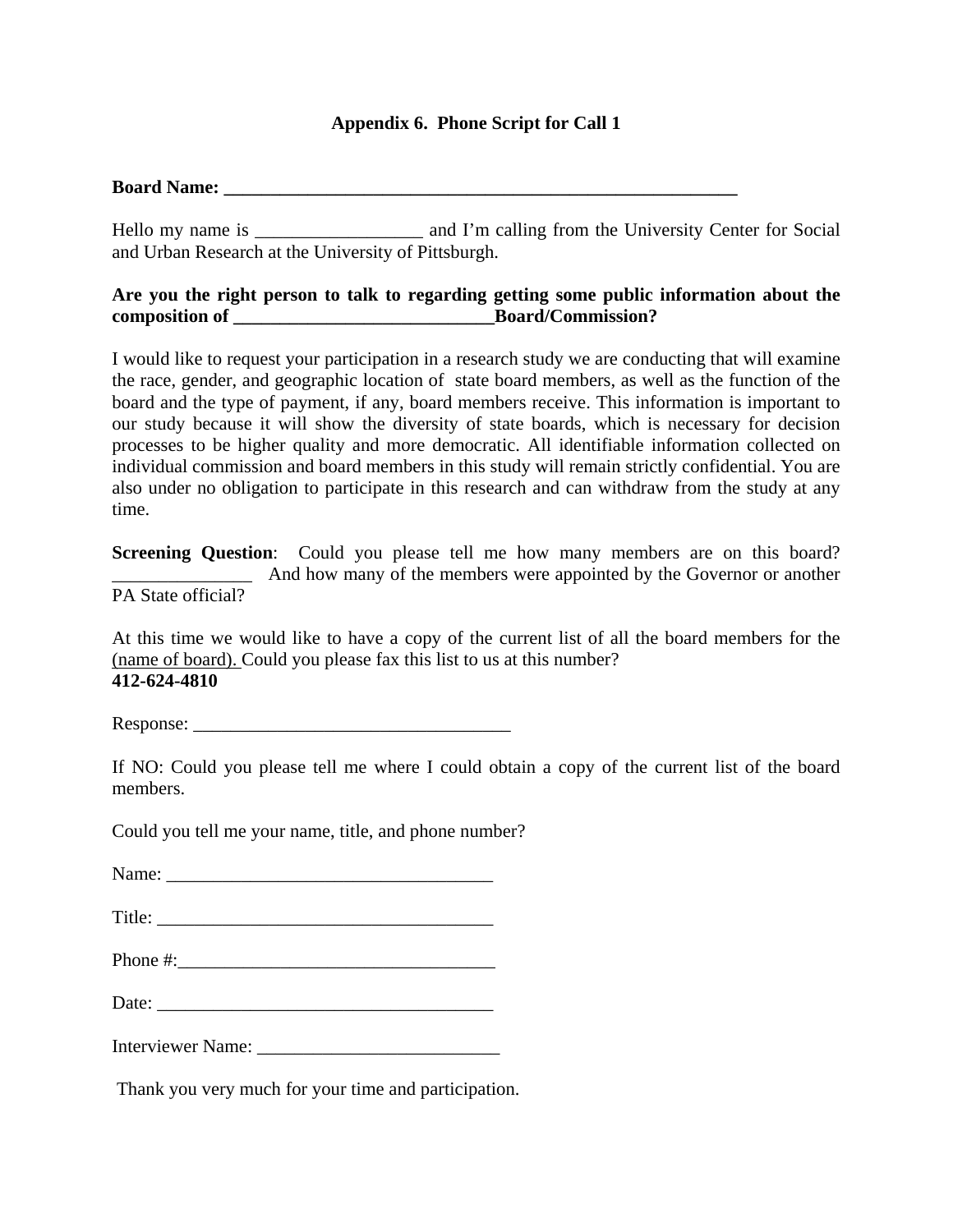#### **Appendix 7. Phone Script for Call 2**

#### **Board Name: \_\_\_\_\_\_\_\_\_\_\_\_\_\_\_\_\_\_\_\_\_\_\_\_\_\_\_\_\_\_\_\_\_\_\_\_\_\_\_\_\_\_\_\_\_\_\_\_\_\_\_\_\_\_\_\_\_\_**

Hello my name is and I'm calling from the University Center for Social and Urban Research at the University of Pittsburgh. Is this \_\_\_\_\_\_\_\_\_\_\_\_\_\_\_\_\_\_\_ (name of person previously contacted)?

Thank you for sending your list of board members. Now we would like to ask you a few questions about these board members. Information on individual board members will remain confidential.

Of the appointed voting board members, could you tell me the gender of each voting board member?

Of the appointed voting board members, could you tell me the race of each member?

Of the appointed voting board members, could you tell me whether each voting board member is Hispanic or Non-Hispanic?

Of the appointed voting board members could you please tell me the geographic location of each voting board member?

Could you please tell me how many voting board members hold a PA state official position

Could you please tell me the function of the board?

Could you please tell me what type of payments, if any, voting board members receive?

Could you please fax a copy of the founding legislation for the board?

Could I please have your name, title, and phone number?

Title:

Phone #:

Date: \_\_\_\_\_\_\_\_\_\_\_\_\_\_\_\_\_\_\_\_\_\_\_\_\_\_\_\_\_\_\_\_\_\_

Interviewer Name: \_\_\_\_\_\_\_\_\_\_\_\_\_\_\_\_\_\_\_\_\_\_\_\_

Thank you very much for your time and participation.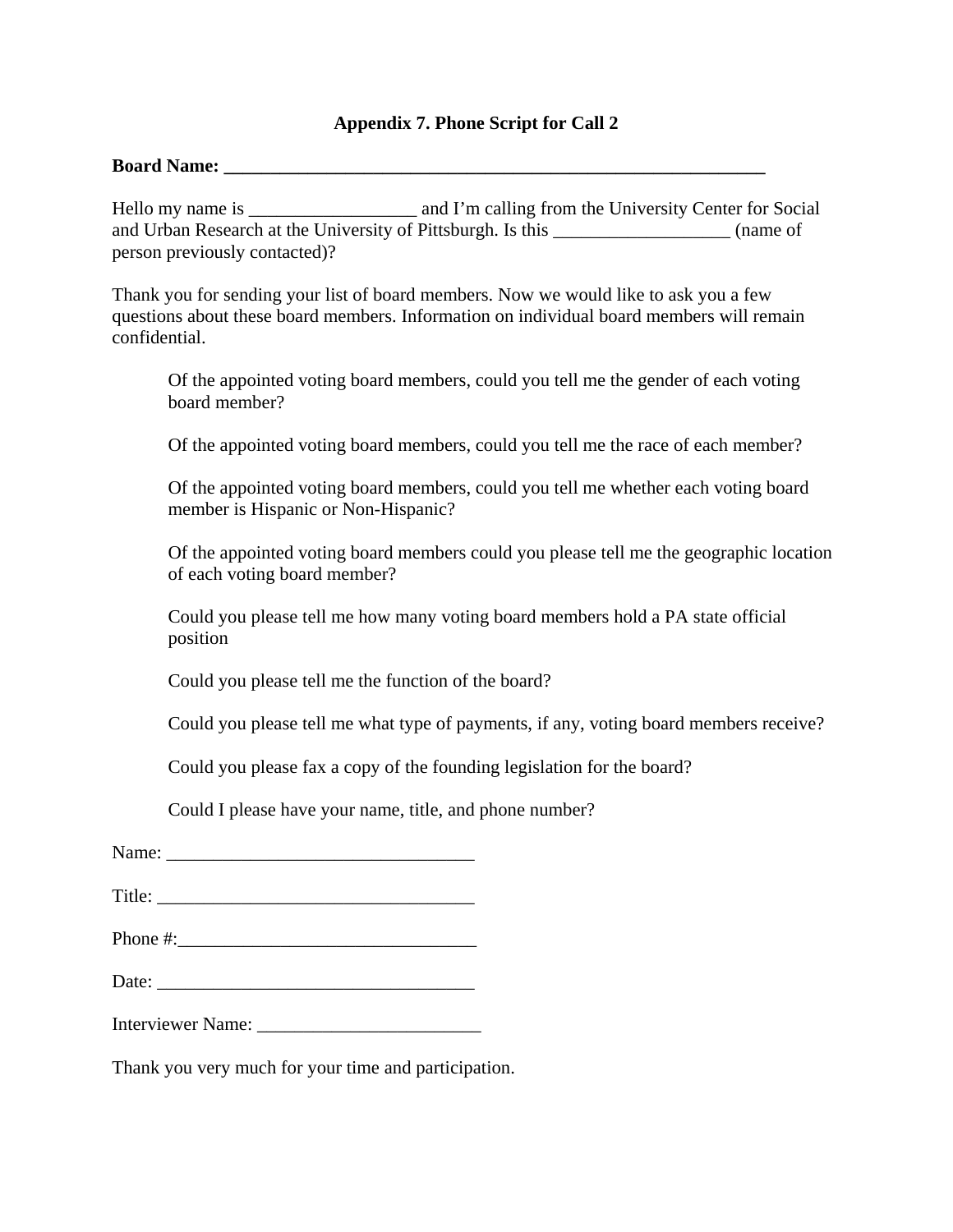#### **Appendix 2. Board Functions**

| PA State Board                                 | Advise | Policy | Contract | <b>Appointments</b> | Hiring | Liaison | Research | <b>Public Education</b> | Advocacy | Licensing | Finance | Others | Notes                                        | No Data |
|------------------------------------------------|--------|--------|----------|---------------------|--------|---------|----------|-------------------------|----------|-----------|---------|--------|----------------------------------------------|---------|
| Accountancy, State Board                       |        |        |          |                     |        |         |          |                         |          |           |         |        |                                              |         |
| Adams County Board of Assistance               |        |        |          |                     |        |         |          |                         |          |           |         |        |                                              |         |
| Adult basic and Literacy Education Interagency |        |        |          |                     |        |         |          |                         |          |           |         |        |                                              |         |
| Council, Pennsylvania                          |        |        |          |                     |        |         |          |                         |          |           |         |        |                                              |         |
| African American Affairs, Governor's Advisory  |        |        |          |                     |        |         |          |                         |          |           |         |        |                                              |         |
| Commission on                                  |        |        |          |                     |        |         |          |                         |          |           |         |        |                                              |         |
| Aging, Pennsylvania Council on                 |        |        |          |                     |        |         |          |                         |          |           |         |        |                                              |         |
| Agricultural Advisory Board                    |        |        |          |                     |        |         |          |                         |          |           |         |        |                                              |         |
| Agricultural Land Preservation Board, State    |        |        |          |                     |        |         |          |                         |          |           |         |        | Review, accept or reject recommendation      |         |
|                                                |        |        |          |                     |        |         |          |                         |          |           |         |        | for purchase of land                         |         |
| Agricultural Lands Condemnation Approval       |        |        |          |                     |        |         |          |                         |          |           |         |        |                                              |         |
| Board                                          |        |        |          |                     |        |         |          |                         |          |           |         |        |                                              |         |
| Allegheny County Board of Assistance           |        |        |          |                     |        |         |          |                         |          |           |         |        |                                              |         |
| Allentown State Hospital, Board of Trustees of |        |        |          |                     |        |         |          |                         |          |           |         |        |                                              |         |
| Amusement Ride Safety Advisory Board           |        |        |          |                     |        |         |          |                         |          |           |         |        |                                              |         |
| Animal Health and Diagnostic Commission        |        |        |          |                     |        |         |          |                         |          |           |         |        |                                              |         |
|                                                |        |        |          |                     |        |         |          |                         |          |           |         |        |                                              |         |
|                                                |        |        |          |                     |        |         |          |                         |          |           |         |        | Compile data on population, employment       |         |
|                                                |        |        |          |                     |        |         |          |                         |          |           |         |        | trends, industrial vocational and industrial |         |
|                                                |        |        |          |                     |        |         |          |                         |          |           |         |        |                                              |         |
| Apprenticeship and Training Council, State     |        |        |          |                     |        |         |          |                         |          |           |         |        | education and job requirements               |         |
| Architects Licensure Board                     |        |        |          |                     |        |         |          |                         |          |           |         |        |                                              |         |
| Armstrong County Board of Assistance           |        |        |          |                     |        |         |          |                         |          |           |         |        |                                              |         |
|                                                |        |        |          |                     |        |         |          |                         |          |           |         |        | Monitor the hiring, retention, and           |         |
|                                                |        |        |          |                     |        |         |          |                         |          |           |         |        | promotion practices of the Commonwealth      |         |
|                                                |        |        |          |                     |        |         |          |                         |          |           |         |        | as they relate to the employment of Asian    |         |
| Asian American Affairs, Advisory Committee     |        |        |          |                     |        |         |          |                         |          |           |         |        | Americans                                    |         |
| for                                            |        |        |          |                     |        |         |          |                         |          |           |         |        |                                              |         |
| Assess Sexually Violent Predators, State Board |        |        |          |                     |        |         |          |                         |          |           |         |        | Conducting an assessment on convicted        |         |
|                                                |        |        |          |                     |        |         |          |                         |          |           |         |        | sexual offenders                             |         |
| <b>Athletic Commission, State</b>              |        |        |          |                     |        |         |          |                         |          |           |         |        |                                              |         |
|                                                |        |        |          |                     |        |         |          |                         |          |           |         |        | Review and approve all contracts dealing     |         |
|                                                |        |        |          |                     |        |         |          |                         |          |           |         |        | with the terms and conditions of             |         |
|                                                |        |        |          |                     |        |         |          |                         |          |           |         |        | employment of staff of the organizations     |         |
| Athletic Oversight Council, The Pennsylvania   |        |        |          |                     |        |         |          |                         |          |           |         |        | licensed.                                    |         |
| Auctioneer Examiners, State Board of           |        |        |          |                     |        |         |          |                         |          |           |         |        |                                              |         |
| Automobile Theft Prevention Authority          |        |        |          |                     |        |         |          |                         |          |           |         |        |                                              |         |
| Aviation Advisory Committee                    |        |        |          |                     |        |         |          |                         |          |           |         |        |                                              |         |
| Barbers Examiners, Sate Board of               |        |        |          |                     |        |         |          |                         |          |           |         |        |                                              |         |
| Beaver County Board of Assistance              |        |        |          |                     |        |         |          |                         |          |           |         |        |                                              |         |
| Bedford County Board of Assistance             |        |        |          |                     |        |         |          |                         |          |           |         |        |                                              |         |
| Berks County Board of Assistance               |        |        |          |                     |        |         |          |                         |          |           |         |        |                                              |         |
| Blair County Board of Assistance               |        |        |          |                     |        |         |          |                         |          |           |         |        |                                              |         |
| Blind Advisory Committee for the               |        |        |          |                     |        |         |          |                         |          |           |         |        |                                              |         |
|                                                |        |        |          |                     |        |         |          |                         |          |           |         |        | Fix the levels of tuition fees, including a  |         |
|                                                |        |        |          |                     |        |         |          |                         |          |           |         |        | differential for such charges between        |         |
|                                                |        |        |          |                     |        |         |          |                         |          |           |         |        | students who are residents of the            |         |
| Bloomsburg University of Pennsylvania of the   |        |        |          |                     |        |         |          |                         |          |           |         |        | Commonwealth and students who are            |         |
| State System of Higher Education, Council of   |        |        |          |                     |        |         |          |                         |          |           |         |        | nonresidents.                                |         |
| Trustees of                                    |        |        |          |                     |        |         |          |                         |          |           |         |        |                                              |         |
|                                                |        |        |          |                     |        |         |          |                         |          |           |         |        | Have exclusive jurisdiction to hear and      |         |
|                                                |        |        |          |                     |        |         |          |                         |          |           |         |        | determine all claims against the             |         |
|                                                |        |        |          |                     |        |         |          |                         |          |           |         |        | Commonwealth                                 |         |
|                                                |        |        |          |                     |        |         |          |                         |          |           |         |        | arising from contracts hereafter entered     |         |
| Board of Claims                                |        |        | -1       |                     |        |         |          |                         |          |           |         |        | into with the Commonwealth.                  |         |
| Board of Pardons                               |        |        |          |                     |        |         |          |                         |          |           |         |        |                                              |         |
| <b>Boating Advisory Board</b>                  |        |        |          |                     |        |         |          |                         |          |           |         |        |                                              |         |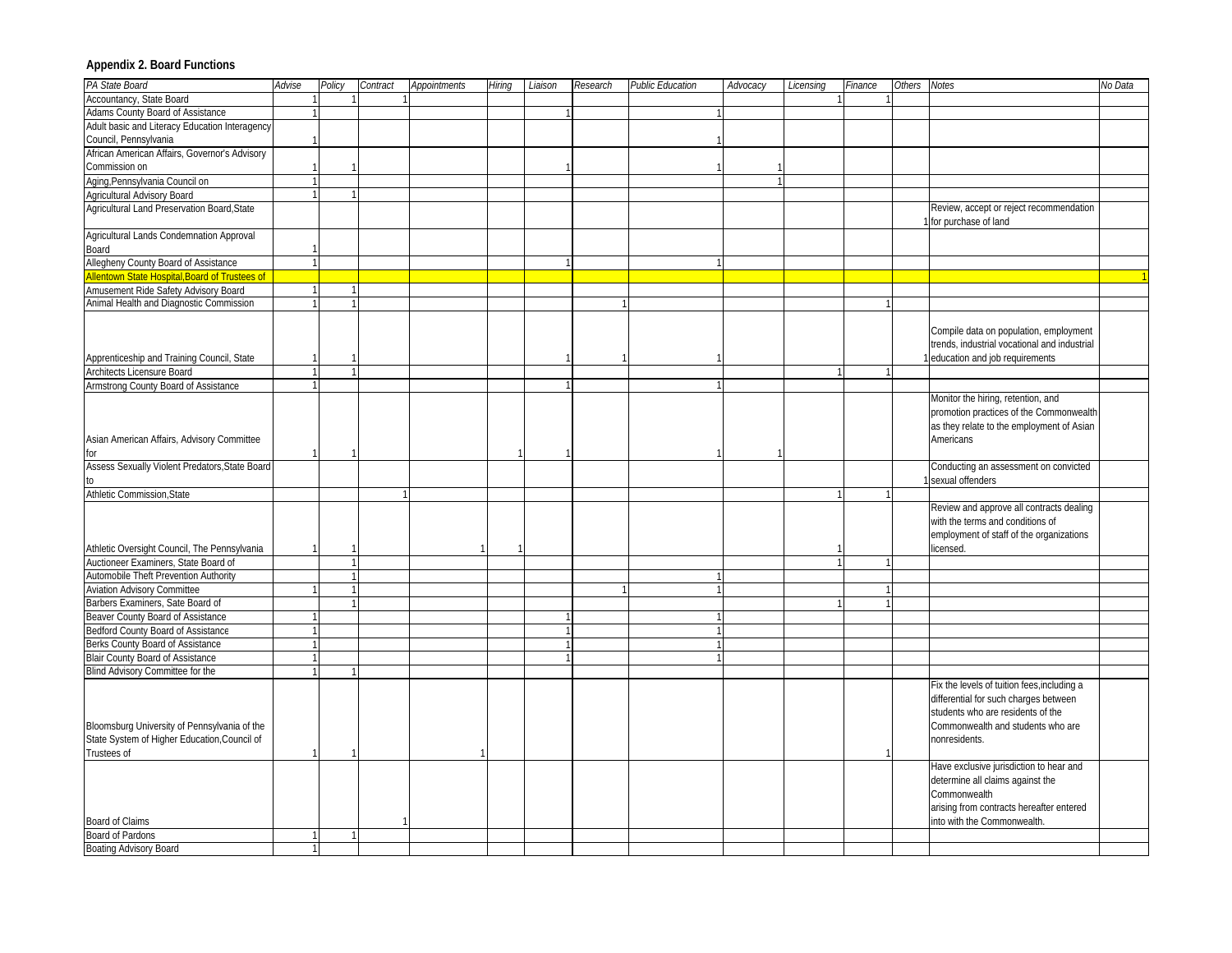| Bradford County Board of Assistance                                                                         |  |  |  |  |  |  |                                                                                                                                                                                                                                             |  |
|-------------------------------------------------------------------------------------------------------------|--|--|--|--|--|--|---------------------------------------------------------------------------------------------------------------------------------------------------------------------------------------------------------------------------------------------|--|
| <b>Bucks County Board of Assistance</b>                                                                     |  |  |  |  |  |  |                                                                                                                                                                                                                                             |  |
| Butler County Board of Assistance                                                                           |  |  |  |  |  |  |                                                                                                                                                                                                                                             |  |
| California University of Pennsylvania of the<br>State System of Higher Education, Council of<br>Trustees of |  |  |  |  |  |  | Fix the levels of tuition fees, including a<br>differential for such charges between<br>students who are residents of the<br>Commonwealth and students who are<br>nonresidents.                                                             |  |
| Cambria County Board of Assistance                                                                          |  |  |  |  |  |  |                                                                                                                                                                                                                                             |  |
| Cancer Control, Prevention and Research<br><b>Advisory Board , Pennsylvania</b>                             |  |  |  |  |  |  |                                                                                                                                                                                                                                             |  |
| <b>Capitol Preservation Committee</b>                                                                       |  |  |  |  |  |  | Monitor the maintenance, restoration,<br>preservation and rehabilitation of historica<br>documents, artifacts and other historical<br>objects or resources located within and<br>around, or associated with, the State<br>Capitol Building. |  |
| Carbon County Board of Assistance                                                                           |  |  |  |  |  |  |                                                                                                                                                                                                                                             |  |
| Center for Rural Pennsylvania, Board of<br>Directors of the                                                 |  |  |  |  |  |  |                                                                                                                                                                                                                                             |  |
| Centre County Board of Assistance                                                                           |  |  |  |  |  |  |                                                                                                                                                                                                                                             |  |
| Certification of Water and Wastewater Systems<br>Operators, State Board                                     |  |  |  |  |  |  |                                                                                                                                                                                                                                             |  |
| Certified Real Estate Appraisers, State Board                                                               |  |  |  |  |  |  |                                                                                                                                                                                                                                             |  |
| Cheyney University of Pennsylvania of the<br>State System of Higher Education, Council of<br>Trustees of    |  |  |  |  |  |  | Fix the levels of tuition fees, including a<br>differential for such charges between<br>students who are residents of the<br>Commonwealth and students who are<br>nonresidents.                                                             |  |
| Children and Families, Commision on                                                                         |  |  |  |  |  |  |                                                                                                                                                                                                                                             |  |
| Children's Trust Fund Board                                                                                 |  |  |  |  |  |  |                                                                                                                                                                                                                                             |  |
| Chiropractic, State Board of                                                                                |  |  |  |  |  |  |                                                                                                                                                                                                                                             |  |
| Citizen's Advisory Council                                                                                  |  |  |  |  |  |  | Evaluating environmental issues and laws                                                                                                                                                                                                    |  |
| Civil Service Commission, State                                                                             |  |  |  |  |  |  | Conduct investigation on petition of a<br>citizen concerning any matter in cases of<br>demotion, furlough, suspension and<br>removal.                                                                                                       |  |
| Clarion County Board of Assistance                                                                          |  |  |  |  |  |  |                                                                                                                                                                                                                                             |  |
| Clarion University of Pennsylvania of the State<br>System of Higher Education, Council of<br>Trustees of    |  |  |  |  |  |  | Fix the levels of tuition fees, including a<br>differential for such charges between<br>students who are residents of the<br>Commonwealth and students who are<br>nonresidents.                                                             |  |
| <b>Clarks Summit State Hospital, Board of</b><br>rustees of                                                 |  |  |  |  |  |  |                                                                                                                                                                                                                                             |  |
| <b>Clearfield County Board of Assistance</b>                                                                |  |  |  |  |  |  |                                                                                                                                                                                                                                             |  |
| Clinton County Board of Assistance                                                                          |  |  |  |  |  |  |                                                                                                                                                                                                                                             |  |
|                                                                                                             |  |  |  |  |  |  |                                                                                                                                                                                                                                             |  |
| Columbia County Board of Assistance                                                                         |  |  |  |  |  |  |                                                                                                                                                                                                                                             |  |
| <b>Community Development Bank, The</b><br>Operational Committee of the Pennsylvania                         |  |  |  |  |  |  |                                                                                                                                                                                                                                             |  |
| Community Partnership for Safe Children,<br>Governor's                                                      |  |  |  |  |  |  |                                                                                                                                                                                                                                             |  |
| Community Service Advisory Board                                                                            |  |  |  |  |  |  | Monitor the effectiveness and<br>geographical distribution of community<br>1 service programs.                                                                                                                                              |  |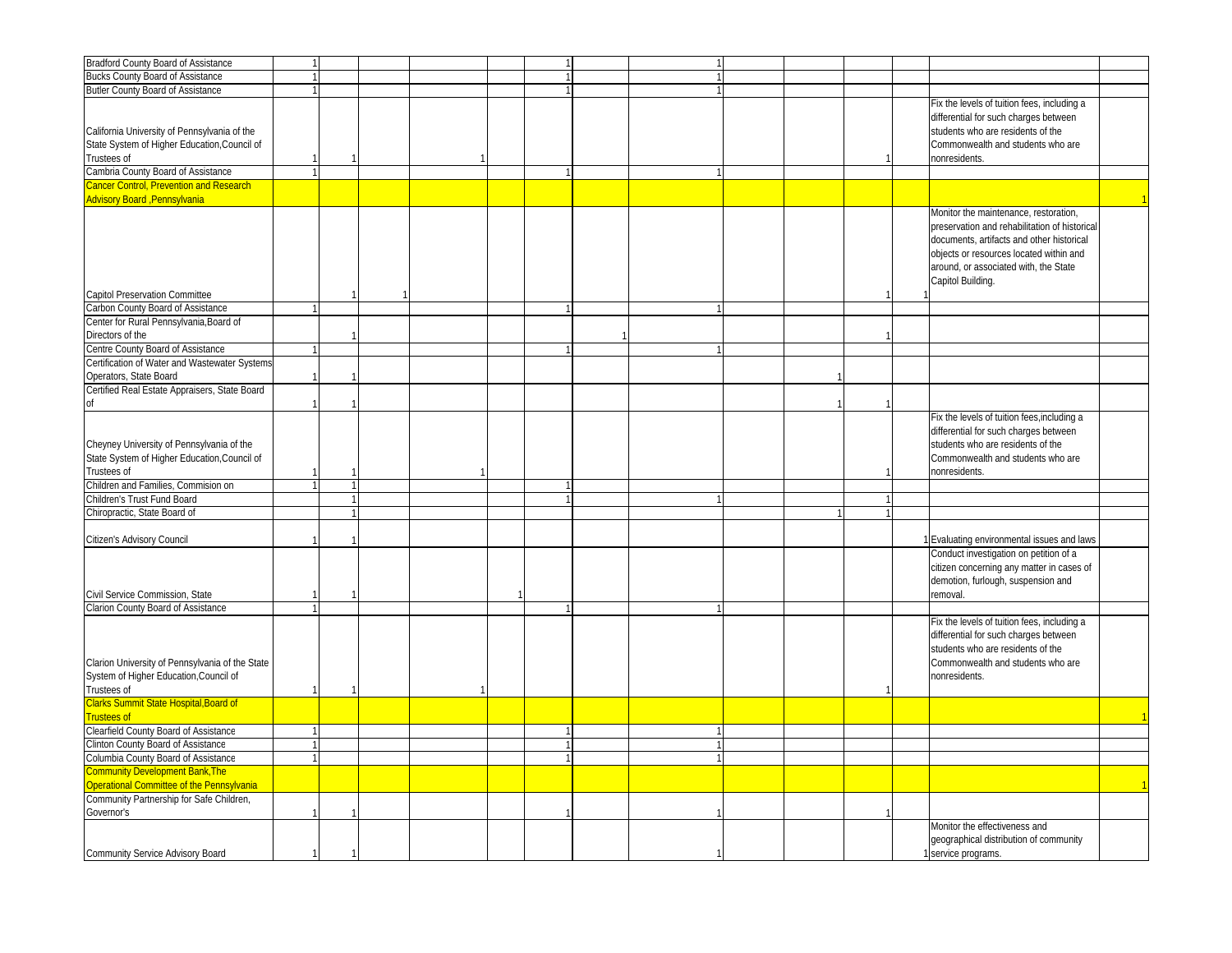| Conservation and Natural Resources Advisory                                |  |  |  |  |  |  |                                                                                                                                                                                                                                                     |  |
|----------------------------------------------------------------------------|--|--|--|--|--|--|-----------------------------------------------------------------------------------------------------------------------------------------------------------------------------------------------------------------------------------------------------|--|
| Board                                                                      |  |  |  |  |  |  |                                                                                                                                                                                                                                                     |  |
|                                                                            |  |  |  |  |  |  | Administers and enforces the<br>Pennsylvania Nutrient Management Act<br>program through state staff and county<br>conservation districts, and oversees and<br>supports local administration through<br>conservation districts of the state Dirt and |  |
| Conservation Commission, State                                             |  |  |  |  |  |  | Gravel Roads Maintenance Program                                                                                                                                                                                                                    |  |
| Constables' Education and Training Board                                   |  |  |  |  |  |  | Establish, implement and administer the<br>Constables' Education and Training<br>Program                                                                                                                                                            |  |
| Consumer Advisory Council to the<br>Pennsylvania Public Utility Commission |  |  |  |  |  |  | Conduct investigation to consumers'<br>inquiry or request                                                                                                                                                                                           |  |
| Convention Center Authority, Pennsylvania                                  |  |  |  |  |  |  |                                                                                                                                                                                                                                                     |  |
| <b>Convention Center Design</b>                                            |  |  |  |  |  |  |                                                                                                                                                                                                                                                     |  |
| Commission, Southwestern Pennsylvania                                      |  |  |  |  |  |  |                                                                                                                                                                                                                                                     |  |
| Coroners' Education Board                                                  |  |  |  |  |  |  | Approves course work for new coroners<br>and deputies                                                                                                                                                                                               |  |
| Cosmetology, State Board of                                                |  |  |  |  |  |  |                                                                                                                                                                                                                                                     |  |
| Council on the Arts, Pennsylvania                                          |  |  |  |  |  |  | The Arts in Education division fosters<br>educational improvement through<br>participation in the creative process in<br>schools and community settings.                                                                                            |  |
| County Record Committee                                                    |  |  |  |  |  |  | The Committee's primary responsibility is<br>to develop records retention schedules<br>and disposition procedures for certain<br>county offices.                                                                                                    |  |
| Crawford County Board of Assistance                                        |  |  |  |  |  |  |                                                                                                                                                                                                                                                     |  |
| Crime and Delinquency, Juvenile Advisory                                   |  |  |  |  |  |  |                                                                                                                                                                                                                                                     |  |
| Committee, Pennsylvania Commission on                                      |  |  |  |  |  |  |                                                                                                                                                                                                                                                     |  |
| Crime and Delinquency, Pennsylvania<br>Commission on                       |  |  |  |  |  |  | Provides Constables and Deputy Sheriff's<br>education and training programs                                                                                                                                                                         |  |
| Cumberland County Board of Assistance                                      |  |  |  |  |  |  |                                                                                                                                                                                                                                                     |  |
| <b>Danville State Hospital, Board of Trustees of</b>                       |  |  |  |  |  |  |                                                                                                                                                                                                                                                     |  |
| Dauphin County Board of Assistance                                         |  |  |  |  |  |  |                                                                                                                                                                                                                                                     |  |
| Deaf and Hard of Hearing, Advisory Council for<br>the                      |  |  |  |  |  |  |                                                                                                                                                                                                                                                     |  |
| Delaware Basin Regional Water Resources<br><b>Committee</b>                |  |  |  |  |  |  |                                                                                                                                                                                                                                                     |  |
| Delaware County Board of Assistance                                        |  |  |  |  |  |  |                                                                                                                                                                                                                                                     |  |
| Delaware River Joint Toll Bridge Commission<br>(five from each state)      |  |  |  |  |  |  |                                                                                                                                                                                                                                                     |  |
| Delaware River Port Authority (eight from each<br>state)                   |  |  |  |  |  |  |                                                                                                                                                                                                                                                     |  |
| Delaware Valley Veterans' Home, Advisory<br>Council for                    |  |  |  |  |  |  |                                                                                                                                                                                                                                                     |  |
| Denistry, State Board of                                                   |  |  |  |  |  |  |                                                                                                                                                                                                                                                     |  |
| Deputy Sheriffs' Education and Training Board                              |  |  |  |  |  |  | The board is empowered to determine the<br>training needs of the deputy sheriffs and<br>provide for the administration of these<br>training programs.                                                                                               |  |
| Developmental Disabilities                                                 |  |  |  |  |  |  |                                                                                                                                                                                                                                                     |  |
| Drug and Alcohol Abuse, Pennsylvania<br>Advisory Council on,               |  |  |  |  |  |  |                                                                                                                                                                                                                                                     |  |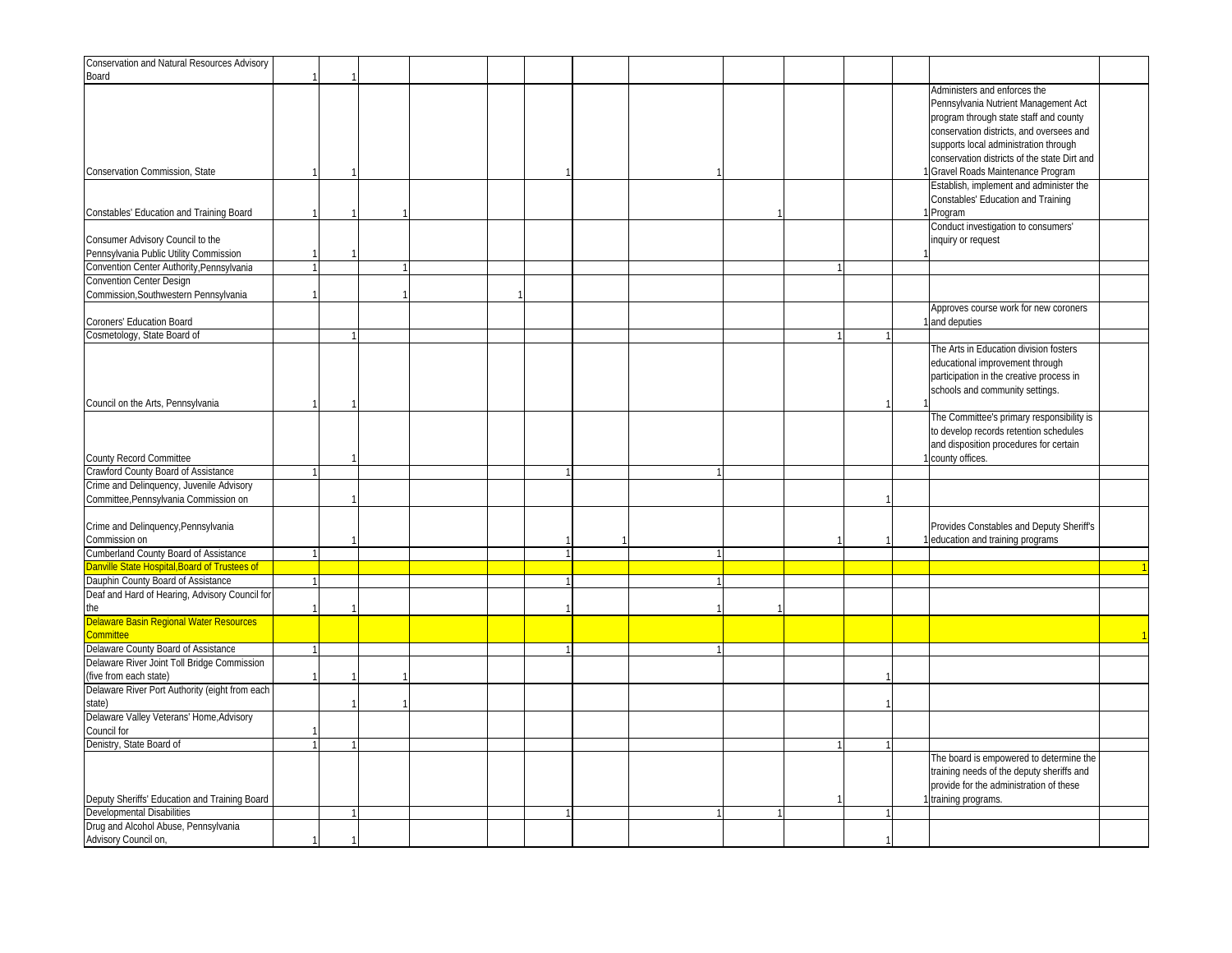| Drug, Device and Cosmetic Board,                   |  |  |   |  |  |              |                                              |  |
|----------------------------------------------------|--|--|---|--|--|--------------|----------------------------------------------|--|
| Pennsylvania                                       |  |  |   |  |  |              |                                              |  |
|                                                    |  |  |   |  |  |              |                                              |  |
| E-911 Emergency Service Advisory Committee         |  |  |   |  |  |              |                                              |  |
|                                                    |  |  |   |  |  |              | Fix the levels of tuition fees, including a  |  |
|                                                    |  |  |   |  |  |              | differential for such charges between        |  |
|                                                    |  |  |   |  |  |              |                                              |  |
| East Stroudsburg University of Pennsylvania of     |  |  |   |  |  |              | students who are residents of the            |  |
| the State System of Higher Education, Council      |  |  |   |  |  |              | Commonwealth and students who are            |  |
| of Trustees of                                     |  |  |   |  |  |              | nonresidents.                                |  |
| <b>Eastern State School and Hospital, Board of</b> |  |  |   |  |  |              |                                              |  |
| <b>Trustees</b>                                    |  |  |   |  |  |              |                                              |  |
| Eastern Youth Development Centers, Board of        |  |  |   |  |  |              |                                              |  |
| rustees of                                         |  |  |   |  |  |              |                                              |  |
| Ebensburg Center, Board of Trustees of             |  |  |   |  |  |              |                                              |  |
| Economic Development Financing Authority,          |  |  |   |  |  |              |                                              |  |
|                                                    |  |  |   |  |  |              |                                              |  |
| Board of Directors of the Pennsylvania             |  |  |   |  |  |              |                                              |  |
|                                                    |  |  |   |  |  |              | Fix the levels of tuition fees, including a  |  |
|                                                    |  |  |   |  |  |              | differential for such charges between        |  |
| Edinboro University of Pennsylvania of the         |  |  |   |  |  |              | students who are residents of the            |  |
| State System of Higher Education, Council of       |  |  |   |  |  |              | Commonwealth and students who are            |  |
| Trustees of                                        |  |  |   |  |  |              | nonresidents.                                |  |
| Education, State Board of                          |  |  |   |  |  | $\mathbf{1}$ |                                              |  |
| Elk County Board of Assistance                     |  |  |   |  |  |              |                                              |  |
| <b>Embreeville Center, Board of Trustees of</b>    |  |  |   |  |  |              |                                              |  |
| <b>Employees' Retirement Board, State</b>          |  |  |   |  |  |              |                                              |  |
|                                                    |  |  |   |  |  |              |                                              |  |
|                                                    |  |  |   |  |  |              |                                              |  |
| Energy Development Authority, Pennsylvania         |  |  |   |  |  |              |                                              |  |
| <b>Environmental Hearing Board Rules</b>           |  |  |   |  |  |              | The Board holds non-jury trials and issues   |  |
| Committee                                          |  |  |   |  |  |              | Adjudications.                               |  |
| Erie County Board of Assistance                    |  |  |   |  |  |              |                                              |  |
| Ethics Commision, State                            |  |  |   |  |  |              |                                              |  |
| airview State Hospital, Board of Trustees of       |  |  |   |  |  |              |                                              |  |
|                                                    |  |  |   |  |  |              | Plan for, and conduct and manage             |  |
|                                                    |  |  |   |  |  |              | exhibitions of agricultural, industrial, and |  |
| Farm Products Show Commission, State               |  |  |   |  |  |              | farm products                                |  |
| Fayette County Board of Assistance                 |  |  | 1 |  |  |              |                                              |  |
| <b>Financing Authority</b>                         |  |  |   |  |  |              |                                              |  |
|                                                    |  |  |   |  |  |              |                                              |  |
|                                                    |  |  |   |  |  |              |                                              |  |
| Firearm Education and Training Commission,         |  |  |   |  |  |              |                                              |  |
| County Probation and Parole Officers'              |  |  |   |  |  |              |                                              |  |
| Fish and Boat Commission, Pennsylvania             |  |  |   |  |  |              |                                              |  |
| Forest County Board of Assistance                  |  |  |   |  |  |              |                                              |  |
| Franklin County Board of Assistance                |  |  | 1 |  |  |              |                                              |  |
| Fulton County Board of Assistance                  |  |  |   |  |  |              |                                              |  |
| Funeral Directors, State Board of                  |  |  |   |  |  |              |                                              |  |
| Game Commission, Pennsylvania                      |  |  |   |  |  |              |                                              |  |
| Gaming Control Board                               |  |  |   |  |  |              |                                              |  |
| Gender, Racial and Ethnic Fairness,                |  |  |   |  |  |              |                                              |  |
|                                                    |  |  |   |  |  |              |                                              |  |
| Interbranch Commission for                         |  |  |   |  |  |              |                                              |  |
| Gender, Racial and Ethnic Fairness, Interstate     |  |  |   |  |  |              |                                              |  |
| Commission for                                     |  |  |   |  |  |              |                                              |  |
| Gino Merli Veterans' Center, Advisory Council      |  |  |   |  |  |              |                                              |  |
| for                                                |  |  |   |  |  |              |                                              |  |
|                                                    |  |  |   |  |  |              | Identify barriers and obstacles preventing   |  |
| Governor's Youth Sportsmen's Advisory              |  |  |   |  |  |              | youth participation in conservation and      |  |
| Council                                            |  |  |   |  |  |              | outdoor recreation                           |  |
| Greene County Board of Assistance                  |  |  | 1 |  |  |              |                                              |  |
|                                                    |  |  |   |  |  |              |                                              |  |
| Hamburg Center, Board of Trustees of               |  |  |   |  |  |              |                                              |  |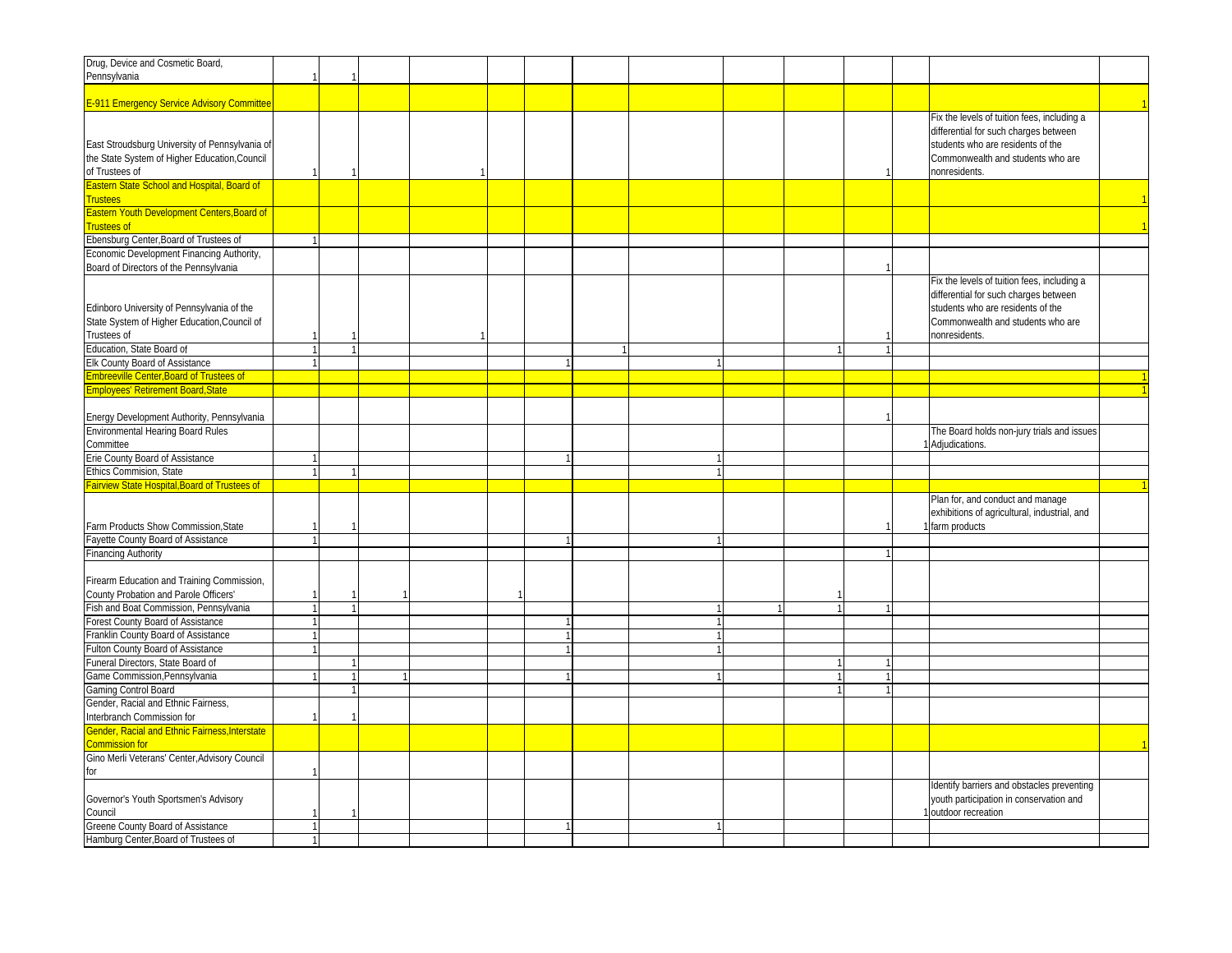|                                                                               |  |  |  |  |   |  | To support and assist the forest products                                    |  |
|-------------------------------------------------------------------------------|--|--|--|--|---|--|------------------------------------------------------------------------------|--|
|                                                                               |  |  |  |  |   |  | industry in developing domestic and<br>international markets for value-added |  |
| Hardwoods Development Council                                                 |  |  |  |  |   |  | products;                                                                    |  |
| Harnessing Racing Commission, Sate                                            |  |  |  |  |   |  |                                                                              |  |
|                                                                               |  |  |  |  |   |  |                                                                              |  |
| <b>Harrisburg State Hospital, Board of Trustees of</b>                        |  |  |  |  |   |  |                                                                              |  |
| Haverford State Hospital, Board of Trustees of                                |  |  |  |  |   |  |                                                                              |  |
|                                                                               |  |  |  |  |   |  | To study, upon request, the issue of                                         |  |
|                                                                               |  |  |  |  |   |  | access to care for those Pennsylvanians<br>who are uninsured                 |  |
| Health Care Cost Containment Council                                          |  |  |  |  |   |  |                                                                              |  |
| <b>Health Family Hearing Board</b>                                            |  |  |  |  |   |  |                                                                              |  |
| Health Policy Board                                                           |  |  |  |  | 1 |  |                                                                              |  |
| Health Research Advisory Committee                                            |  |  |  |  |   |  |                                                                              |  |
| <b>Hearing Aid Sales Registration Law Advisory</b><br>bouncil                 |  |  |  |  |   |  |                                                                              |  |
| Higher Education Assistance Agency, Board of                                  |  |  |  |  |   |  |                                                                              |  |
| Directors of the Pennsylvania                                                 |  |  |  |  |   |  |                                                                              |  |
|                                                                               |  |  |  |  |   |  | Preserve public records, historical                                          |  |
| Historical and Museum                                                         |  |  |  |  |   |  | documents and objects of historical                                          |  |
| Commission, Pennsylvania                                                      |  |  |  |  |   |  | interest                                                                     |  |
| Hollidaysburg Veterans' Home, Advisory                                        |  |  |  |  |   |  |                                                                              |  |
| Council for<br>Homeland Security Advisory Council                             |  |  |  |  |   |  |                                                                              |  |
| Horse Racing Commission                                                       |  |  |  |  |   |  |                                                                              |  |
| <b>Housing Advisory Committee, Pennsylvania</b>                               |  |  |  |  |   |  |                                                                              |  |
| Housing Finance Agency, Pennsylvania                                          |  |  |  |  |   |  |                                                                              |  |
|                                                                               |  |  |  |  |   |  | Investigate complaints of discrimination                                     |  |
| Human Relations Commision, Pennylvania                                        |  |  |  |  |   |  | problems and adjudicate on such cases                                        |  |
| Humanities Council, Pennsylvania                                              |  |  |  |  |   |  |                                                                              |  |
|                                                                               |  |  |  |  |   |  |                                                                              |  |
| Hunting, Fishing and Conservation, Governor's                                 |  |  |  |  |   |  |                                                                              |  |
| Advisory Council on                                                           |  |  |  |  |   |  |                                                                              |  |
|                                                                               |  |  |  |  |   |  |                                                                              |  |
| Hunting, Fishing and Conservation, Governor's                                 |  |  |  |  |   |  |                                                                              |  |
| Youth Advisory Council on                                                     |  |  |  |  |   |  |                                                                              |  |
| Huntingdon County Board of Assistance                                         |  |  |  |  |   |  |                                                                              |  |
|                                                                               |  |  |  |  |   |  | Providing, expanding and improving the                                       |  |
| Independent Living Council (SILC), Statewide                                  |  |  |  |  |   |  | provision of IL services                                                     |  |
|                                                                               |  |  |  |  |   |  | The commission shall act as a clearing                                       |  |
|                                                                               |  |  |  |  |   |  | house for complaints, comments and other                                     |  |
|                                                                               |  |  |  |  |   |  | inputs from members of the General                                           |  |
|                                                                               |  |  |  |  |   |  | Assembly and from the public regarding                                       |  |
|                                                                               |  |  |  |  |   |  | existing, proposed, final-form and final-                                    |  |
| Independent Regulatory Review Commision<br>Indiana County Board of Assistance |  |  |  |  |   |  | omitted regulations                                                          |  |
|                                                                               |  |  |  |  |   |  | Fix the levels of tuition fees, including a                                  |  |
|                                                                               |  |  |  |  |   |  | differential for such charges between                                        |  |
| Indiana University of Pennsylvania of the State                               |  |  |  |  |   |  | students who are residents of the                                            |  |
| System of Higher Education, Council of                                        |  |  |  |  |   |  | Commonwealth and students who are                                            |  |
| Trustees of                                                                   |  |  |  |  |   |  | nonresidents.                                                                |  |
|                                                                               |  |  |  |  |   |  | The board has authority to grant variances                                   |  |
|                                                                               |  |  |  |  |   |  | to Regulations.                                                              |  |
| <b>Industrial Board</b>                                                       |  |  |  |  |   |  |                                                                              |  |
|                                                                               |  |  |  |  |   |  |                                                                              |  |
| Industrial Development Authority, Pennsylvania                                |  |  |  |  |   |  |                                                                              |  |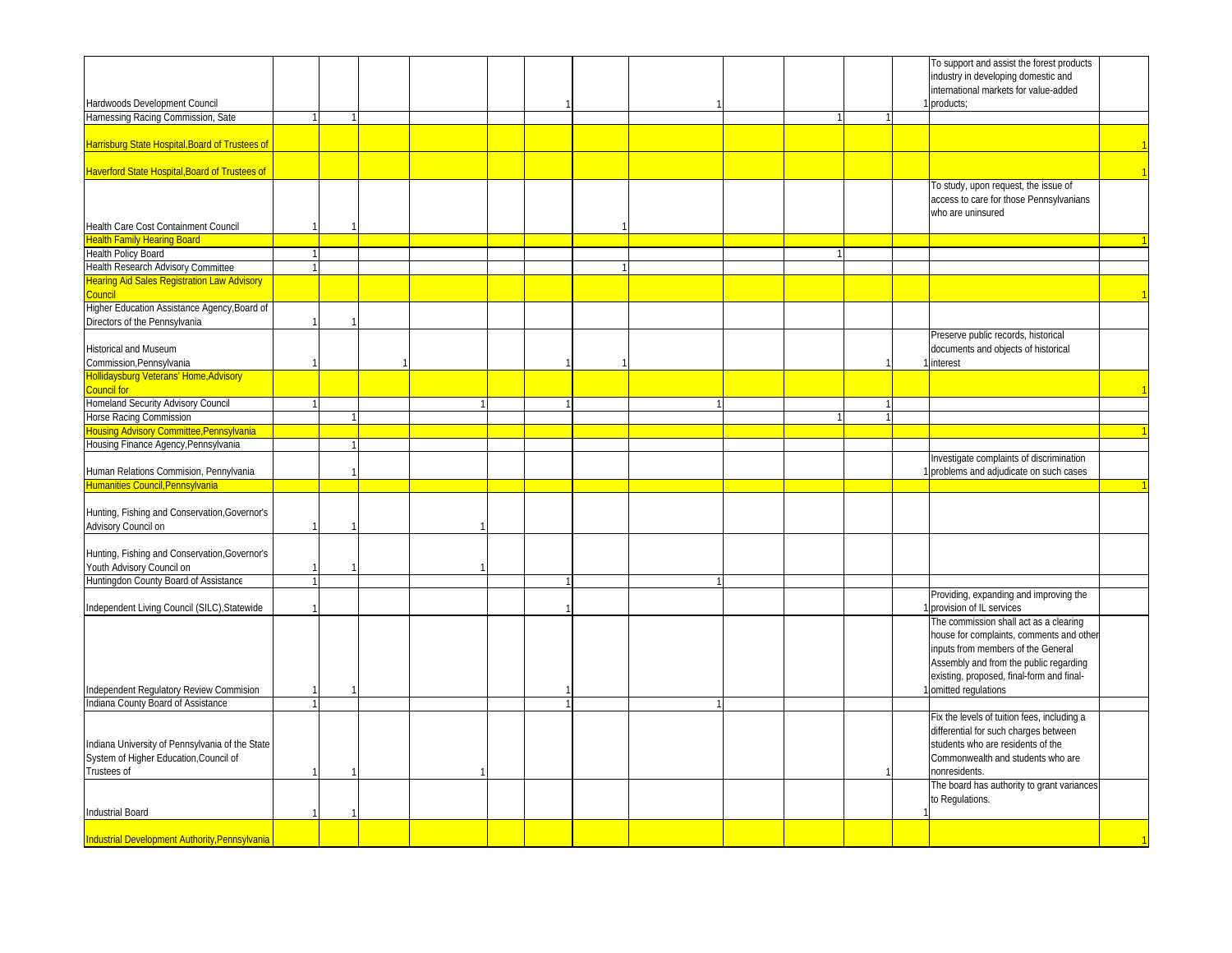| Infrastructure Investment Authority            |  |  |  |  |  |  |                                             |  |
|------------------------------------------------|--|--|--|--|--|--|---------------------------------------------|--|
| (Pennvest), Pennsylvania                       |  |  |  |  |  |  |                                             |  |
| Insurance Fraud Prevention Authority           |  |  |  |  |  |  |                                             |  |
|                                                |  |  |  |  |  |  |                                             |  |
| Interagency Coordinating Council for Early     |  |  |  |  |  |  |                                             |  |
| Intervention                                   |  |  |  |  |  |  |                                             |  |
| Intergovernmental Cooperation                  |  |  |  |  |  |  |                                             |  |
| Authority, Governing Board of the              |  |  |  |  |  |  |                                             |  |
|                                                |  |  |  |  |  |  |                                             |  |
| Intra-governmental Council On Long-term Care   |  |  |  |  |  |  |                                             |  |
| <b>IRC Strategic Advisory Board</b>            |  |  |  |  |  |  |                                             |  |
| Jefferson County Board of Assistance           |  |  |  |  |  |  |                                             |  |
| <b>Joint Committee On Documents</b>            |  |  |  |  |  |  |                                             |  |
|                                                |  |  |  |  |  |  |                                             |  |
|                                                |  |  |  |  |  |  |                                             |  |
|                                                |  |  |  |  |  |  | It investigates allegations of ethical      |  |
|                                                |  |  |  |  |  |  | misconduct against Pennsylvania judges.     |  |
|                                                |  |  |  |  |  |  | If necessary, the Board prepares and        |  |
|                                                |  |  |  |  |  |  | brings cases against judges who are         |  |
|                                                |  |  |  |  |  |  | accused of unethical actions.               |  |
|                                                |  |  |  |  |  |  |                                             |  |
| Judicial Conduct Board                         |  |  |  |  |  |  |                                             |  |
| Judicial Council of Pennsylvania               |  |  |  |  |  |  |                                             |  |
|                                                |  |  |  |  |  |  |                                             |  |
| Juniata County Board of Assistance             |  |  |  |  |  |  |                                             |  |
| Juvenile Court Judges' Commission              |  |  |  |  |  |  |                                             |  |
|                                                |  |  |  |  |  |  | Fix the levels of tuition fees, including a |  |
|                                                |  |  |  |  |  |  | differential for such charges between       |  |
| Kutztown University of Pennsylvania of the     |  |  |  |  |  |  | students who are residents of the           |  |
| State System of Higher Education, Council of   |  |  |  |  |  |  | Commonwealth and students who are           |  |
| Trustees of                                    |  |  |  |  |  |  | nonresidents.                               |  |
|                                                |  |  |  |  |  |  | To remedy and prevent unfair labor          |  |
|                                                |  |  |  |  |  |  |                                             |  |
| Labor Relations Board, Pennsylvania            |  |  |  |  |  |  | practices                                   |  |
| Lackawanna County Board of Assistance          |  |  |  |  |  |  |                                             |  |
| Lake Erie and Genessee Basin Regional Water    |  |  |  |  |  |  |                                             |  |
| Resources Committee                            |  |  |  |  |  |  |                                             |  |
| Lancaster County Board of Assistance           |  |  |  |  |  |  |                                             |  |
| Landscape Architects, State Board of           |  |  |  |  |  |  |                                             |  |
|                                                |  |  |  |  |  |  |                                             |  |
|                                                |  |  |  |  |  |  | Monitor the hiring, retention and promotion |  |
| Latino Affairs, Governor's Advisory Commission |  |  |  |  |  |  | practices of the Commonwealth as they       |  |
| On                                             |  |  |  |  |  |  | relate to the employment of Latinos         |  |
|                                                |  |  |  |  |  |  |                                             |  |
| <b>Laurelton Center, Board of Trustees of</b>  |  |  |  |  |  |  |                                             |  |
| Lawrence County Board of Assistance            |  |  |  |  |  |  |                                             |  |
| Lebanon County Board of Assistance             |  |  |  |  |  |  |                                             |  |
| Lehigh County Board of Assistance              |  |  |  |  |  |  |                                             |  |
| Library Development, Advisory                  |  |  |  |  |  |  |                                             |  |
|                                                |  |  |  |  |  |  | Control of liquor in PA, establishment and  |  |
| Liquor Control Board, Pennsylvania             |  |  |  |  |  |  | maintenance of liquor stores                |  |
| Local Government Records Committee             |  |  |  |  |  |  |                                             |  |
|                                                |  |  |  |  |  |  |                                             |  |
|                                                |  |  |  |  |  |  | Fix the levels of tuition fees, including a |  |
|                                                |  |  |  |  |  |  | differential for such charges between       |  |
| Lock Haven University of Pennsylvania of the   |  |  |  |  |  |  | students who are residents of the           |  |
| State System of Higher Education, Council of   |  |  |  |  |  |  | Commonwealth and students who are           |  |
| Trustees of                                    |  |  |  |  |  |  | nonresidents.                               |  |
| Lower Susquehanna Basin Regional Water         |  |  |  |  |  |  |                                             |  |
| Resources Committee                            |  |  |  |  |  |  |                                             |  |
| Luzerne County Board of Assistance             |  |  |  |  |  |  |                                             |  |
| Lycoming County Board of Assistance            |  |  |  |  |  |  |                                             |  |
|                                                |  |  |  |  |  |  |                                             |  |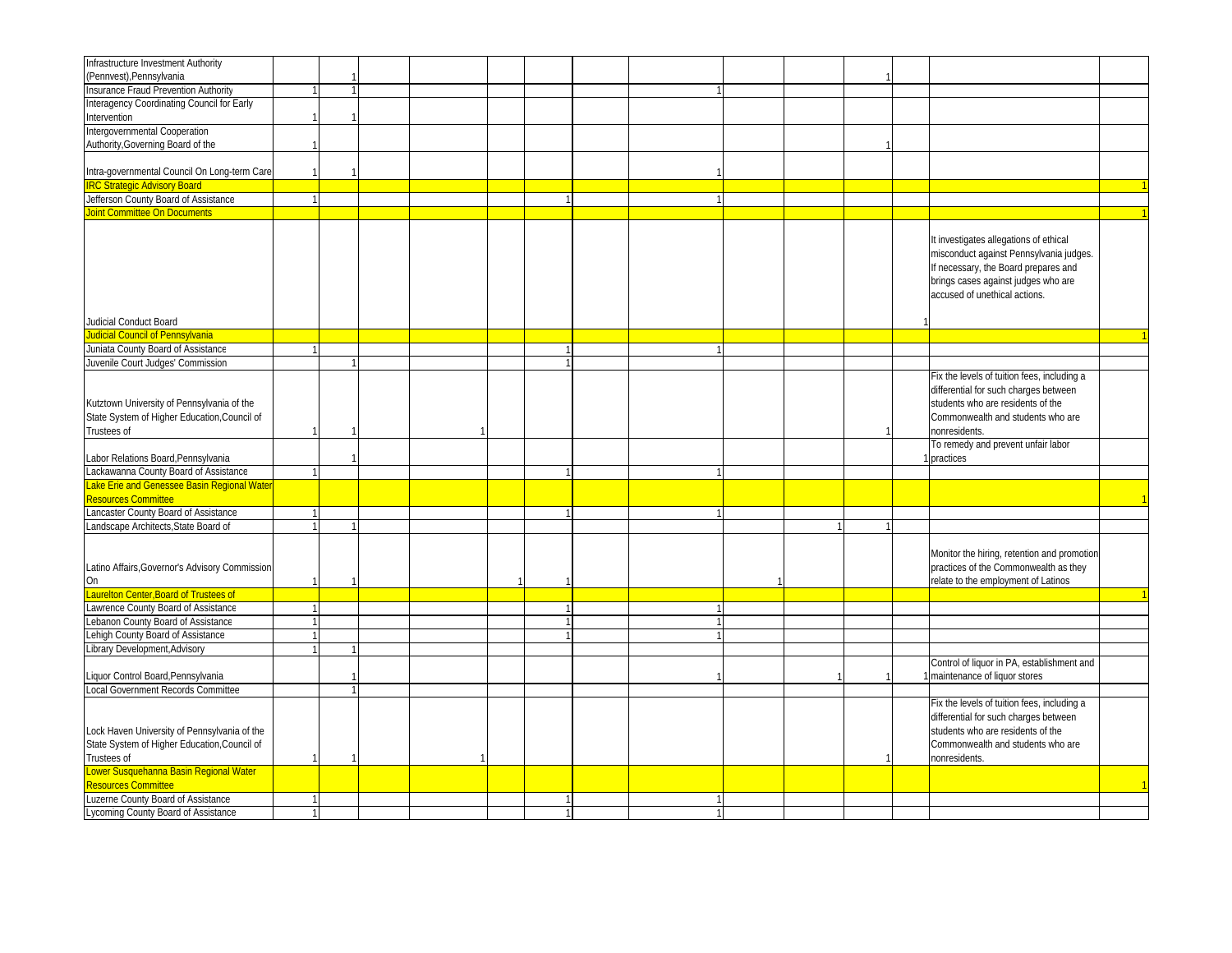|                                                                         |  |  |  |              |  |              | Fix the levels of tuition fees, including a      |  |
|-------------------------------------------------------------------------|--|--|--|--------------|--|--------------|--------------------------------------------------|--|
|                                                                         |  |  |  |              |  |              | differential for such charges between            |  |
| Mansfield University of Pennsylvania of the                             |  |  |  |              |  |              | students who are residents of the                |  |
| State System of Higher Education, Council of                            |  |  |  |              |  |              | Commonwealth and students who are                |  |
| Trustees of                                                             |  |  |  |              |  |              | nonresidents.                                    |  |
| Mayview State Hospital, Board of Trustees of                            |  |  |  |              |  |              |                                                  |  |
| Mckean County Board of Assistance                                       |  |  |  |              |  |              |                                                  |  |
| Medicine, State Board of                                                |  |  |  |              |  |              |                                                  |  |
| Mental Health and Mental Retardation,                                   |  |  |  |              |  |              | Monitor, review and evaluate mental              |  |
| Advisory Committee for                                                  |  |  |  |              |  |              | health services                                  |  |
| Mercer County Board of Assistance                                       |  |  |  |              |  |              |                                                  |  |
| Mifflin County Board of Assistance                                      |  |  |  | $\mathbf{1}$ |  |              |                                                  |  |
| Milk Marketing Board                                                    |  |  |  |              |  |              |                                                  |  |
|                                                                         |  |  |  |              |  |              | Fix the levels of tuition fees, including a      |  |
|                                                                         |  |  |  |              |  |              | differential for such charges between            |  |
| Millersville University of Pennsylvania of the                          |  |  |  |              |  |              | students who are residents of the                |  |
| State System of Higher Education, Council of                            |  |  |  |              |  |              | Commonwealth and students who are                |  |
| Trustees of                                                             |  |  |  |              |  |              | nonresidents.                                    |  |
|                                                                         |  |  |  |              |  |              |                                                  |  |
|                                                                         |  |  |  |              |  |              | The board conducts continuing education          |  |
|                                                                         |  |  |  |              |  |              | for district justices, senior district justices, |  |
|                                                                         |  |  |  |              |  |              | Philadelphia Traffic Court judges, Bail          |  |
|                                                                         |  |  |  |              |  |              | Commissioners and for those individuals          |  |
|                                                                         |  |  |  |              |  |              | who wish to maintain a current certification     |  |
|                                                                         |  |  |  |              |  |              | in one or more of these areas.                   |  |
| Minor Judiciary Education Board<br><b>Minority Business Development</b> |  |  |  |              |  |              |                                                  |  |
| Authority, Pennsylvania                                                 |  |  |  |              |  |              |                                                  |  |
| Monroe County Board of Assistance                                       |  |  |  |              |  |              |                                                  |  |
| Montour County Board of Assistance                                      |  |  |  | $\mathbf{1}$ |  |              |                                                  |  |
| Motor Carrier Safety Advisory Committee                                 |  |  |  | $\mathbf{1}$ |  |              |                                                  |  |
| Municipal Police Officers' Education and                                |  |  |  |              |  |              |                                                  |  |
| <b>Training Commission</b>                                              |  |  |  |              |  |              |                                                  |  |
| Municipal Retirement Board, Pennsylvania                                |  |  |  |              |  | 1            |                                                  |  |
|                                                                         |  |  |  |              |  |              |                                                  |  |
| Navigation Commission for the Delaware River                            |  |  |  |              |  |              |                                                  |  |
| and its Navigable Tributaries                                           |  |  |  |              |  |              |                                                  |  |
| Norristown State Hospital, Board of Trustees of                         |  |  |  |              |  |              |                                                  |  |
| Northampton County Board of Assistance                                  |  |  |  |              |  |              |                                                  |  |
| Northumberland County Board of Assistance                               |  |  |  |              |  |              |                                                  |  |
| Nursing Home Administrators, State Board of                             |  |  |  |              |  |              |                                                  |  |
| Examiners of                                                            |  |  |  |              |  |              |                                                  |  |
| Nursing, State Board of                                                 |  |  |  |              |  | $\mathbf{1}$ |                                                  |  |
| Occupational Therapy Education and                                      |  |  |  |              |  |              |                                                  |  |
| Licensure, State Board of                                               |  |  |  |              |  |              |                                                  |  |
| Ohio Basin Regional Water Resources                                     |  |  |  |              |  |              |                                                  |  |
| <b>Committee</b>                                                        |  |  |  |              |  |              |                                                  |  |
| Ohio River Valley Water Sanitation                                      |  |  |  |              |  |              |                                                  |  |
| Commission for the Commonwealth of                                      |  |  |  |              |  |              |                                                  |  |
| Pennsylvania (various commissioners 3 for                               |  |  |  |              |  |              |                                                  |  |
| each state)                                                             |  |  |  |              |  |              |                                                  |  |
| Optometry, State Board of                                               |  |  |  |              |  |              |                                                  |  |
| Organ Donation Advisory Committee                                       |  |  |  |              |  |              |                                                  |  |
| Osteopathic Medicine, State Board of                                    |  |  |  |              |  |              |                                                  |  |
| Patient Safety Authority                                                |  |  |  |              |  |              |                                                  |  |
| Pedalcycle and Pedestrian Advisory                                      |  |  |  |              |  |              |                                                  |  |
| Committee                                                               |  |  |  |              |  |              |                                                  |  |
| Perry County Board of Assistance                                        |  |  |  |              |  |              |                                                  |  |
|                                                                         |  |  |  |              |  |              |                                                  |  |
| Pesticide Advisory Board                                                |  |  |  |              |  |              |                                                  |  |
| <b>Pharmaceutical Assistance Review Board</b>                           |  |  |  |              |  |              |                                                  |  |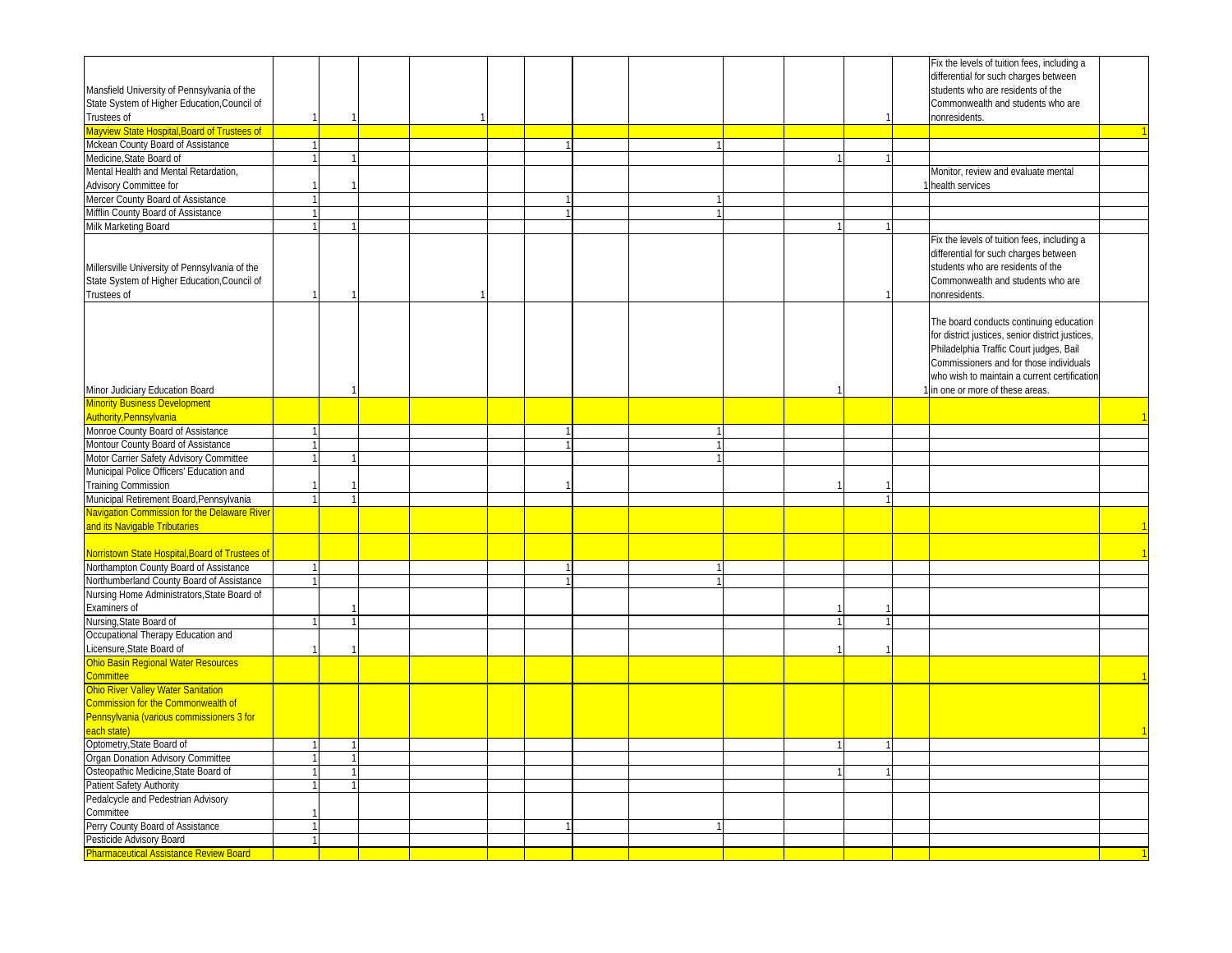| Pharmacy, State Board of                        |   |              |  |  |  |   |  |                                              |  |
|-------------------------------------------------|---|--------------|--|--|--|---|--|----------------------------------------------|--|
| Philadelphia County Board of Assistance         |   |              |  |  |  |   |  |                                              |  |
| Philadelphia Parking Authority (group 2)        |   |              |  |  |  |   |  |                                              |  |
| Philadelphia Regional Port Authority            |   |              |  |  |  |   |  |                                              |  |
| <b>Philadelphia School Reform Commission</b>    |   |              |  |  |  |   |  |                                              |  |
|                                                 |   |              |  |  |  |   |  |                                              |  |
|                                                 |   |              |  |  |  |   |  | Develop and support efforts and programs     |  |
| Physical Fitness and Sports, Governor's         |   |              |  |  |  |   |  | in communities to increase physical          |  |
| Advisory Council on                             |   |              |  |  |  |   |  | activity                                     |  |
| Physical Therapy, State Board of                |   |              |  |  |  |   |  |                                              |  |
| Planning Board, State                           |   |              |  |  |  |   |  |                                              |  |
| Podiatry, State Board of                        |   |              |  |  |  |   |  |                                              |  |
| Polk Center, Board of Trustees of               |   |              |  |  |  |   |  |                                              |  |
| Port of Pittsburgh Commission                   |   |              |  |  |  |   |  |                                              |  |
| <b>Potomac Basin Regional Water Resources</b>   |   |              |  |  |  |   |  |                                              |  |
| <b>Committee</b>                                |   |              |  |  |  |   |  |                                              |  |
| Potter County Board of Assistance               |   |              |  |  |  |   |  |                                              |  |
| Preservation Pennsylvania, Board of Directors   |   |              |  |  |  |   |  |                                              |  |
| of (wrong website)                              |   |              |  |  |  |   |  |                                              |  |
|                                                 |   |              |  |  |  |   |  |                                              |  |
| Prevailing Wage Advisory Board                  |   |              |  |  |  |   |  |                                              |  |
|                                                 |   |              |  |  |  |   |  | Hear and determine any grievance or          |  |
|                                                 |   |              |  |  |  |   |  | appeal arising out of the administration of  |  |
| Prevailing Wage Appeals Board                   |   |              |  |  |  |   |  | this act.                                    |  |
| <b>Probation, Advisory Committee on</b>         |   |              |  |  |  |   |  |                                              |  |
|                                                 |   |              |  |  |  |   |  | The Board has authority to grant parole, a   |  |
|                                                 |   |              |  |  |  |   |  | conditional release, to offenders            |  |
|                                                 |   |              |  |  |  |   |  | sentenced to a maximum sentence of two       |  |
|                                                 |   |              |  |  |  |   |  | years or more, on or after the expiration of |  |
|                                                 |   |              |  |  |  |   |  | the minimum sentence date.                   |  |
| Probation and Parole, PA Board of               |   |              |  |  |  |   |  |                                              |  |
| Professional Engineers, Land Surveyors and      |   |              |  |  |  |   |  |                                              |  |
| Geologists, State Registration Board for        |   |              |  |  |  | 1 |  |                                              |  |
| <b>Professional Standards and Practices</b>     |   |              |  |  |  |   |  |                                              |  |
| ommission                                       |   |              |  |  |  |   |  |                                              |  |
| Psychology, State Board of                      |   |              |  |  |  |   |  |                                              |  |
|                                                 |   |              |  |  |  |   |  |                                              |  |
| Public Employee Retirement Commission           |   |              |  |  |  |   |  |                                              |  |
| ublic School Employees' Retirement Board        |   |              |  |  |  |   |  |                                              |  |
| Public Television Network                       |   |              |  |  |  |   |  |                                              |  |
| Commission, Pennsylvania                        |   |              |  |  |  |   |  |                                              |  |
| Public Utility Commission, Pennsylvania         | 1 |              |  |  |  |   |  |                                              |  |
| Rail Freight Advisory Committee                 |   |              |  |  |  |   |  |                                              |  |
| Real Estate Commission, State                   |   |              |  |  |  |   |  |                                              |  |
| Rehabilitation Advisory Council, State          |   |              |  |  |  |   |  |                                              |  |
| <b>Renal Disease Advisory Committee</b>         |   |              |  |  |  |   |  |                                              |  |
| <b>Request for Information Review Committee</b> |   |              |  |  |  |   |  |                                              |  |
| Rural Development Council, Pennsylvania         |   |              |  |  |  |   |  |                                              |  |
| Schuylkill County Board of Assistance           |   |              |  |  |  |   |  |                                              |  |
| Scotland School For Veterans' Children Board    |   |              |  |  |  |   |  |                                              |  |
| of Trustees                                     |   |              |  |  |  |   |  |                                              |  |
| Scranton State School for the Deaf, Board of    |   |              |  |  |  |   |  |                                              |  |
|                                                 |   |              |  |  |  |   |  |                                              |  |
| Trustees of                                     |   |              |  |  |  |   |  |                                              |  |
| Seasonal Farm Labor Committee                   |   |              |  |  |  |   |  |                                              |  |
| Securities Commission, Pennsylvania             |   |              |  |  |  | 1 |  |                                              |  |
| Selection Committee (Department of General      |   |              |  |  |  |   |  |                                              |  |
| Services)                                       |   | $\mathbf{1}$ |  |  |  |   |  | Reviews applications from design firms       |  |
| Selinsgrove Center, Board of Trustees of        |   |              |  |  |  |   |  |                                              |  |
| Senior Citizen Advisory Committee               |   |              |  |  |  |   |  |                                              |  |
| Sentencing, Pennsylvania Commission on          |   |              |  |  |  |   |  |                                              |  |
| <b>Sewage Treatment Plant and Waterworks</b>    |   |              |  |  |  |   |  |                                              |  |
| Operators, State                                |   |              |  |  |  |   |  |                                              |  |
|                                                 |   |              |  |  |  |   |  |                                              |  |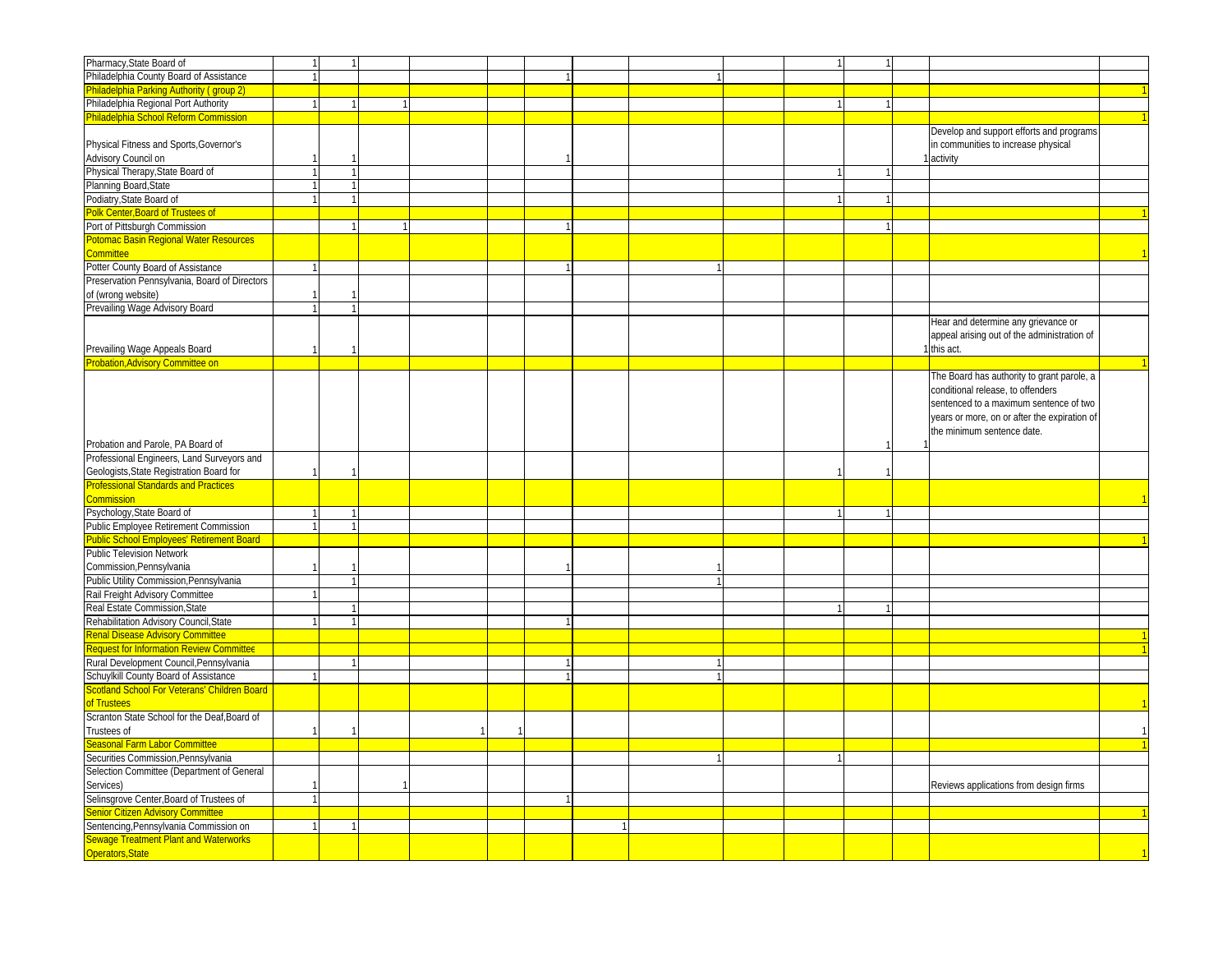|                                                      |  |  |  |  |  |  | Fix the levels of tuition fees, including a |  |
|------------------------------------------------------|--|--|--|--|--|--|---------------------------------------------|--|
|                                                      |  |  |  |  |  |  | differential for such charges between       |  |
| Shippensburg University of Pennsylvania of the       |  |  |  |  |  |  | students who are residents of the           |  |
| State System of Higher Education, Council of         |  |  |  |  |  |  | Commonwealth and students who are           |  |
| Trustees of                                          |  |  |  |  |  |  | nonresidents.                               |  |
|                                                      |  |  |  |  |  |  | Fix the levels of tuition fees, including a |  |
|                                                      |  |  |  |  |  |  | differential for such charges between       |  |
| Slippery Rock University of Pennsylvania of the      |  |  |  |  |  |  | students who are residents of the           |  |
| State System of Higher Education, Council of         |  |  |  |  |  |  | Commonwealth and students who are           |  |
| Trustees of                                          |  |  |  |  |  |  | nonresidents.                               |  |
| Snyder County Board of Assistance                    |  |  |  |  |  |  |                                             |  |
| Small Business Complianxe Advisory                   |  |  |  |  |  |  |                                             |  |
| Committee                                            |  |  |  |  |  |  |                                             |  |
| Social Workers, Marriage and Family                  |  |  |  |  |  |  |                                             |  |
| Therapists and Professional Counselors, State        |  |  |  |  |  |  |                                             |  |
| Board of                                             |  |  |  |  |  |  |                                             |  |
| <b>Soldiers' and Sailors' Home, Advisory Council</b> |  |  |  |  |  |  |                                             |  |
| for Pennsylvania                                     |  |  |  |  |  |  |                                             |  |
| Somerset County Board of Assistance                  |  |  |  |  |  |  |                                             |  |
| <b>Somerset State Hospital, Board of Trustees of</b> |  |  |  |  |  |  |                                             |  |
| South Mountain Restoration Center, Board of          |  |  |  |  |  |  |                                             |  |
|                                                      |  |  |  |  |  |  |                                             |  |
| Trustees of                                          |  |  |  |  |  |  |                                             |  |
| Special Education, State Advisory Panel for          |  |  |  |  |  |  |                                             |  |
| Speech-Language and Hearing, State Board of          |  |  |  |  |  |  |                                             |  |
| Examiners in                                         |  |  |  |  |  |  |                                             |  |
| Sportsmen's Advisory Council, Governor's             |  |  |  |  |  |  |                                             |  |
| <b>State Charter School Appeal Board</b>             |  |  |  |  |  |  |                                             |  |
| <b>Itate Health Facility Hearing Board</b>           |  |  |  |  |  |  |                                             |  |
| State System of Higher Education, Board of           |  |  |  |  |  |  | Approves new academic programs, set         |  |
| Governors of the                                     |  |  |  |  |  |  | tuitions                                    |  |
| Sullivan County Board of Assistance                  |  |  |  |  |  |  |                                             |  |
| Susquehanna County Board of Assistance               |  |  |  |  |  |  |                                             |  |
| Targeted Community Revitalization and Crime          |  |  |  |  |  |  |                                             |  |
| Prevention Advisory Committee                        |  |  |  |  |  |  |                                             |  |
|                                                      |  |  |  |  |  |  | Determine annually the aggregate market     |  |
| Tax Equalization Board, State                        |  |  |  |  |  |  | value of taxable real property              |  |
| Technical Advisory Committee on Diesel-              |  |  |  |  |  |  |                                             |  |
| Powered Equipment                                    |  |  |  |  |  |  |                                             |  |
| Tioga County Board of Assistance                     |  |  |  |  |  |  |                                             |  |
| obacco Settlement Investment Board                   |  |  |  |  |  |  |                                             |  |
| orrance State Hospital, Board of Trustees of         |  |  |  |  |  |  |                                             |  |
| Training America's Teachers Commission               |  |  |  |  |  |  |                                             |  |
| Transportation Advisory Committee, State             |  |  |  |  |  |  |                                             |  |
| ransportation Authority                              |  |  |  |  |  |  |                                             |  |
| SEPTA), Southeastern Pennsylvania                    |  |  |  |  |  |  |                                             |  |
| Transportation Commission, State                     |  |  |  |  |  |  |                                             |  |
| Transportation Funding and Reform                    |  |  |  |  |  |  |                                             |  |
| Commission                                           |  |  |  |  |  |  |                                             |  |
| Travel and Tourism Council, Governor's               |  |  |  |  |  |  |                                             |  |
|                                                      |  |  |  |  |  |  |                                             |  |
| ravel and Tourism Partnership, Pennsylvania          |  |  |  |  |  |  |                                             |  |
| <b>Tuition Account Program Advisory Board</b>        |  |  |  |  |  |  |                                             |  |
| Turnpike Commission, Pennsylvania                    |  |  |  |  |  |  |                                             |  |
| Underground Storage Tank Indemnification             |  |  |  |  |  |  |                                             |  |
| Board                                                |  |  |  |  |  |  |                                             |  |
| <b>Unemployment Compensation Advisory</b>            |  |  |  |  |  |  |                                             |  |
| Council, State                                       |  |  |  |  |  |  |                                             |  |
|                                                      |  |  |  |  |  |  |                                             |  |
|                                                      |  |  |  |  |  |  |                                             |  |
| <b>Unemployment Compensation Board of Review</b>     |  |  |  |  |  |  |                                             |  |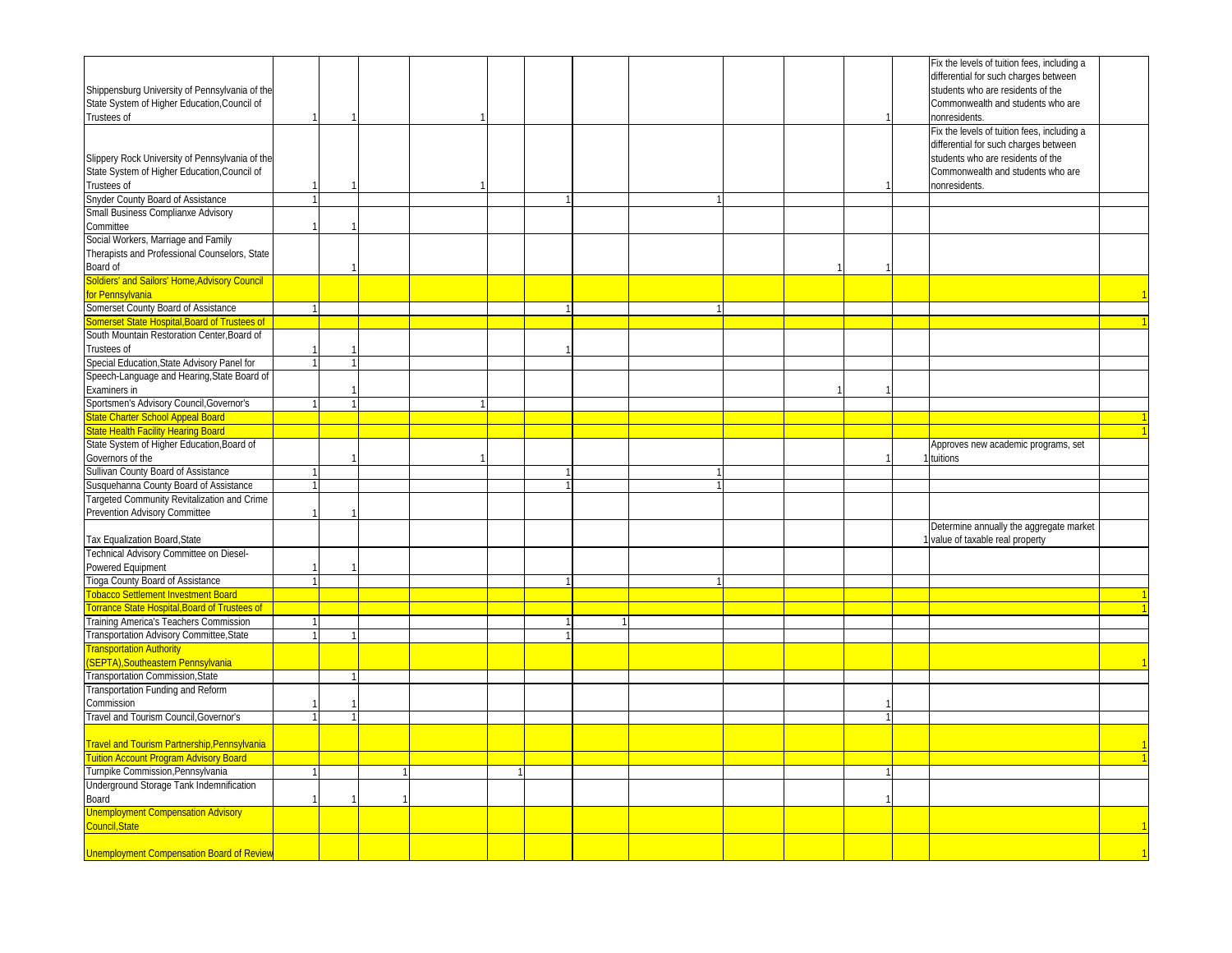| <b>Uniform State Laws. Board of Commissioners</b>     |     |     |    |    |   |    |    |    |    |    |    |                                             |    |
|-------------------------------------------------------|-----|-----|----|----|---|----|----|----|----|----|----|---------------------------------------------|----|
| $_{\text{on}}$                                        |     |     |    |    |   |    |    |    |    |    |    |                                             |    |
| Union County Board of Assistance                      |     |     |    |    |   |    |    |    |    |    |    |                                             |    |
| <b>Upper and Middle Susquehanna Basin</b>             |     |     |    |    |   |    |    |    |    |    |    |                                             |    |
| <b>Regional Water Resources Committee</b>             |     |     |    |    |   |    |    |    |    |    |    |                                             |    |
| Vehicle Manufacturers, Dealers and                    |     |     |    |    |   |    |    |    |    |    |    |                                             |    |
| Salespersons, State Board of                          |     |     |    |    |   |    |    |    |    |    |    |                                             |    |
| Venue, Interbranch Commission on                      |     |     |    |    |   |    |    |    |    |    |    |                                             |    |
| Veterans' Center, Advisory Council for                |     |     |    |    |   |    |    |    |    |    |    |                                             |    |
| Southwestern                                          |     |     |    |    |   |    |    |    |    |    |    |                                             |    |
| Veterans' Center, Advisory Council for                |     |     |    |    |   |    |    |    |    |    |    |                                             |    |
| Southeastern                                          |     |     |    |    |   |    |    |    |    |    |    |                                             |    |
| Veterinary Medicine, State Board of                   |     |     |    |    |   |    |    |    |    |    |    |                                             |    |
| Victims Services Advisory Committee                   |     |     |    |    |   |    |    |    |    |    |    |                                             |    |
| Vocational Rehabilitation, State Board of             |     |     |    |    |   |    |    |    |    |    |    |                                             |    |
| Warren County Board of Assistance                     |     |     |    |    |   |    |    |    |    |    |    |                                             |    |
| Warren State Hospital, Board of Trustees of           |     |     |    |    |   |    |    |    |    |    |    |                                             |    |
| Washington County Board of Assistance                 |     |     |    |    |   |    |    |    |    |    |    |                                             |    |
| <b>Washington Crossing Park , Commission on</b>       |     |     |    |    |   |    |    |    |    |    |    |                                             |    |
| Water Resources Committee, Statewide                  |     |     |    |    |   |    |    |    |    |    |    |                                             |    |
| Wayne County Board of Assistance                      |     |     |    |    |   |    |    |    |    |    |    |                                             |    |
| <b>Wernersville State Hospital, Board of Trustees</b> |     |     |    |    |   |    |    |    |    |    |    |                                             |    |
|                                                       |     |     |    |    |   |    |    |    |    |    |    |                                             |    |
|                                                       |     |     |    |    |   |    |    |    |    |    |    | Fix the levels of tuition fees, including a |    |
|                                                       |     |     |    |    |   |    |    |    |    |    |    | differential for such charges between       |    |
| West Chester University of Pennsylvania of the        |     |     |    |    |   |    |    |    |    |    |    | students who are residents of the           |    |
| State System of Higher Education, Council of          |     |     |    |    |   |    |    |    |    |    |    | Commonwealth and students who are           |    |
| Trustees of                                           |     |     |    |    |   |    |    |    |    |    |    | nonresidents.                               |    |
| Western Youth Development Centers, Board of           |     |     |    |    |   |    |    |    |    |    |    |                                             |    |
| Trustees of the                                       |     |     |    |    |   |    |    |    |    |    |    |                                             |    |
| Westmoreland County Board of Assistance               |     |     |    |    |   |    |    |    |    |    |    |                                             |    |
| White Haven Center, Board of Trustees of              |     |     |    |    |   |    |    |    |    |    |    |                                             |    |
|                                                       |     |     |    |    |   |    |    |    |    |    |    | Monitor women's educational and             |    |
| Women, Pennsylvania Commission for                    |     |     |    |    |   |    |    |    |    |    |    | 1 employment needs and opportunities        |    |
|                                                       |     |     |    |    |   |    |    |    |    |    |    |                                             |    |
| Woodville State Hospital, Board of Trustees of        |     |     |    |    |   |    |    |    |    |    |    |                                             |    |
| <b>Workers' Compensation Appeal Board</b>             |     |     |    |    |   |    |    |    |    |    |    |                                             |    |
| Workforce Investment Board, Pennsylvania              |     |     |    |    |   |    |    |    |    |    |    |                                             |    |
| Wyoming County Board of Assistance                    |     |     |    |    |   |    |    |    |    |    |    |                                             |    |
| York County Board of Assistance                       |     |     |    |    |   |    |    |    |    |    |    |                                             |    |
| Total                                                 | 192 | 142 | 17 | 21 | R | 92 | 11 | 88 | 46 | 81 | 34 |                                             | 71 |

*Note: We were unable to obtain data for the shaded rows.*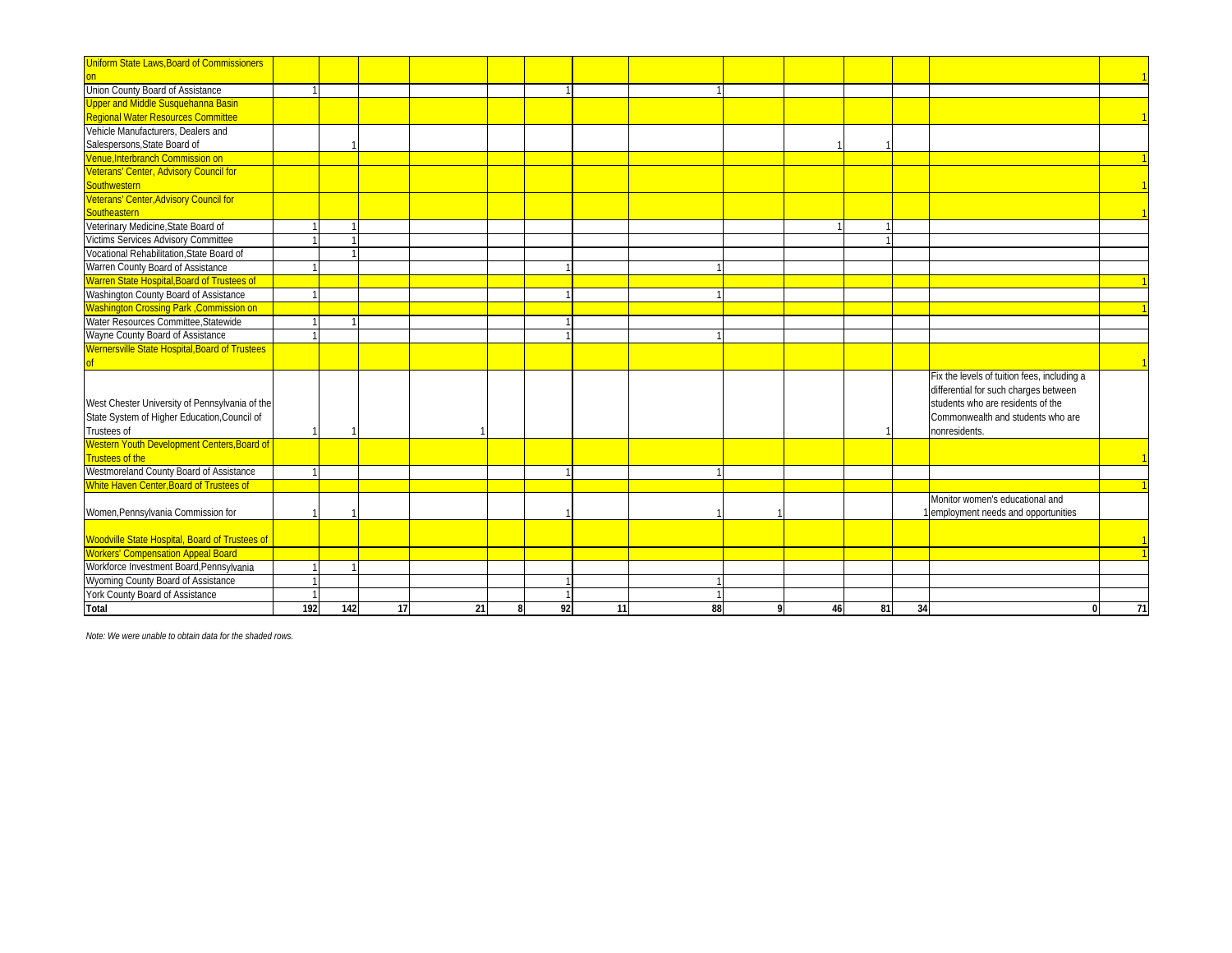# **Appendix 4. Board Member Compensation**

|                                                |                | Travel/      |               | Per Diem   |                 |             |              |              |                                    |                  | No       |
|------------------------------------------------|----------------|--------------|---------------|------------|-----------------|-------------|--------------|--------------|------------------------------------|------------------|----------|
|                                                | N <sub>O</sub> | Other        |               | (amount    | Per Diem        |             |              |              |                                    |                  | Payment  |
|                                                | Compen-        | related      | Per Diem      | not        | $\left( <$ or = | Per Diem    | Per Diem     |              |                                    | Missing          | Informa- |
| PA State Board                                 | sation         |              |               | specified) | \$50)           | $($51-100)$ | ( > \$100)   | Salary Notes |                                    | Data             | tion     |
| Accountancy, State Board                       |                | Expenses     | <b>Boards</b> |            |                 |             |              |              |                                    |                  |          |
| <b>Adams County Board of Assistance</b>        |                |              |               |            |                 |             |              |              |                                    |                  |          |
|                                                |                |              |               |            |                 |             |              |              |                                    |                  |          |
| Adult Basic and Literacy Education Interagency |                |              |               |            |                 |             |              |              |                                    |                  |          |
| Coordinating Council, Pennsylvania             | $\mathbf{1}$   |              |               |            |                 |             |              |              |                                    |                  |          |
| African American Affairs, Governor's,          |                |              |               |            |                 |             |              |              |                                    |                  |          |
| Advisory Commission on                         | $\overline{1}$ |              |               |            |                 |             |              |              |                                    |                  |          |
| Aging, Pennsylvania Council on                 |                | 1            |               |            |                 |             |              |              |                                    |                  |          |
| <b>Agricultural Advisory Board</b>             |                | 1            |               |            |                 |             |              |              |                                    |                  |          |
| Agricultural Land Preservation Board, State    |                | 1            |               |            |                 |             |              |              |                                    |                  |          |
| Agricultural Lands Condemnation Approval       |                |              |               |            |                 |             |              |              |                                    |                  |          |
| Board                                          |                | $\mathbf{1}$ |               |            |                 |             |              |              |                                    |                  |          |
| Allegheny County Board of Assistance           |                | $\mathbf{1}$ |               |            |                 |             |              |              |                                    |                  |          |
|                                                |                |              |               |            |                 |             |              |              |                                    | <b>Mike</b>      |          |
| Allentown State Hospital, Board of Trustees of |                |              |               |            |                 |             |              |              |                                    | <b>Marsico</b>   |          |
|                                                |                |              |               |            |                 |             |              |              |                                    |                  |          |
|                                                |                |              |               |            |                 |             |              |              |                                    | <b>Could not</b> |          |
| <b>Amusement Ride Safety Advisory Board</b>    |                |              |               |            |                 |             |              |              |                                    | Contact          |          |
| Animal Health and Diagnostic Commission        |                | -1           | 1             |            |                 |             |              |              |                                    |                  |          |
| Apprenticeship and Training Council, State     |                | $\mathbf{1}$ | $\mathbf{1}$  |            | $\mathbf{1}$    |             |              |              |                                    |                  |          |
|                                                |                |              |               |            |                 |             |              |              |                                    | Refused          |          |
| <b>Architects Licensure Board</b>              |                |              |               |            |                 |             |              |              |                                    | Call 2           |          |
| Armstrong County Board of Assistance           |                | 1            |               |            |                 |             |              |              |                                    |                  |          |
|                                                |                |              |               |            |                 |             |              |              |                                    |                  |          |
| Asian American Affairs, Advisory Committee for |                | $\mathbf{1}$ |               |            |                 |             |              |              |                                    |                  |          |
|                                                |                |              |               |            |                 |             |              |              |                                    |                  |          |
| Assess Sexually Violent Predators, State Board |                |              |               |            |                 |             |              |              | Chairman receives \$500 additional |                  |          |
| to                                             |                | $\mathbf{1}$ | $\mathbf{1}$  |            |                 |             | $\mathbf{1}$ |              | compensation per annum             |                  |          |
| Athletic Commission, State                     |                |              |               |            |                 |             |              | -1           | \$10,000 per year                  |                  |          |
| Athletic Oversight Committee, The              |                |              |               |            |                 |             |              |              |                                    |                  |          |
| Pennsylvania                                   |                | 1            |               |            |                 |             |              |              |                                    |                  |          |
|                                                |                |              |               |            |                 |             |              |              |                                    |                  |          |
|                                                |                |              |               |            |                 |             |              |              |                                    | <b>Could not</b> |          |
| <b>Auctioneer Examiners, State Board of</b>    |                |              |               |            |                 |             |              |              |                                    | contact          |          |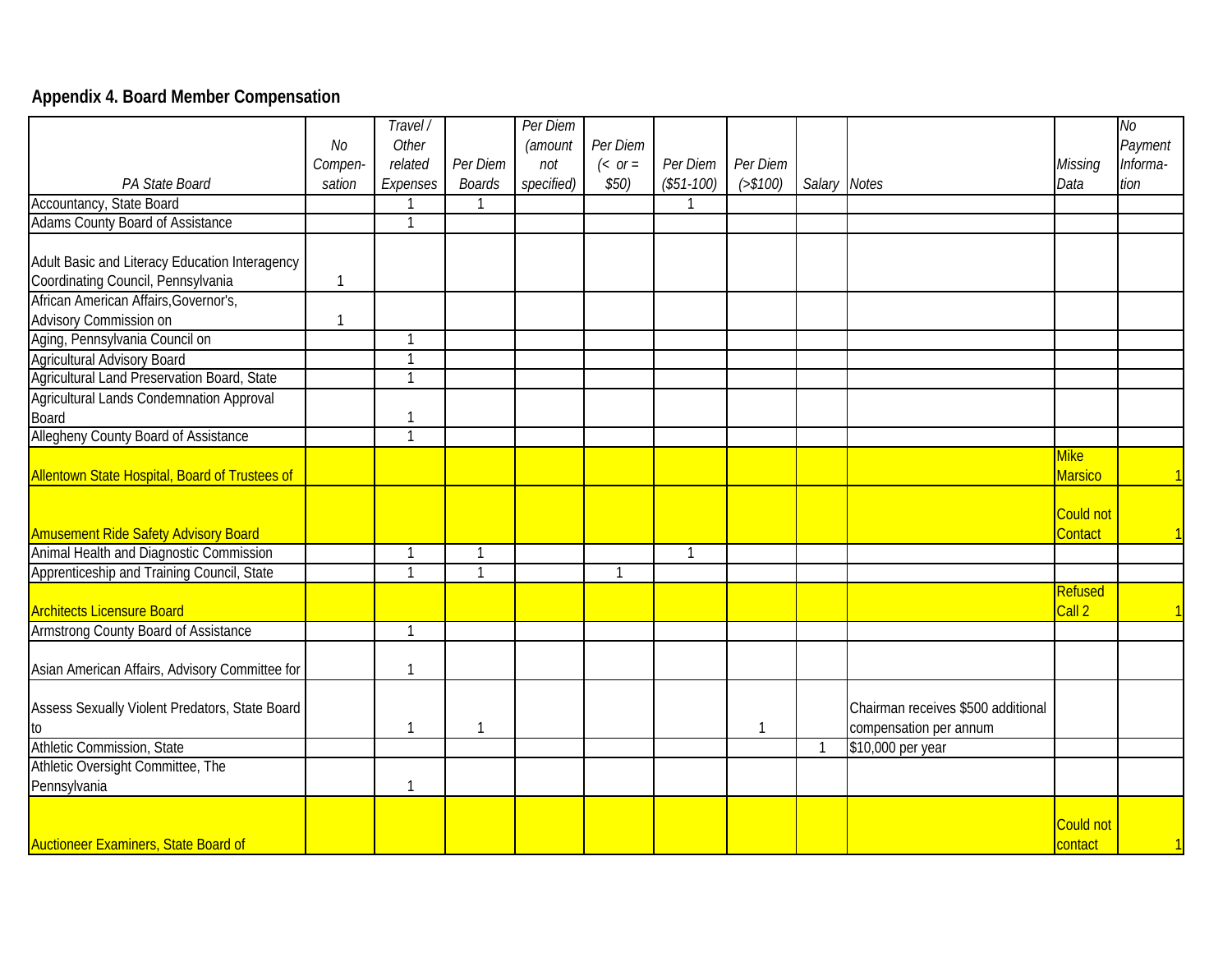| <b>Automobile Theft Prevention Authority</b>                                                                | $\overline{\mathbf{1}}$  |   |                |  |              |                                                         |                             |  |
|-------------------------------------------------------------------------------------------------------------|--------------------------|---|----------------|--|--------------|---------------------------------------------------------|-----------------------------|--|
| <b>Aviation Advisory Committee</b>                                                                          |                          | 1 | $\overline{1}$ |  |              |                                                         |                             |  |
|                                                                                                             |                          |   |                |  |              |                                                         | <b>Could not</b>            |  |
| <b>Barber Examiners, State Board of</b>                                                                     |                          |   |                |  |              |                                                         | contact                     |  |
| <b>Beaver County Board of Assistance</b>                                                                    | -1                       |   |                |  |              |                                                         |                             |  |
| <b>Bedford County Board of Assistance</b>                                                                   | $\overline{1}$           |   |                |  |              |                                                         |                             |  |
| Berks County Board of Assistance                                                                            | $\overline{1}$           |   |                |  |              |                                                         |                             |  |
| <b>Blair County Board of Assistance</b>                                                                     | $\overline{1}$           |   |                |  |              |                                                         |                             |  |
| <b>Blind, Advisory Committee for the</b>                                                                    |                          |   |                |  |              |                                                         | <b>Could not</b><br>Contact |  |
| Bloomsburg University of Pennsylvania of the<br>State System of Higher Education, Council of<br>Trustees of | 1                        |   |                |  |              |                                                         |                             |  |
| <b>Board of Claims</b>                                                                                      | -1                       |   |                |  | $\mathbf{1}$ | Annual Compensation for all board<br>members            |                             |  |
| Board of Pardons                                                                                            |                          |   |                |  | 1            | Members receive \$13,500 p.a;<br>Ex-officio receive \$0 |                             |  |
| <b>Boating Advisory Board</b>                                                                               | $\overline{\phantom{0}}$ |   |                |  |              |                                                         |                             |  |
| <b>Bradford County Board of Assistance</b>                                                                  | $\mathbf{1}$             |   |                |  |              |                                                         |                             |  |
| <b>Bucks County Board of Assistance</b>                                                                     | $\overline{1}$           |   |                |  |              |                                                         |                             |  |
| <b>Butler County Board of Assistance</b>                                                                    | $\overline{1}$           |   |                |  |              |                                                         |                             |  |
| California University of Pennsylvania of the<br>State System of Higher Education, Council of<br>Trustees of | 1                        |   |                |  |              |                                                         |                             |  |
| Cambria County Board of Assistance                                                                          | $\overline{1}$           |   |                |  |              |                                                         |                             |  |
| <b>Cancer Control, Prevention and Research</b><br><b>Advisory Board</b> , Pennsylvania                      |                          |   |                |  |              |                                                         | <b>Could not</b><br>contact |  |
| <b>Capitol Preservation Committee</b>                                                                       | $\overline{1}$           |   |                |  |              |                                                         |                             |  |
| Carbon County Board of Assistance                                                                           | $\mathbf{1}$             |   |                |  |              |                                                         |                             |  |
| Center for Rural Pennsylvania, Board of                                                                     |                          |   |                |  |              |                                                         |                             |  |
| Directors of the                                                                                            | $\mathbf{1}$             |   |                |  |              |                                                         |                             |  |
| Centre County Board of Assistance                                                                           | $\overline{1}$           |   |                |  |              |                                                         |                             |  |
| Certification for Water and Wastewater Systems                                                              |                          |   |                |  |              |                                                         |                             |  |
| and Operators, State Board for                                                                              | $\mathbf{1}$             |   |                |  |              |                                                         |                             |  |
| Certified Real Estate Appraisers, State Board of                                                            | -1                       | 1 |                |  |              |                                                         |                             |  |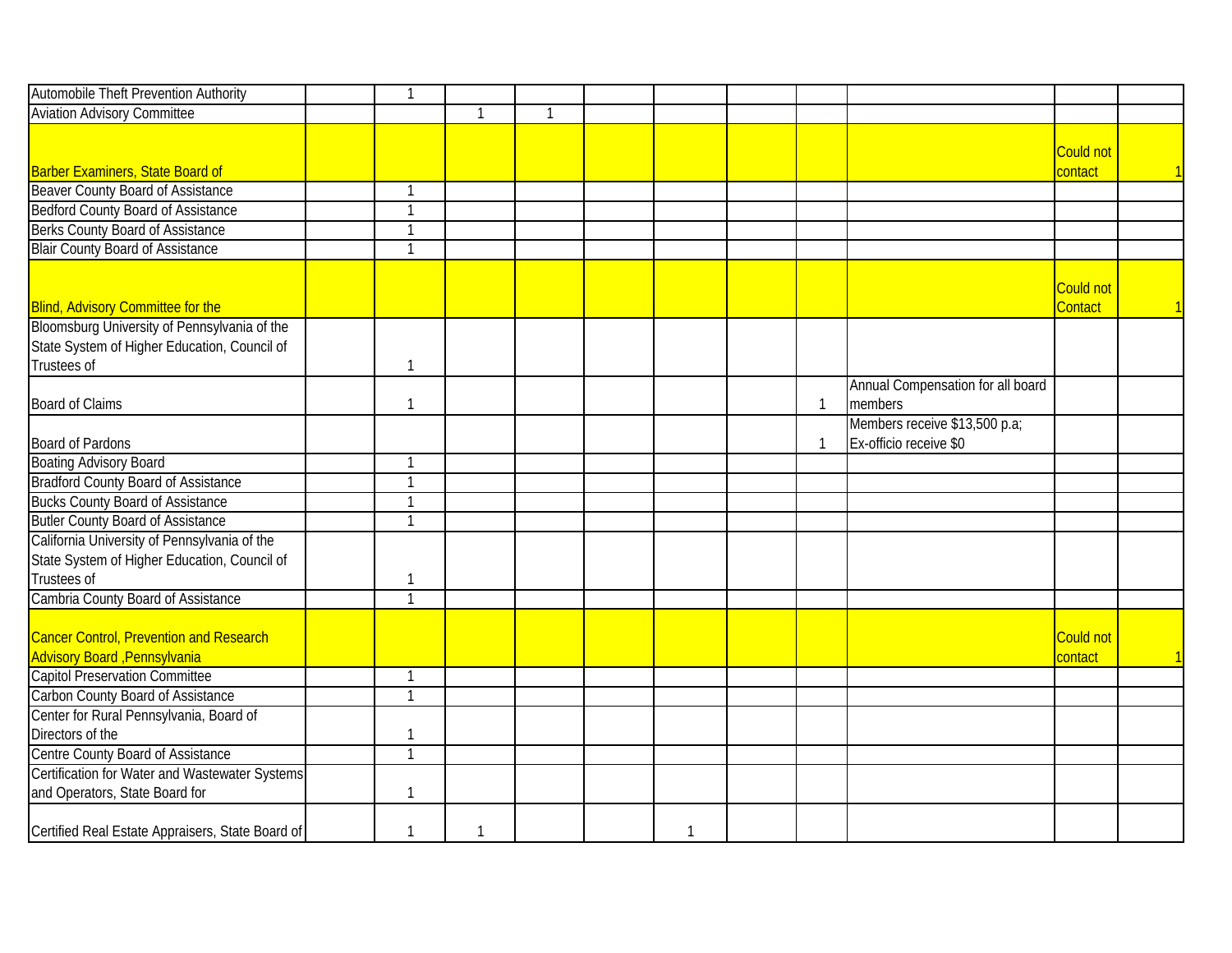| Cheyney University of Pennsylvania of the State    |              |                |              |                |   |              |         |                |  |
|----------------------------------------------------|--------------|----------------|--------------|----------------|---|--------------|---------|----------------|--|
| System of Higher Education, Council of             |              |                |              |                |   |              |         |                |  |
| Trustees of                                        |              | $\mathbf{1}$   |              |                |   |              |         |                |  |
| Children and Families, Commission on               |              | $\overline{1}$ |              |                |   |              |         |                |  |
| Children's Trust Fund Board                        |              |                |              |                |   |              |         |                |  |
| Chiropractic, State Board of                       |              | $\mathbf{1}$   |              |                | 1 |              |         |                |  |
| Citizens Advisory Council                          |              | $\overline{1}$ |              |                |   |              |         |                |  |
| Civil Service Commission, State                    |              | $\mathbf{1}$   |              |                |   |              |         |                |  |
| <b>Clarion County Board of Assistance</b>          |              | $\mathbf{1}$   |              |                |   |              |         |                |  |
| Clarion University of Pennsylvania of the State    |              |                |              |                |   |              |         |                |  |
| System of Higher Education, Council of             |              |                |              |                |   |              |         |                |  |
| Trustees of                                        |              | $\mathbf{1}$   |              |                |   |              |         |                |  |
| Clarks Summit State Hospital, Board of             |              |                |              |                |   |              |         | <b>Mike</b>    |  |
| <b>Trustees of</b>                                 |              |                |              |                |   |              |         | <b>Marsico</b> |  |
| <b>Clearfield County Board of Assistance</b>       |              | $\mathbf{1}$   |              |                |   |              |         |                |  |
| <b>Clinton County Board of Assistance</b>          |              | $\mathbf{1}$   |              |                |   |              |         |                |  |
| Columbia County Board of Assistance                |              | $\mathbf{1}$   |              |                |   |              |         |                |  |
| <b>Community Development Bank, The</b>             |              |                |              |                |   |              |         |                |  |
| Operational Committee of the Pennsylvania          |              |                |              |                |   |              |         | Could not      |  |
|                                                    |              |                |              |                |   |              |         | contact        |  |
| Community Partnership for Safe Children,           |              |                |              |                |   |              |         |                |  |
| Governor's                                         |              | $\mathbf{1}$   |              |                |   |              |         |                |  |
|                                                    |              |                |              |                |   |              |         |                |  |
|                                                    |              |                |              |                |   |              |         | Could not      |  |
| <b>Community Service Advisory Board</b>            |              |                |              |                |   |              |         | contact        |  |
| <b>Conservation and Natural Resources Advisory</b> |              |                |              |                |   |              |         |                |  |
| Council                                            | 1            |                |              |                |   |              |         |                |  |
| Conservation Commission, State                     |              |                | $\mathbf{1}$ | $\overline{1}$ |   |              |         |                |  |
| <b>Constables' Education and Training Board</b>    |              | $\mathbf{1}$   |              |                |   |              |         |                |  |
| Consumer Advisory Council to the Pennsylvania      |              |                |              |                |   |              |         |                |  |
| <b>Public Utility Commission</b>                   |              | $\mathbf{1}$   |              |                |   |              |         |                |  |
| Convention Center Authority, Pennsylvania          |              |                |              |                |   | $\mathbf{1}$ | Stipend |                |  |
| Convention Center Design Commission,               |              |                |              |                |   |              |         |                |  |
| Southwestern Pennsylvania                          |              | $\mathbf{1}$   |              |                |   |              |         |                |  |
| <b>Coroners' Education Board</b>                   | $\mathbf{1}$ |                |              |                |   |              |         |                |  |
| Cosmetology, State Board of                        |              | $\mathbf{1}$   |              |                |   |              |         |                |  |
| Council on the Arts, Pennsylvania                  |              |                |              |                |   |              |         |                |  |
| <b>County Records Committee</b>                    |              | 1              |              |                |   |              |         |                |  |
| Crawford County Board of Assistance                |              | $\mathbf{1}$   |              |                |   |              |         |                |  |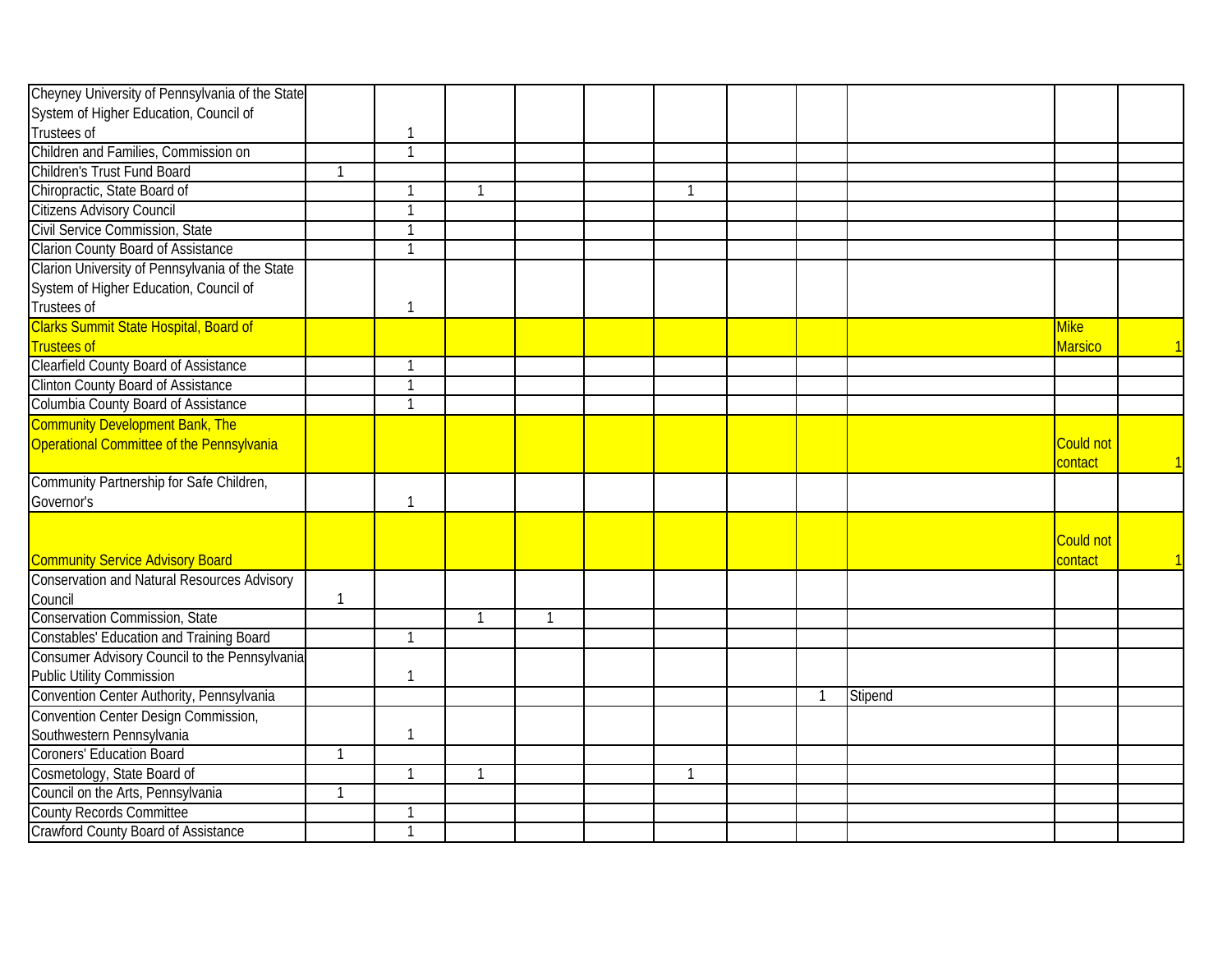| Crime and Delinquency, Juvenile Justice and<br><b>Delinquency Prevention Advisory Committee</b>                                                             |              |              |              |              |   |  | <b>Could not</b>            |  |
|-------------------------------------------------------------------------------------------------------------------------------------------------------------|--------------|--------------|--------------|--------------|---|--|-----------------------------|--|
|                                                                                                                                                             |              |              |              |              |   |  | contact                     |  |
| <b>Pennsylvania Commission on</b><br>Crime and Delinquency, Pennsylvania                                                                                    |              |              |              |              |   |  |                             |  |
| Commission on                                                                                                                                               |              |              |              |              |   |  | <b>Could not</b><br>contact |  |
| <b>Cumberland County Board of Assistance</b>                                                                                                                |              | $\mathbf{1}$ |              |              |   |  |                             |  |
| Danville State Hospital, Board of Trustees of                                                                                                               |              |              |              |              |   |  | Could not<br>contact        |  |
| Dauphin County Board of Assistance                                                                                                                          |              | $\mathbf{1}$ |              |              |   |  |                             |  |
| Deaf and Hard of Hearing, Advisory Council for<br>the                                                                                                       |              |              |              |              |   |  |                             |  |
| Delaware Basin Regional Water Resources<br>Committee                                                                                                        |              |              |              |              |   |  |                             |  |
| Delaware County Board of Assistance                                                                                                                         |              |              |              |              |   |  |                             |  |
| Delaware River Joint Toll Bridge Commission                                                                                                                 | $\mathbf{1}$ |              |              |              |   |  |                             |  |
| <b>Delaware River Port Authority</b>                                                                                                                        |              |              |              |              |   |  |                             |  |
|                                                                                                                                                             |              |              |              |              |   |  | <b>Could not</b><br>contact |  |
| Delaware Valley Veterans' Home, Advisory<br>Council for                                                                                                     | $\mathbf{1}$ |              |              |              |   |  |                             |  |
| Dentistry, State Board of                                                                                                                                   |              |              | $\mathbf{1}$ |              | 1 |  |                             |  |
| Deputy Sheriffs' Education and Training Board                                                                                                               |              |              |              |              |   |  | <b>Could not</b><br>contact |  |
| Developmental Disabilities Council                                                                                                                          |              |              |              |              |   |  | <b>Could not</b><br>contact |  |
| Drug and Alcohol Abuse, Pennsylvania Advisory<br>Council on,                                                                                                |              | 1            | $\mathbf{1}$ | $\mathbf{1}$ |   |  |                             |  |
| Drug, Device and Cosmetic Board,<br>Pennsylvania                                                                                                            |              | -1           | $\mathbf 1$  |              |   |  |                             |  |
|                                                                                                                                                             |              |              |              |              |   |  | <b>Could not</b><br>contact |  |
| <b>E-911 Emergency Service Advisory Committee</b><br><b>East Stroudsburg University of Pennsylvania of</b><br>the State System of Higher Education, Council |              |              |              |              |   |  |                             |  |
| of Trustees of                                                                                                                                              |              |              |              |              |   |  |                             |  |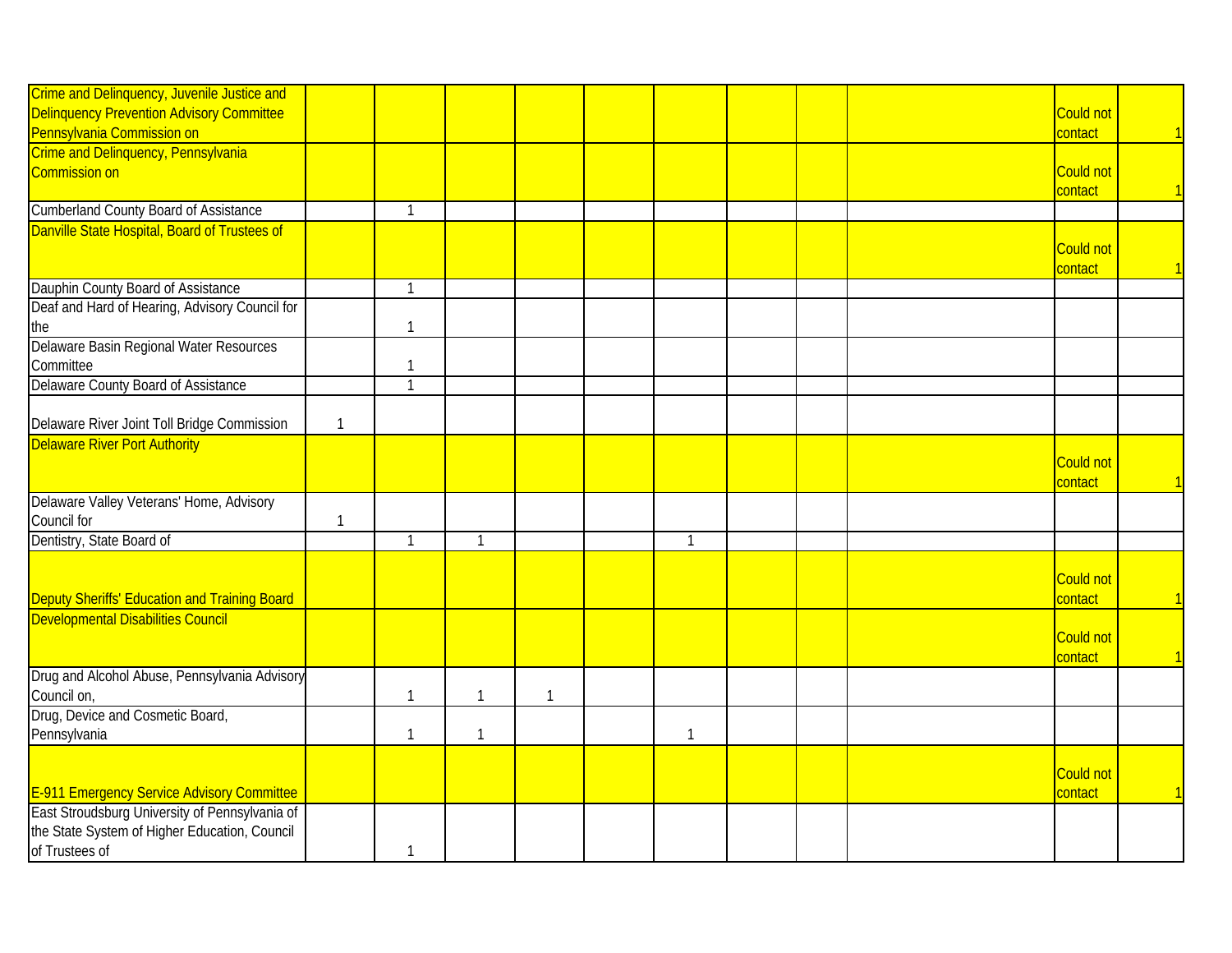| Eastern State School and Hospital, Board of        |              |             |                |  |  | <b>Could not</b> |  |
|----------------------------------------------------|--------------|-------------|----------------|--|--|------------------|--|
| <b>Trustees</b>                                    |              |             |                |  |  | contact          |  |
|                                                    |              |             |                |  |  |                  |  |
| Eastern Youth Development Centers, Board of        |              |             |                |  |  | <b>Could not</b> |  |
| <b>Trustees of</b>                                 |              |             |                |  |  | contact          |  |
| Ebensburg Center, Board of Trustees of             |              |             |                |  |  |                  |  |
| Economic Development Financing Authority,          |              |             |                |  |  |                  |  |
| Board of Directors of the Pennsylvania             |              |             |                |  |  |                  |  |
| EdinboroUniversity of Pennsylvania of the State    |              |             |                |  |  |                  |  |
| System of Higher Education, Council of             |              |             |                |  |  |                  |  |
| Trustees of                                        |              |             |                |  |  |                  |  |
| Education, State Board of                          |              |             |                |  |  |                  |  |
| Elk County Board of Assistance                     | $\mathbf{1}$ |             |                |  |  |                  |  |
|                                                    |              |             |                |  |  |                  |  |
|                                                    |              |             |                |  |  | Count not        |  |
| <b>Embreeville Center, Board of Trustees of</b>    |              |             |                |  |  | contact          |  |
|                                                    |              |             |                |  |  |                  |  |
|                                                    |              |             |                |  |  | Count not        |  |
| Employees' Retirement Board, State                 |              |             |                |  |  | contact          |  |
|                                                    |              |             |                |  |  |                  |  |
|                                                    |              |             |                |  |  |                  |  |
|                                                    |              |             |                |  |  | <b>Count not</b> |  |
| <b>Energy Development Authority, Pennsylvania</b>  |              |             |                |  |  | contact          |  |
|                                                    |              |             |                |  |  |                  |  |
|                                                    |              |             |                |  |  | Count not        |  |
| <b>Environmental Hearing Board Rules Committee</b> |              |             |                |  |  | contact          |  |
| Erie County Board of Assistance                    | -1           |             |                |  |  |                  |  |
| Ethics Commission, State                           |              | $\mathbf 1$ | $\overline{1}$ |  |  |                  |  |
|                                                    |              |             |                |  |  |                  |  |
|                                                    |              |             |                |  |  | <b>Could not</b> |  |
| Fairview State Hospital, Board of Trustees of      |              |             |                |  |  | contact          |  |
| Farm Products Show Commission, State               | $\mathbf{1}$ |             |                |  |  |                  |  |
| <b>Fayette County Board of Assistance</b>          | $\mathbf{1}$ |             |                |  |  |                  |  |
|                                                    |              |             |                |  |  | <b>Missing</b>   |  |
| <b>Financing Authority (Missing File)</b>          |              |             |                |  |  | File             |  |
| Firearm Education and Training Commission,         |              |             |                |  |  |                  |  |
| County Probation and Parole Officers'              | -1           |             |                |  |  |                  |  |
| Fish and Boat Commission, Pennsylvania             |              |             |                |  |  |                  |  |
| <b>Forest County Board of Assistance</b>           |              |             |                |  |  |                  |  |
| Franklin County Board of Assistance                |              |             |                |  |  |                  |  |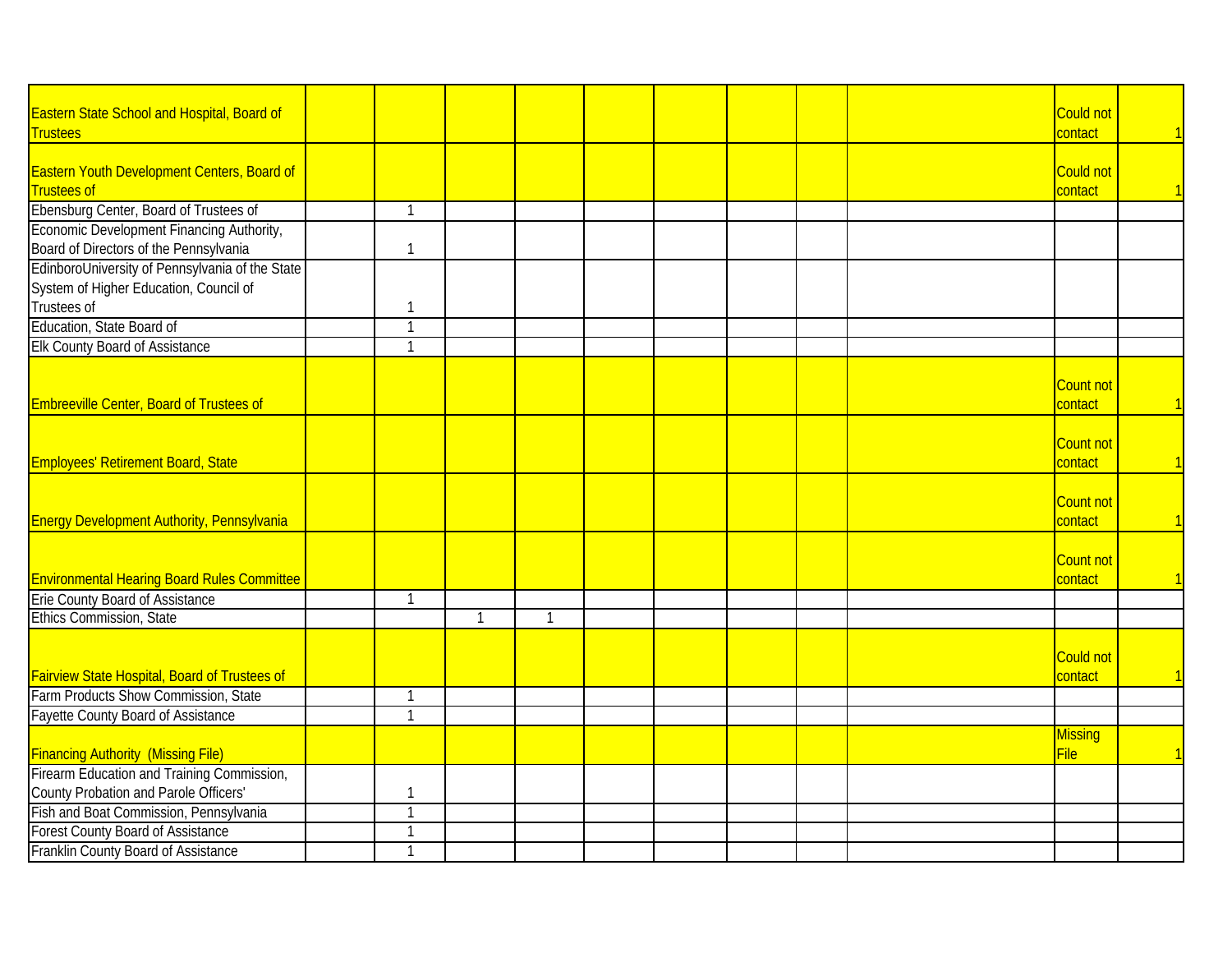| <b>Fulton County Board of Assistance</b>           |              | -1             |              |                |  |              |                  |  |
|----------------------------------------------------|--------------|----------------|--------------|----------------|--|--------------|------------------|--|
| Funeral Directors, State Board of                  |              |                | -1           |                |  |              |                  |  |
| Game Commission, Pennsylvania                      |              | $\mathbf{1}$   |              |                |  |              |                  |  |
| <b>Gaming Control Board</b>                        |              | $\overline{1}$ |              |                |  | $\mathbf{1}$ |                  |  |
| Gender, Racial and Ethnic Fairness, Interbranch    |              |                |              |                |  |              |                  |  |
| Commission for                                     |              | $\mathbf{1}$   |              |                |  |              |                  |  |
|                                                    |              |                |              |                |  |              |                  |  |
| Gender, Racial and Ethnic Fairness, Interstate     |              |                |              |                |  |              | <b>Could not</b> |  |
| <b>Commission for</b>                              |              |                |              |                |  |              | contact          |  |
| Gino Merli Veterans' Center, Advisory Council      |              |                |              |                |  |              |                  |  |
| for                                                |              | $\overline{1}$ |              |                |  |              |                  |  |
|                                                    |              |                |              |                |  |              |                  |  |
| Governor's Youth Sportsmen's Advisory Council      |              | $\mathbf{1}$   |              |                |  |              |                  |  |
| <b>Greene County Board of Assistance</b>           |              | $\overline{1}$ |              |                |  |              |                  |  |
| Hamburg Center, Board of Trustees of               |              | $\mathbf{1}$   |              |                |  |              |                  |  |
| Hardwoods Development Council                      | 1            |                |              |                |  |              |                  |  |
| Harness Racing Commission, State                   |              | $\overline{1}$ | $\mathbf{1}$ | $\overline{1}$ |  |              |                  |  |
|                                                    |              |                |              |                |  |              |                  |  |
|                                                    |              |                |              |                |  |              | <b>Could not</b> |  |
| Harrisburg State Hospital, Board of Trustees of    |              |                |              |                |  |              | contact          |  |
|                                                    |              |                |              |                |  |              |                  |  |
|                                                    |              |                |              |                |  |              | <b>Could not</b> |  |
| Haverford State Hospital, Board of Trustees of     |              |                |              |                |  |              | contact          |  |
| <b>Health Care Cost Containment Council</b>        |              |                |              |                |  |              |                  |  |
|                                                    |              |                |              |                |  |              |                  |  |
|                                                    |              |                |              |                |  |              | <b>Could not</b> |  |
| <b>Health Family Hearing Board</b>                 |              |                |              |                |  |              | contact          |  |
| <b>Health Policy Board</b>                         | $\mathbf{1}$ |                |              |                |  |              |                  |  |
| <b>Health Research Advisory Committee</b>          |              | $\mathbf{1}$   |              |                |  |              |                  |  |
|                                                    |              |                |              |                |  |              |                  |  |
| <b>Hearing Aid Sales Registration Law Advisory</b> |              |                |              |                |  |              | Could not        |  |
| Council                                            |              |                |              |                |  |              | contact          |  |
| Higher Education Assistance Agency, Board of       |              |                |              |                |  |              |                  |  |
| Directors of the Pennsylvania                      |              | $\mathbf{1}$   |              |                |  |              |                  |  |
| <b>Historical and Museum Commission,</b>           |              |                |              |                |  |              | <b>Could not</b> |  |
| Pennsylvania                                       |              |                |              |                |  |              | contat           |  |
| Hollidaysburg Veterans' Home, Advisory             |              |                |              |                |  |              |                  |  |
| Council for                                        | $\mathbf{1}$ |                |              |                |  |              |                  |  |
| Homeland Security Advisory Council                 |              | $\mathbf{1}$   |              |                |  |              |                  |  |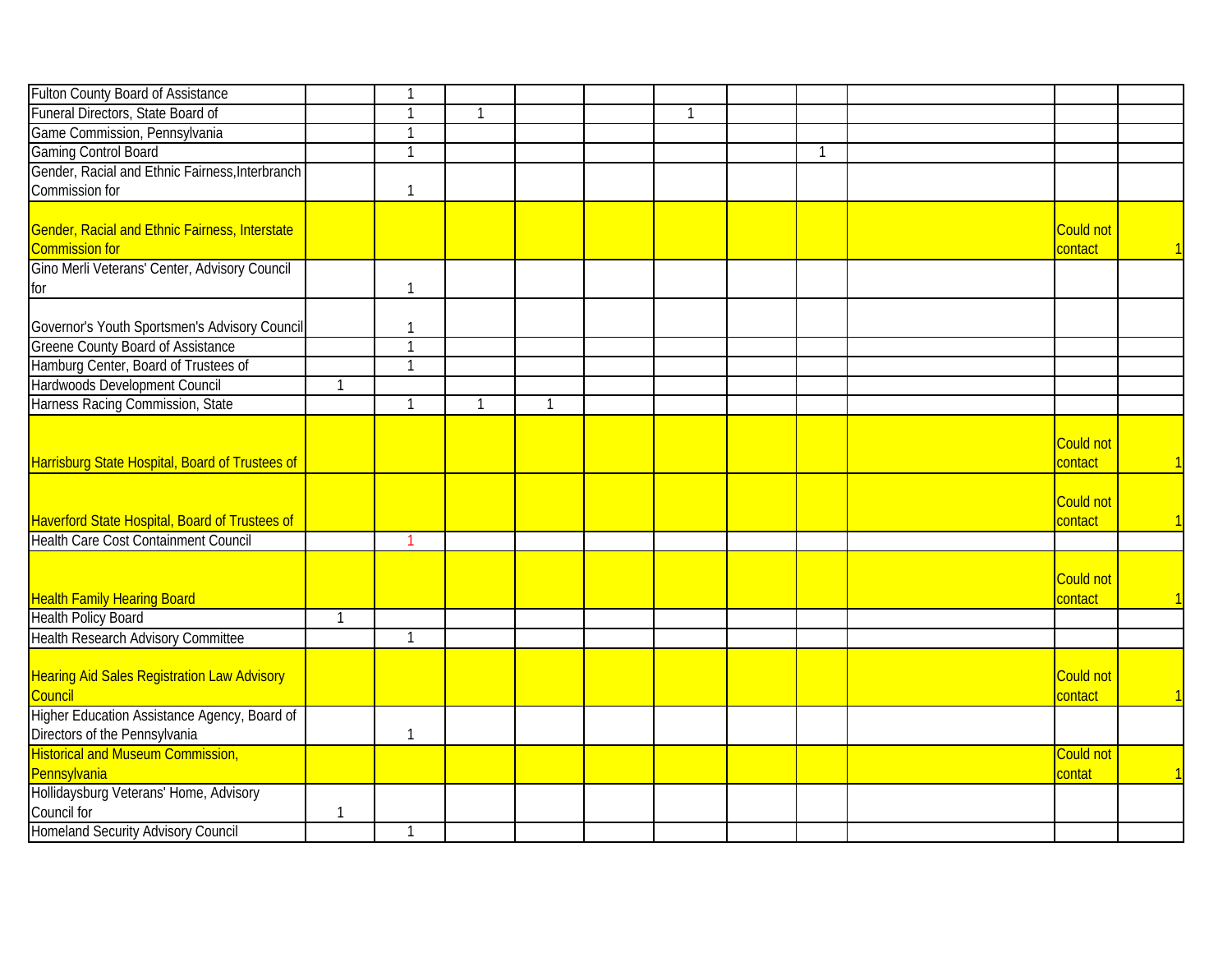|                                                   |             |                |                |              |    |              |                            | <b>Missing</b>   |  |
|---------------------------------------------------|-------------|----------------|----------------|--------------|----|--------------|----------------------------|------------------|--|
| <b>Horse Racing Commission, State</b>             |             |                |                |              |    |              |                            | File             |  |
|                                                   |             |                |                |              |    |              |                            |                  |  |
|                                                   |             |                |                |              |    |              |                            | <b>Could not</b> |  |
| Housing Advisory Committee, Pennsylvania          |             |                |                |              |    |              |                            | contact          |  |
| Housing Finance Agency, Pennsylvania              |             | $\mathbf{1}$   |                |              |    |              |                            |                  |  |
| Human Relations Commission, Pennsylvania          |             |                | $\overline{1}$ |              | -1 |              |                            |                  |  |
|                                                   |             |                |                |              |    |              |                            |                  |  |
|                                                   |             |                |                |              |    |              |                            | Could not        |  |
| Humanities Council, Pennsylvania                  |             |                |                |              |    |              |                            | contact          |  |
| Hunting, Fishing and Conservation, Governor's     |             |                |                |              |    |              |                            |                  |  |
| Advisory Council on                               |             | $\mathbf{1}$   |                |              |    |              |                            |                  |  |
| Hunting, Fishing and Conservation, Governor's     |             |                |                |              |    |              |                            |                  |  |
| Youth Advisory Council on                         |             | $\mathbf{1}$   |                |              |    |              |                            |                  |  |
| Huntingdon County Board of Assistance             |             | $\mathbf{1}$   |                |              |    |              |                            |                  |  |
|                                                   |             |                |                |              |    |              |                            |                  |  |
|                                                   |             |                |                |              |    |              |                            | Could not        |  |
| Independent Living Council (SILC), Statewide      |             |                |                |              |    |              |                            | contact          |  |
|                                                   |             |                |                |              |    |              |                            |                  |  |
| Independent Regulatory Review Commission          |             |                | $\mathbf{1}$   | $\mathbf{1}$ |    | $\mathbf{1}$ |                            |                  |  |
| Indiana County Board of Assistance                |             | $\overline{1}$ |                |              |    |              |                            |                  |  |
| Indiana University of Pennsylvania of the State   |             |                |                |              |    |              |                            |                  |  |
| System of Higher Education, Council of            |             |                |                |              |    |              |                            |                  |  |
| Trustees of                                       |             | $\mathbf{1}$   |                |              |    |              |                            |                  |  |
| <b>Industrial Board</b>                           |             |                |                |              |    |              |                            |                  |  |
|                                                   |             |                |                |              |    |              |                            | Could not        |  |
|                                                   |             |                |                |              |    |              |                            | contact          |  |
|                                                   |             |                |                |              |    |              |                            |                  |  |
|                                                   |             |                |                |              |    |              |                            | Could not        |  |
| Industrial Development Authority, Pennsylvania    |             |                |                |              |    |              |                            | contact          |  |
|                                                   |             |                |                |              |    |              |                            |                  |  |
| Infrastructure Investment Authority               |             |                |                |              |    |              |                            | Could not        |  |
| (Pennvest), Pennsylvania                          |             |                |                |              |    |              |                            | contact          |  |
| <b>Insurance Fraud Prevention Authority</b>       |             | $\mathbf{1}$   |                |              |    |              |                            |                  |  |
| <b>Interagency Coordinating Council for Early</b> |             |                |                |              |    |              |                            | <b>Missing</b>   |  |
| Intervention MISSING FILE                         |             |                |                |              |    |              |                            | File             |  |
| Intergovernmental Cooperation Authority,          |             |                |                |              |    |              |                            |                  |  |
| Governing Board of the                            | 1           |                |                |              |    |              |                            |                  |  |
|                                                   |             |                |                |              |    |              | Travel expenses is paid to |                  |  |
| Intra-governmental Council On Long-term Care      | $\mathbf 1$ | -1             |                |              |    |              | consumers only             |                  |  |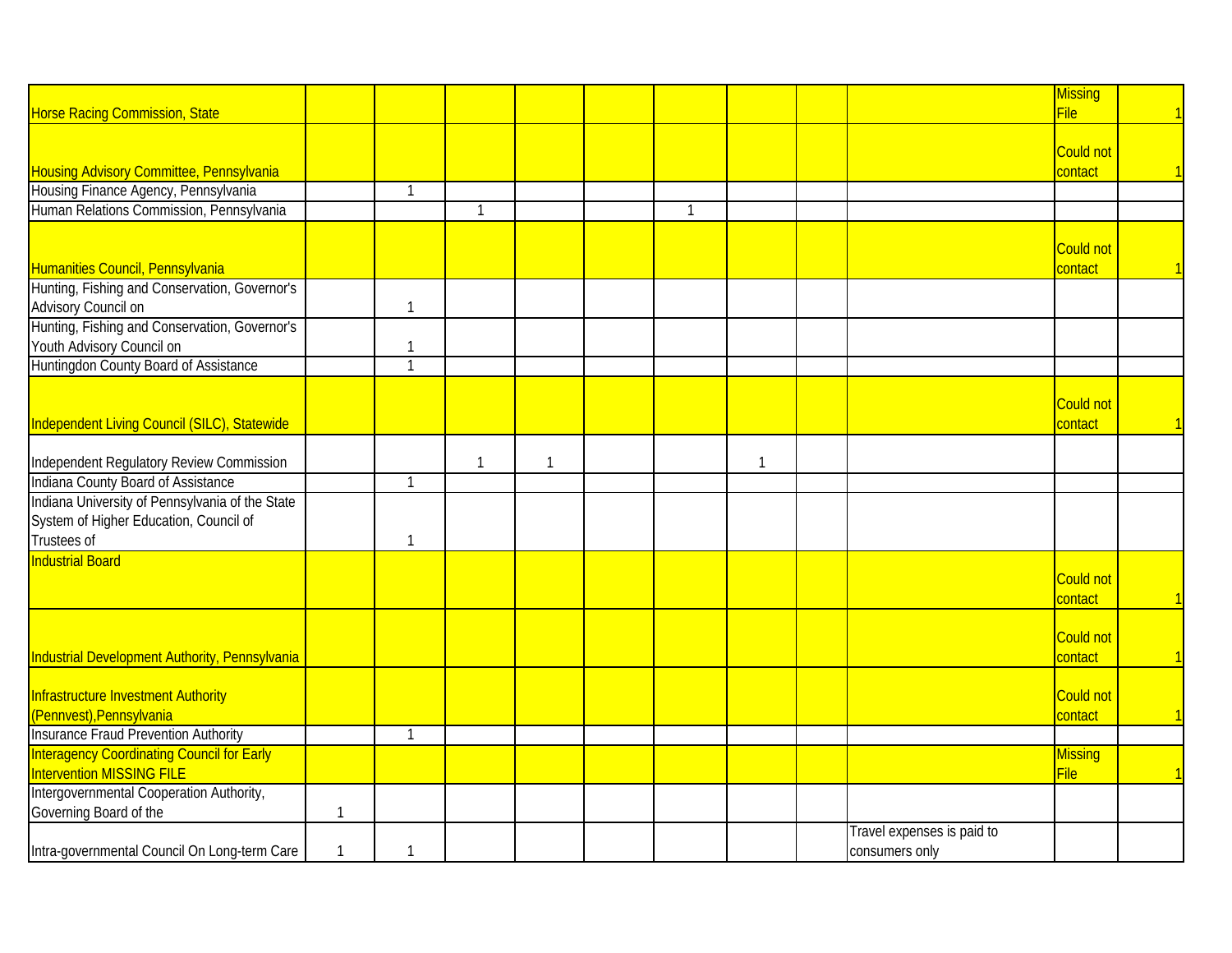|                                                |              |   |  |    |    |                              | Could not        |  |
|------------------------------------------------|--------------|---|--|----|----|------------------------------|------------------|--|
| <b>IRC Strategic Advisory Board</b>            |              |   |  |    |    |                              | contact          |  |
| Jefferson County Board of Assistance           | $\mathbf{1}$ |   |  |    |    |                              |                  |  |
|                                                |              |   |  |    |    |                              |                  |  |
|                                                |              |   |  |    |    |                              | <b>Could not</b> |  |
| Joint Committee On Documents                   |              |   |  |    |    |                              | contact          |  |
| Judicial Conduct Board                         |              |   |  |    |    |                              |                  |  |
| Judicial Council of PA                         | $\mathbf{1}$ |   |  |    |    |                              |                  |  |
| Juniata County Board of Assistance             | $\mathbf{1}$ |   |  |    |    |                              |                  |  |
| Juvenile Court Judges' Commission              |              |   |  |    |    |                              |                  |  |
| Kutztown University of Pennsylvania of the     |              |   |  |    |    |                              |                  |  |
| State System of Higher Education, Council of   |              |   |  |    |    |                              |                  |  |
| Trustees of                                    | $\mathbf{1}$ |   |  |    |    |                              |                  |  |
| Labor Relations Board, Pennsylvania            |              | 1 |  |    | -1 | All members receive a salary |                  |  |
| Lackawanna County Board of Assistance          | $\mathbf{1}$ |   |  |    |    |                              |                  |  |
| Lake Erie and Genessee Basin Regional Water    |              |   |  |    |    |                              |                  |  |
| Resources Committee                            | $\mathbf{1}$ |   |  |    |    |                              |                  |  |
| Lancaster County Board of Assistance           | $\mathbf{1}$ |   |  |    |    |                              |                  |  |
| Landscape Architects, State Board of           | $\mathbf{1}$ | 1 |  | -1 |    |                              |                  |  |
| Latino Affairs, Governor's Advisory Commission |              |   |  |    |    |                              |                  |  |
| On                                             | $\mathbf{1}$ |   |  |    |    |                              |                  |  |
|                                                |              |   |  |    |    |                              |                  |  |
|                                                |              |   |  |    |    |                              | Could not        |  |
| Laurelton Center, Board of Trustees of         |              |   |  |    |    |                              | contact          |  |
| Lawrence County Board of Assistance            |              |   |  |    |    |                              |                  |  |
| Lebanon County Board of Assistance             | $\mathbf{1}$ |   |  |    |    |                              |                  |  |
| Lehigh County Board of Assistance              | -1           |   |  |    |    |                              |                  |  |
| Library Development, Advisory                  |              |   |  |    |    |                              |                  |  |
| Liquor Control Board, Pennsylvania             |              |   |  |    |    |                              |                  |  |
| <b>Local Government Records Committee</b>      |              |   |  |    |    |                              |                  |  |
|                                                |              |   |  |    |    |                              | Could not        |  |
|                                                |              |   |  |    |    |                              | contact          |  |
| Lock Haven University of Pennsylvania of the   |              |   |  |    |    |                              |                  |  |
| State System of Higher Education, Council of   |              |   |  |    |    |                              |                  |  |
| Trustees of                                    | $\mathbf{1}$ |   |  |    |    |                              |                  |  |
| Lower Susquehanna Basin Regional Water         |              |   |  |    |    |                              |                  |  |
| <b>Resources Committee</b>                     | $\mathbf 1$  |   |  |    |    |                              |                  |  |
| Luzerne County Board of Assistance             | $\mathbf{1}$ |   |  |    |    |                              |                  |  |
| Lycoming County Board of Assistance            |              |   |  |    |    |                              |                  |  |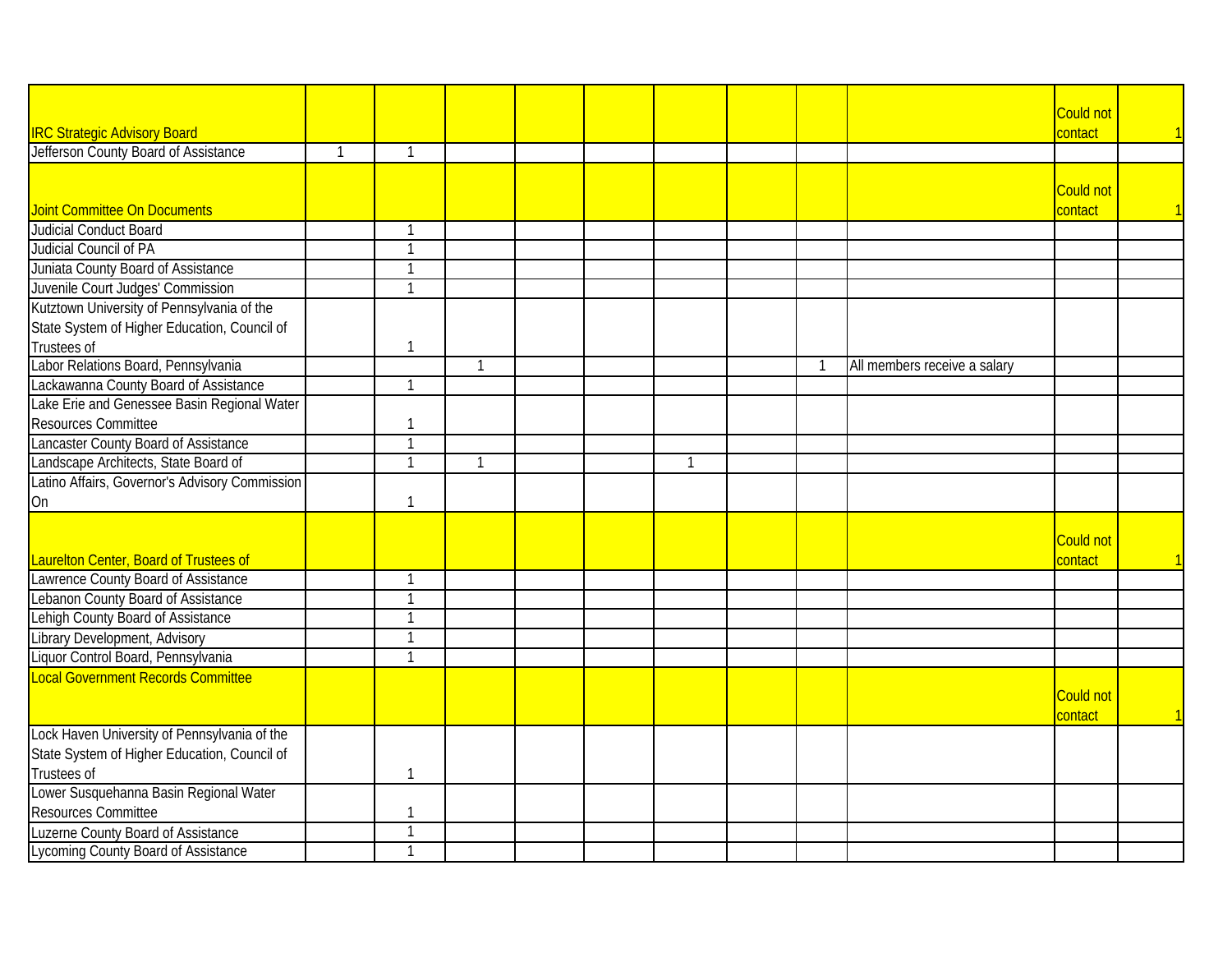| Mansfield University of Pennsylvania of the                                         |                |                |              |              |              |              |                              |                             |  |
|-------------------------------------------------------------------------------------|----------------|----------------|--------------|--------------|--------------|--------------|------------------------------|-----------------------------|--|
| State System of Higher Education, Council of                                        |                |                |              |              |              |              |                              |                             |  |
| Trustees of                                                                         | $\mathbf{1}$   |                |              |              |              |              |                              |                             |  |
|                                                                                     |                |                |              |              |              |              |                              |                             |  |
| Mayview State Hospital, Board of Trustees of                                        |                |                |              |              |              |              |                              | <b>Could not</b><br>contact |  |
| Mckean County Board of Assistance                                                   | $\mathbf 1$    |                |              |              |              |              |                              |                             |  |
| Medicine, State Board of                                                            | $\mathbf{1}$   |                |              |              | $\mathbf{1}$ |              |                              |                             |  |
| Mental Health and Mental Retardation, Advisory                                      |                |                |              |              |              |              | Compensated only if not      |                             |  |
| Committee for                                                                       | $\mathbf{1}$   |                |              |              |              |              | nominated from an org.       |                             |  |
| Mercer County Board of Assistance                                                   | $\mathbf{1}$   |                |              |              |              |              |                              |                             |  |
| Mifflin County Board of Assistance                                                  | $\mathbf{1}$   |                |              |              |              |              |                              |                             |  |
| Milk Marketing Board                                                                |                |                |              |              |              | $\mathbf{1}$ | All members receive a salary |                             |  |
| Millersville University of Pennsylvania of the                                      |                |                |              |              |              |              |                              |                             |  |
| State System of Higher Education, Council of                                        |                |                |              |              |              |              |                              |                             |  |
| Trustees of                                                                         | $\mathbf{1}$   |                |              |              |              |              |                              |                             |  |
| Minor Judiciary Education Board                                                     | $\mathbf{1}$   |                | $\mathbf{1}$ |              |              |              |                              |                             |  |
|                                                                                     |                |                |              |              |              |              |                              | Could not                   |  |
| Minority Business Development Authority,                                            |                |                |              |              |              |              |                              |                             |  |
| Pennsylvania<br>Monroe County Board of Assistance                                   | $\mathbf{1}$   |                |              |              |              |              |                              | contact                     |  |
| Montour County Board of Assistance                                                  | $\mathbf{1}$   |                |              |              |              |              |                              |                             |  |
|                                                                                     |                |                |              |              |              |              |                              | <b>Mike</b>                 |  |
|                                                                                     |                |                |              |              |              |              |                              | <b>Marsico</b>              |  |
| Motor Carrier Safety Advisory Committee<br>Municipal Police Officers' Education and |                |                |              |              |              |              |                              |                             |  |
| <b>Training Commission</b>                                                          | -1             |                |              |              |              |              |                              |                             |  |
| Municipal Retirement Board, Pennsylvania                                            | $\mathbf{1}$   |                |              |              |              |              |                              |                             |  |
| Navigation Commission for the Delaware River                                        |                |                |              |              |              |              |                              | Refused                     |  |
| and its Navigable Tributaries                                                       |                |                |              |              |              |              |                              | Call 2                      |  |
|                                                                                     |                |                |              |              |              |              |                              | <b>Mike</b>                 |  |
| Norristown State Hospital, Board of Trustees of                                     |                |                |              |              |              |              |                              | <b>Marsico</b>              |  |
| Northampton County Board of Assistance                                              | $\mathbf{1}$   |                |              |              |              |              |                              |                             |  |
| Northumberland County Board of Assistance                                           | $\mathbf{1}$   |                |              |              |              |              |                              |                             |  |
| Nursing Home Administrators, State Board of                                         |                |                |              |              |              |              |                              |                             |  |
| E1aminers of                                                                        | $\mathbf 1$    |                |              |              | 1            |              |                              |                             |  |
| Nursing, State Board of                                                             | $\overline{1}$ | $\overline{1}$ |              |              | $\mathbf{1}$ |              |                              |                             |  |
| Occupational Therapy Education and Licensure,                                       |                |                |              |              |              |              |                              |                             |  |
| State Board of                                                                      | $\mathbf{1}$   |                |              | $\mathbf{1}$ |              |              |                              |                             |  |
| Ohio Basin Regional Water Resources                                                 |                |                |              |              |              |              |                              |                             |  |
| Committee                                                                           | $\mathbf{1}$   |                |              |              |              |              |                              |                             |  |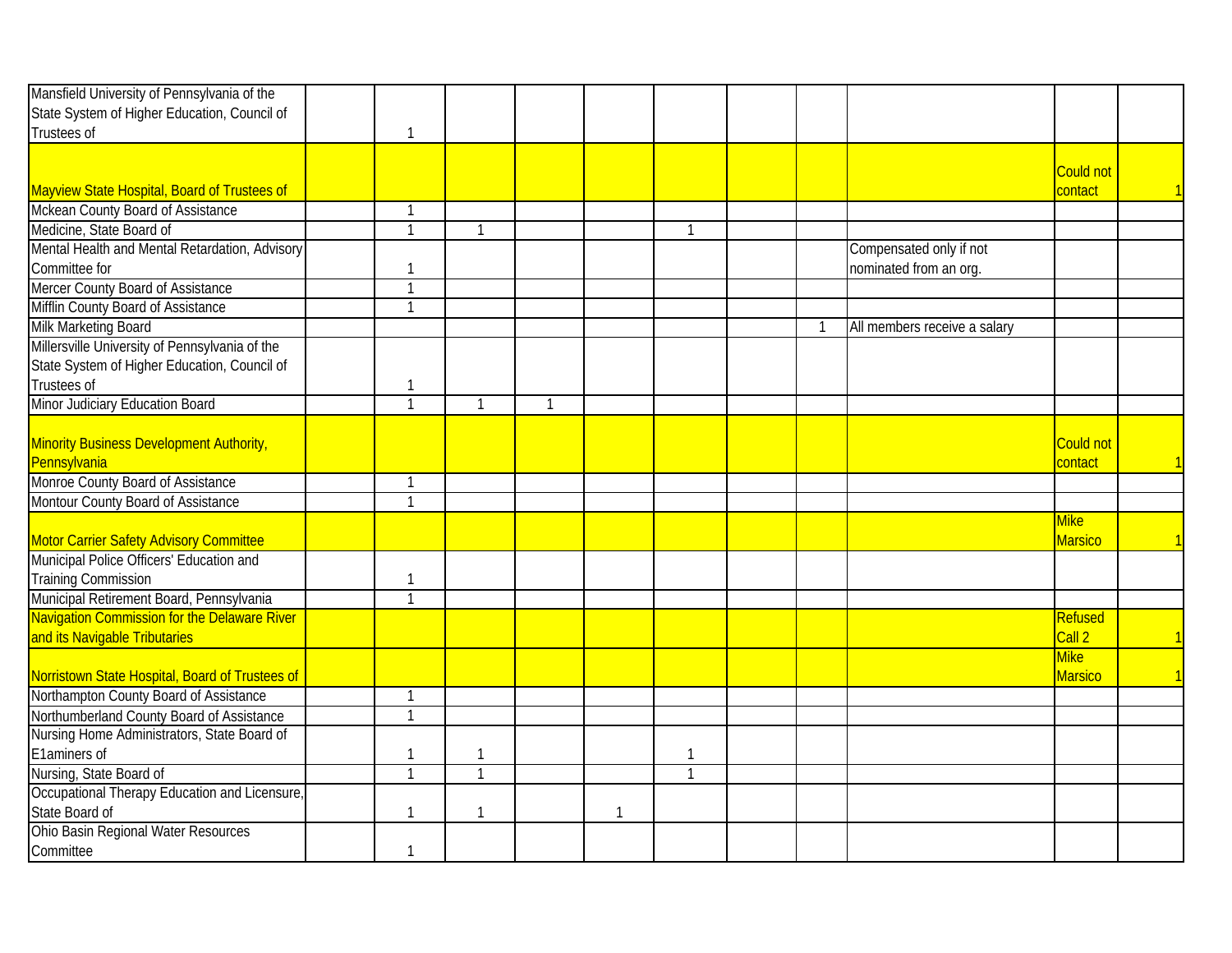| Ohio River Valley Water Sanitation Commission                                |              |              |              |   |              |              |              | <b>Mike</b>                   |  |
|------------------------------------------------------------------------------|--------------|--------------|--------------|---|--------------|--------------|--------------|-------------------------------|--|
| for the Commonwealth of Pennsylvania                                         |              |              |              |   |              |              |              | <b>Marsico</b>                |  |
| Optometry, State Board of                                                    |              | $\mathbf{1}$ | 1            |   |              | 1            |              |                               |  |
| Organ Donation Advisory Committee                                            |              | $\mathbf{1}$ |              |   |              |              |              |                               |  |
| Osteopathic Medicine, State Board of                                         |              | $\mathbf{1}$ | 1            |   |              | 1            |              |                               |  |
| Patient Safety Authority                                                     |              | $\mathbf{1}$ |              |   |              |              |              |                               |  |
|                                                                              |              |              |              |   |              |              |              |                               |  |
| Pedalcycle and Pedestrian Advisory Committee                                 |              |              | $\mathbf{1}$ | 1 |              |              |              |                               |  |
| Perry County Board of Assistance                                             |              | $\mathbf{1}$ |              |   |              |              |              |                               |  |
| Pesticide Advisory Board                                                     | $\mathbf{1}$ |              |              |   |              |              |              |                               |  |
| <b>Pharmaceutical Assistance Review Board</b>                                |              |              |              |   |              |              |              | <b>Mike</b><br>Marsico        |  |
| Pharmacy, State Board of                                                     |              | $\mathbf{1}$ | $\mathbf{1}$ |   |              | $\mathbf{1}$ |              |                               |  |
| Philadelphia County Board of Assistance                                      |              | $\mathbf{1}$ |              |   |              |              |              |                               |  |
|                                                                              |              |              |              |   |              |              |              | Could not                     |  |
| Philadelphia Parking Authority                                               |              |              |              |   |              |              |              | contact                       |  |
| Philadelphia Regional Port Authority                                         |              | $\mathbf{1}$ |              |   |              |              |              |                               |  |
| Philadelphia School Reform Commission                                        | $\mathbf{1}$ |              |              |   |              |              |              |                               |  |
| <b>Physical Fitness and Sports, Governor's</b><br><b>Advisory Council on</b> |              |              |              |   |              |              |              | <b>Mike</b><br>Marsico        |  |
| Physical Therapy, State Board of                                             |              | $\mathbf{1}$ |              |   |              |              |              |                               |  |
|                                                                              |              |              |              |   |              |              |              | <b>Mike</b>                   |  |
| Planning Board, State                                                        |              |              |              |   |              |              |              | <b>Marsico</b>                |  |
| Podiatry, State Board of                                                     |              | $\mathbf{1}$ | 1            |   |              | $\mathbf{1}$ |              |                               |  |
|                                                                              |              |              |              |   |              |              |              | <b>Mike</b>                   |  |
| Polk Center, Board of Trustees of                                            |              |              |              |   |              |              |              | Marsico                       |  |
| Port of Pittsburgh Commission                                                |              | $\mathbf{1}$ |              |   |              |              |              |                               |  |
| Potomac Basin Regional Water Resources                                       |              |              |              |   |              |              |              |                               |  |
| Committee                                                                    |              | $\mathbf{1}$ |              |   |              |              |              |                               |  |
| Potter County Board of Assistance                                            |              | $\mathbf{1}$ |              |   |              |              |              |                               |  |
| Preservation Pennsylvania, Board of Directors                                |              |              |              |   |              |              |              |                               |  |
| 0f                                                                           | 1            |              |              |   |              |              |              |                               |  |
| Prevailing Wage Advisory Board                                               |              | $\mathbf{1}$ | -1           |   | $\mathbf{1}$ |              |              |                               |  |
| Prevailing Wage Appeals Board                                                |              | $\mathbf{1}$ | $\mathbf{1}$ |   | $\mathbf{1}$ |              |              |                               |  |
| <b>Probation, Advisory Committee on</b>                                      |              |              |              |   |              |              |              | <b>Mike</b><br><b>Marsico</b> |  |
| Board of Probation and Parole, Pennsylvania                                  |              | $\mathbf{1}$ |              |   |              |              | $\mathbf{1}$ |                               |  |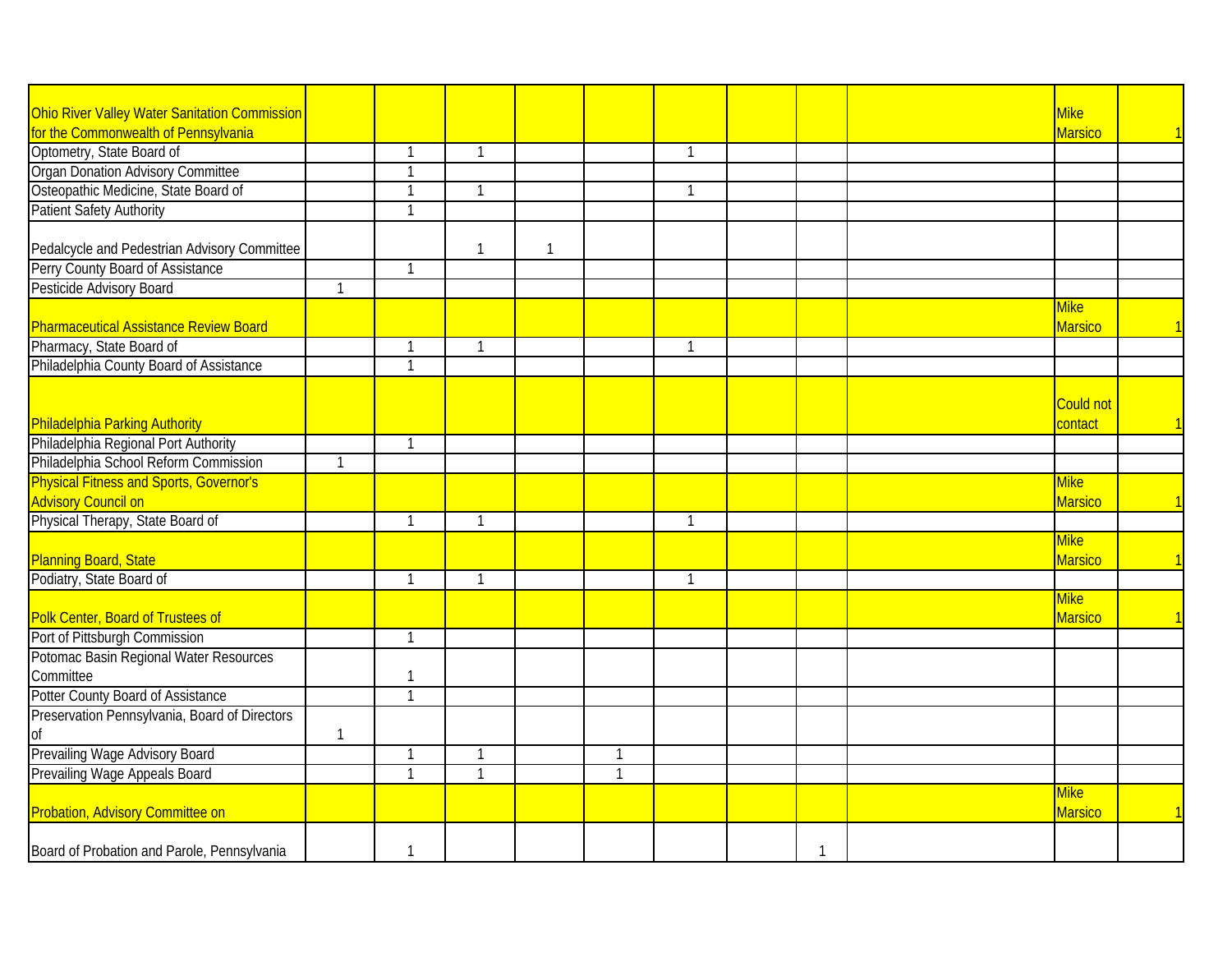| Professional Engineers, Land Surveyors and      |              |                |              |              |              |              |              |                                    |                   |                         |
|-------------------------------------------------|--------------|----------------|--------------|--------------|--------------|--------------|--------------|------------------------------------|-------------------|-------------------------|
| Geologists, State Registration Board for        |              | $\overline{1}$ | $\mathbf{1}$ |              | $\mathbf{1}$ |              |              |                                    |                   |                         |
| <b>Professional Standards and Practices</b>     |              |                |              |              |              |              |              |                                    | <b>Mike</b>       |                         |
| <b>Commission</b>                               |              |                |              |              |              |              |              |                                    | <b>Marsico</b>    |                         |
| Psychology, State Board of                      |              | $\overline{1}$ | $\mathbf{1}$ |              | $\mathbf{1}$ |              |              |                                    |                   |                         |
|                                                 |              |                |              |              |              |              |              | Only non-public school             |                   |                         |
|                                                 |              |                |              |              |              |              |              | system members are paid \$100      |                   |                         |
| Public School Employees' Retirement Board       |              | $\mathbf{1}$   | 1            |              | -1           |              |              | per diem                           |                   |                         |
| <b>Public Employee Retirement Commission</b>    |              | $\overline{1}$ | $\mathbf{1}$ | $\mathbf{1}$ |              |              |              |                                    |                   |                         |
| <b>Public Television Network Commission,</b>    |              |                |              |              |              |              |              |                                    | <b>Mike</b>       |                         |
| Pennsylvania                                    |              |                |              |              |              |              |              |                                    | <b>Marsico</b>    |                         |
|                                                 |              |                |              |              |              |              |              | Chairman receives approx           |                   |                         |
|                                                 |              |                |              |              |              |              |              | \$113,000 p.a. Commissioners       |                   |                         |
| Public Utility Commission, Pennsylvania         |              | $\mathbf{1}$   |              |              |              |              | -1           | receive approx \$105,000 p.a.      |                   |                         |
| Rail Freight Advisory Committee                 | $\mathbf{1}$ |                |              |              |              |              |              |                                    |                   |                         |
| Real Estate Commission, State                   |              | $\mathbf{1}$   | $\mathbf{1}$ |              | $\mathbf{1}$ |              |              |                                    |                   |                         |
|                                                 |              |                |              |              |              |              |              | Compensation for unemployed        |                   |                         |
|                                                 |              |                |              |              |              |              |              | members or those that must forfeit |                   |                         |
| Rehabilitation Advisory Council, State          |              | $\mathbf{1}$   |              |              |              |              |              | wages                              |                   |                         |
|                                                 |              |                |              |              |              |              |              |                                    | <b>Refused</b>    |                         |
| <b>Renal Disease Advisory Committee</b>         |              |                |              |              |              |              |              |                                    | Call 2            | $\overline{\mathbb{1}}$ |
|                                                 |              |                |              |              |              |              |              |                                    | Mike <sup>-</sup> |                         |
| <b>Request for Information Review Committee</b> |              |                |              |              |              |              |              |                                    | <b>Marsico</b>    |                         |
| Rural Development Council, Pennsylvania         | 1            |                |              |              |              |              |              |                                    |                   |                         |
| Schuylkill County Board of Assistance           |              | $\overline{1}$ |              |              |              |              |              |                                    |                   |                         |
|                                                 |              |                |              |              |              |              |              |                                    |                   |                         |
| Scotland School For Veterans' Children Board    |              |                |              |              |              |              |              |                                    | Could not         |                         |
| of Trustees                                     |              |                |              |              |              |              |              |                                    | contact           | $\overline{\mathbf{1}}$ |
|                                                 |              |                |              |              |              |              |              |                                    |                   |                         |
| Scranton State School for the Deaf, Board of    |              |                |              |              |              |              |              |                                    | <b>Could not</b>  |                         |
| <b>Trustees of</b>                              |              |                |              |              |              |              |              |                                    | contact           | $\mathbf \mathbf 1$     |
| Seasonal Farm Labor Committee                   | $\mathbf{1}$ |                |              |              |              |              |              |                                    |                   |                         |
|                                                 |              |                |              |              |              |              |              | Chairman receives \$35,253 p.a.    |                   |                         |
| Securities Commission, Pennsylvania             |              |                |              |              |              |              | $\mathbf{1}$ | Members receive \$32,163 p.a.      |                   |                         |
| Selection Committee (Department of General      |              |                |              |              |              |              |              |                                    |                   |                         |
| Services)                                       |              |                | $\mathbf{1}$ |              |              | $\mathbf{1}$ |              |                                    |                   |                         |
| Selinsgrove Center, Board of Trustees of        |              | -1             |              |              |              |              |              |                                    |                   |                         |
| Senior Citizen Advisory Committee               |              | $\mathbf{1}$   |              |              |              |              |              |                                    |                   |                         |
| Sentencing, Pennsylvania Commission on          |              | $\mathbf{1}$   |              |              |              |              |              |                                    |                   |                         |
|                                                 |              |                |              |              |              |              |              |                                    |                   |                         |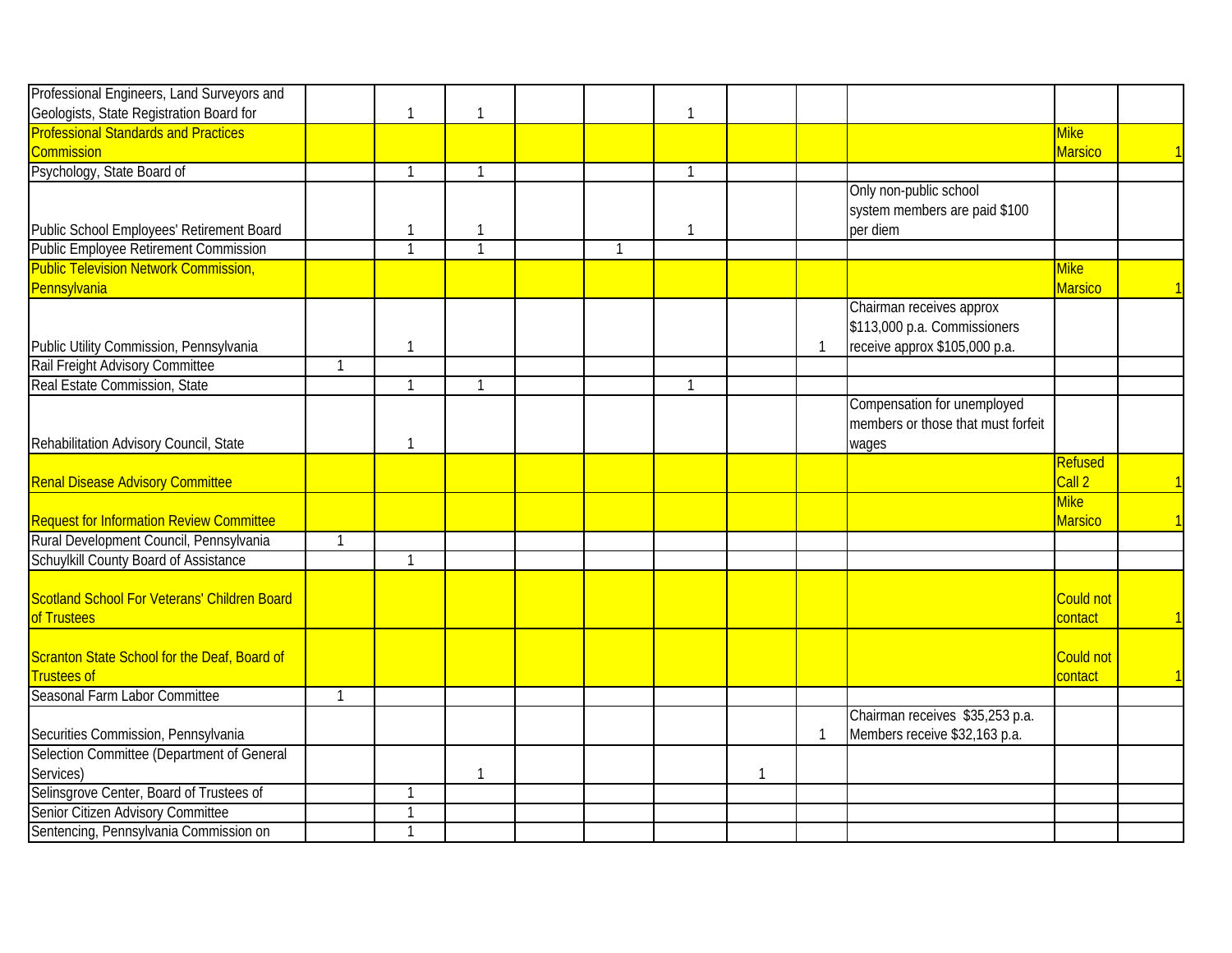| <b>Sewage Treatment Plant and Waterworks</b>                |                             |              |  |              |  |                                   |                   |  |
|-------------------------------------------------------------|-----------------------------|--------------|--|--------------|--|-----------------------------------|-------------------|--|
| Operators, State                                            |                             |              |  |              |  |                                   | <b>Could not</b>  |  |
|                                                             |                             |              |  |              |  |                                   | contact           |  |
| Shippensburg University of Pennsylvania of the              |                             |              |  |              |  |                                   |                   |  |
| State System of Higher Education, Council of<br>Trustees of | $\mathbf{1}$                |              |  |              |  |                                   |                   |  |
| Slippery Rock University of Pennsylvania of the             |                             |              |  |              |  |                                   |                   |  |
| State System of Higher Education, Council of                |                             |              |  |              |  |                                   |                   |  |
| Trustees of                                                 | $\mathbf 1$                 |              |  |              |  |                                   |                   |  |
| <b>Small Business Compliance Advisory</b>                   |                             |              |  |              |  |                                   |                   |  |
| Committee                                                   | $\mathbf{1}$                |              |  |              |  |                                   |                   |  |
| <b>Snyder County Board of Assistance</b>                    | $\mathbf{1}$                |              |  |              |  |                                   |                   |  |
|                                                             |                             |              |  |              |  |                                   |                   |  |
| Social Workers, Marriage and Family Therapists              |                             |              |  |              |  | Commissioner does not receive     |                   |  |
| and Professional Counselors, State Board of                 | $\mathbf 1$                 | $\mathbf{1}$ |  | 1            |  | compensation/per diem.            |                   |  |
| Soldiers' and Sailors' Home, Advisory Council               |                             |              |  |              |  |                                   | Mike <sup>-</sup> |  |
| for Pennsylvania                                            |                             |              |  |              |  |                                   | <b>Marsico</b>    |  |
| Somerset County Board of Assistance                         | $\mathbf{1}$                |              |  |              |  |                                   |                   |  |
|                                                             |                             |              |  |              |  |                                   | Mike <sup>-</sup> |  |
| Somerset State Hospital, Board of Trustees of               |                             |              |  |              |  |                                   | <b>Marsico</b>    |  |
| South Mountain Restoration Center, Board of                 |                             |              |  |              |  |                                   |                   |  |
| Trustees of                                                 | -1                          |              |  |              |  |                                   |                   |  |
| Special Education, State Advisory Panel for                 | $\mathbf{1}$                |              |  |              |  |                                   |                   |  |
| Speech-Language and Hearing, State Board of                 |                             |              |  |              |  | Commissioner does not receive     |                   |  |
| E1aminers in                                                | $\mathbf{1}$                | $\mathbf{1}$ |  | $\mathbf{1}$ |  | compensation                      |                   |  |
|                                                             |                             |              |  |              |  |                                   | <b>Mike</b>       |  |
| Sportsmen's Advisory Council, Governor's                    |                             |              |  |              |  |                                   | <b>Marsico</b>    |  |
|                                                             |                             |              |  |              |  |                                   |                   |  |
|                                                             |                             |              |  |              |  | State Gov't. employees receive no |                   |  |
| State Charter School Appeal Board                           | $\mathbf 1$                 |              |  |              |  | travel reimbursement              |                   |  |
|                                                             |                             |              |  |              |  |                                   | <b>Mike</b>       |  |
| <b>State Health Facility Hearing Board</b>                  |                             |              |  |              |  |                                   | <b>Marsico</b>    |  |
| State System of Higher Education, Board of                  |                             |              |  |              |  |                                   |                   |  |
| Governors of the                                            | $\mathbf 1$<br>$\mathbf{1}$ |              |  |              |  |                                   |                   |  |
| Sullivan County Board of Assistance                         |                             |              |  |              |  |                                   |                   |  |
| Susquehanna County Board of Assistance                      |                             |              |  |              |  |                                   |                   |  |
| <b>Targeted Community Revitalization and Crime</b>          |                             |              |  |              |  |                                   | Could not         |  |
| <b>Prevention Advisory Committee</b>                        |                             |              |  |              |  |                                   | contact           |  |
|                                                             |                             |              |  |              |  |                                   |                   |  |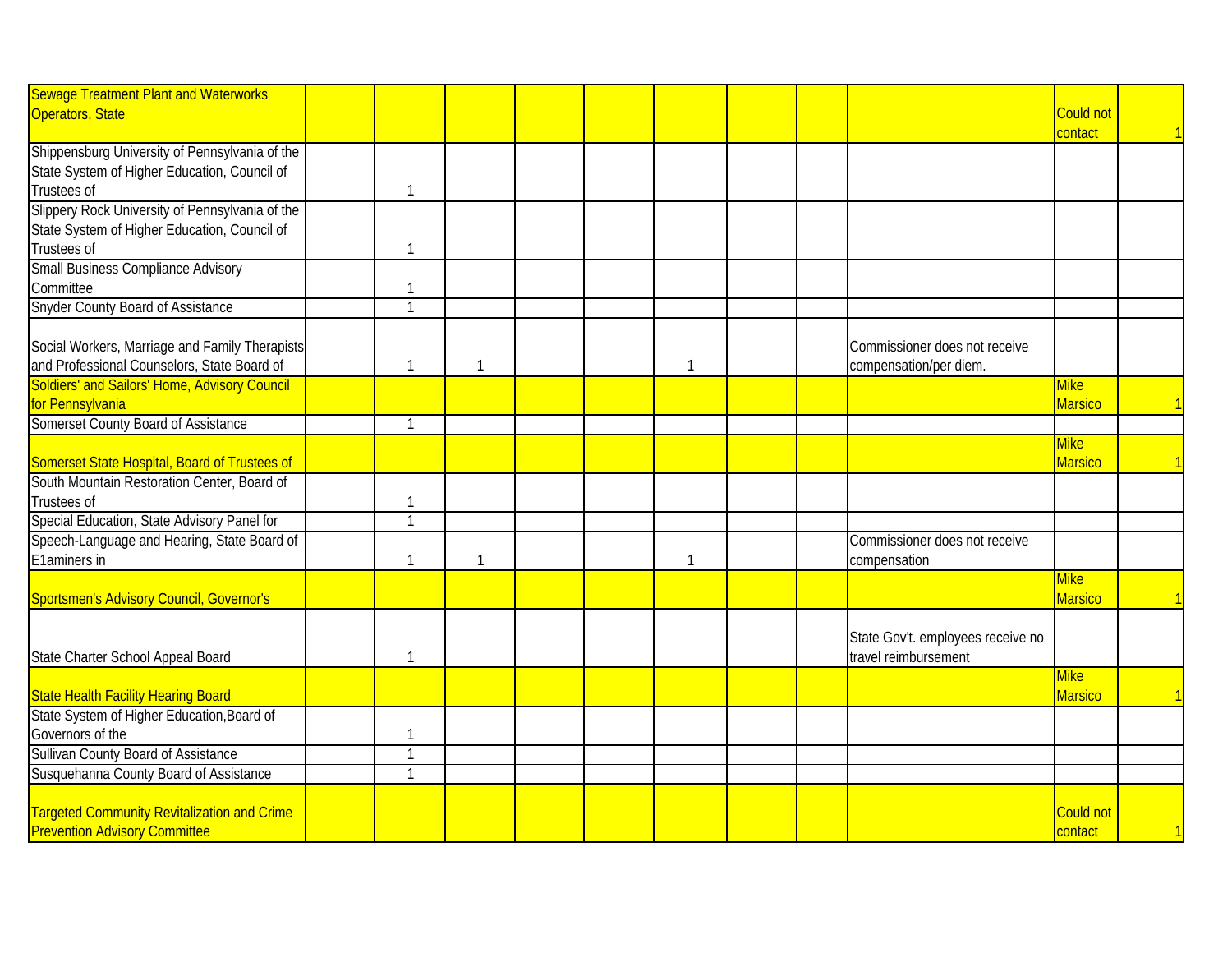|                                                     |              |    |  |  | Chairman receives \$21,000 p.a. |                   |  |
|-----------------------------------------------------|--------------|----|--|--|---------------------------------|-------------------|--|
| Tax Equalization Board, State                       |              |    |  |  | Members receives \$20,000 p.a.  |                   |  |
| Technical Advisory Committee on Diesel-             |              |    |  |  |                                 |                   |  |
| Powered Equipment                                   |              | -1 |  |  |                                 |                   |  |
| Tioga County Board of Assistance                    |              |    |  |  |                                 |                   |  |
| <b>Tobacco Settlement Investment Board</b>          |              |    |  |  |                                 |                   |  |
| Torrance State Hospital, Board of Trustees of       |              |    |  |  |                                 |                   |  |
| <b>Training America's Teachers Commission</b>       |              |    |  |  |                                 |                   |  |
| Transportation Advisory Committee, State            |              |    |  |  |                                 |                   |  |
| Transportation Authority (SEPTA), Southeastern      |              |    |  |  |                                 |                   |  |
| Pennsylvania                                        |              |    |  |  |                                 |                   |  |
|                                                     |              |    |  |  |                                 | <b>Mike</b>       |  |
| <b>Transportation Commission, State</b>             |              |    |  |  |                                 | <b>Marsico</b>    |  |
| Transportation Funding and Reform                   |              |    |  |  |                                 |                   |  |
| Commission                                          |              |    |  |  | Non-gov. members reimbursed     |                   |  |
| <b>Travel and Tourism Council, Governor's</b>       | $\mathbf{1}$ |    |  |  |                                 |                   |  |
|                                                     |              |    |  |  |                                 |                   |  |
| <b>Travel and Tourism Partnership, Pennsylvania</b> |              |    |  |  |                                 |                   |  |
|                                                     |              |    |  |  |                                 |                   |  |
|                                                     |              |    |  |  |                                 | <b>Could not</b>  |  |
| <b>Tuition Account Program Advisory Board</b>       |              |    |  |  |                                 | contact           |  |
| Turnpike Commission, Pennsylvania                   |              |    |  |  | \$26,000 per annum              |                   |  |
| Underground Storage Tank Indemnification            |              |    |  |  |                                 |                   |  |
| Board                                               |              |    |  |  |                                 |                   |  |
| <b>Unemployment Compensation Advisory</b>           |              |    |  |  |                                 | Mike <sup>1</sup> |  |
| Council, State                                      |              |    |  |  |                                 | <b>Marsico</b>    |  |
|                                                     |              |    |  |  |                                 | <b>Mike</b>       |  |
| Unemployment Compensation Board of Review           |              |    |  |  |                                 | <b>Marsico</b>    |  |
| <b>Uniform State Laws, Board of Commissioners</b>   |              |    |  |  |                                 | <b>Mike</b>       |  |
|                                                     |              |    |  |  |                                 | <b>Marsico</b>    |  |
| Union County Board of Assistance                    |              |    |  |  |                                 |                   |  |
| Upper and Middle Susquehanna Basin Regional         |              |    |  |  |                                 |                   |  |
| Water Resources Committee                           |              |    |  |  |                                 |                   |  |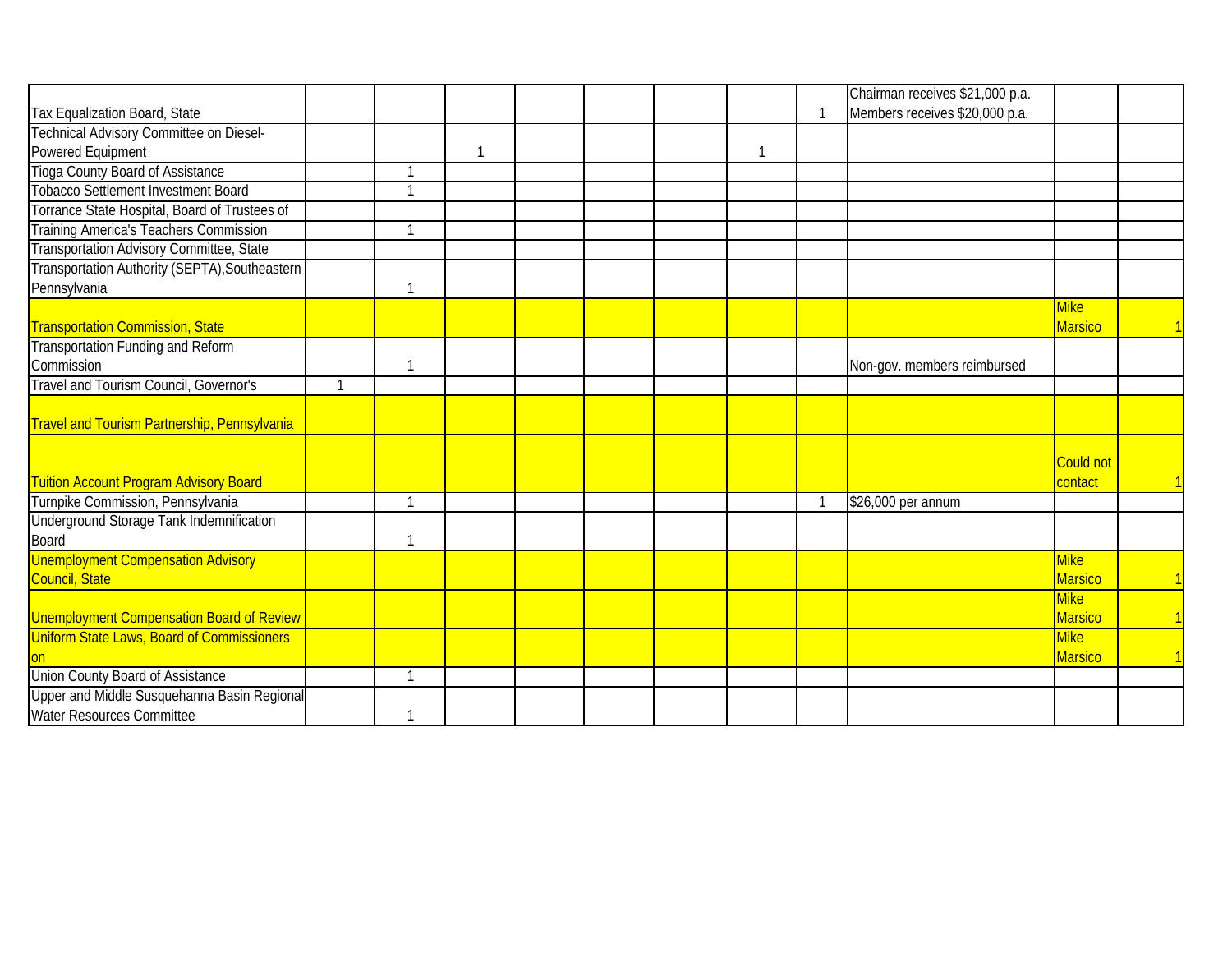| Vehicle Manufacturers, Dealers and<br>Salespersons, State Board of                                            | -1             | -1           |  |              |  | Commissioner of Professional &<br>Occupational Affs or his designee,<br>the Dir of the Bur of Consumer<br>Protection in the Office of Attorney<br>General or his designee, and the<br>Secty of the Dept of Transportation<br>or his designee do not receive<br>payment |                               |                         |
|---------------------------------------------------------------------------------------------------------------|----------------|--------------|--|--------------|--|------------------------------------------------------------------------------------------------------------------------------------------------------------------------------------------------------------------------------------------------------------------------|-------------------------------|-------------------------|
|                                                                                                               |                |              |  |              |  |                                                                                                                                                                                                                                                                        | <b>Mike</b>                   |                         |
| Venue, Interbranch Commission on                                                                              |                |              |  |              |  |                                                                                                                                                                                                                                                                        | <b>Marsico</b>                | $\mathbf \cdot$ 1       |
| Veterans' Center, Advisory Council for                                                                        |                |              |  |              |  |                                                                                                                                                                                                                                                                        | <b>Mike</b>                   |                         |
| Southwestern                                                                                                  |                |              |  |              |  |                                                                                                                                                                                                                                                                        | <b>Marsico</b>                | $\sqrt{1}$              |
|                                                                                                               |                |              |  |              |  |                                                                                                                                                                                                                                                                        | Refused                       |                         |
| Veterans' Center, Advisory Council for<br>Southeastern                                                        |                |              |  |              |  |                                                                                                                                                                                                                                                                        | Call 2                        |                         |
|                                                                                                               |                |              |  | $\mathbf{1}$ |  |                                                                                                                                                                                                                                                                        | Combo                         |                         |
| Veterinary Medicine, State Board of                                                                           | $\overline{1}$ | $\mathbf{1}$ |  |              |  |                                                                                                                                                                                                                                                                        |                               |                         |
| <b>Victims Services Advisory Committee</b>                                                                    | $\overline{1}$ |              |  |              |  |                                                                                                                                                                                                                                                                        |                               |                         |
| Vocational Rehabilitation, State Board of                                                                     |                |              |  |              |  |                                                                                                                                                                                                                                                                        | Refused<br>Call 2<br>(combo)  |                         |
| Warren County Board of Assistance                                                                             | $\overline{1}$ |              |  |              |  |                                                                                                                                                                                                                                                                        |                               |                         |
| Warren State Hospital, Board of Trustees of                                                                   |                |              |  |              |  |                                                                                                                                                                                                                                                                        | <b>Mike</b><br><b>Marsico</b> | $\overline{\mathbf{1}}$ |
| Washington County Board of Assistance                                                                         | $\overline{1}$ |              |  |              |  |                                                                                                                                                                                                                                                                        |                               |                         |
| Washington Crossing Park, Commission on                                                                       |                |              |  |              |  |                                                                                                                                                                                                                                                                        | <b>Mike</b><br><b>Marsico</b> |                         |
| Water Resources Committee, Statewide                                                                          | $\overline{1}$ |              |  |              |  |                                                                                                                                                                                                                                                                        |                               |                         |
| Wayne County Board of Assistance                                                                              | $\mathbf{1}$   |              |  |              |  |                                                                                                                                                                                                                                                                        |                               |                         |
| Wernersville State Hospital, Board of Trustees                                                                |                |              |  |              |  |                                                                                                                                                                                                                                                                        | <b>Mike</b><br><b>Marsico</b> |                         |
| West Chester University of Pennsylvania of the<br>State System of Higher Education, Council of<br>Trustees of | 1              |              |  |              |  |                                                                                                                                                                                                                                                                        |                               |                         |
| Western Youth Development Centers, Board of<br><b>Trustees of the</b>                                         |                |              |  |              |  |                                                                                                                                                                                                                                                                        | <b>Mike</b><br><b>Marsico</b> |                         |
| Westmoreland County Board of Assistance                                                                       | $\overline{1}$ |              |  |              |  |                                                                                                                                                                                                                                                                        |                               |                         |
| White Haven Center, Board of Trustees of                                                                      |                |              |  |              |  |                                                                                                                                                                                                                                                                        | <b>Mike</b><br><b>Marsico</b> |                         |
| Women, Pennsylvania Commission for                                                                            | $\mathbf{1}$   |              |  |              |  |                                                                                                                                                                                                                                                                        |                               |                         |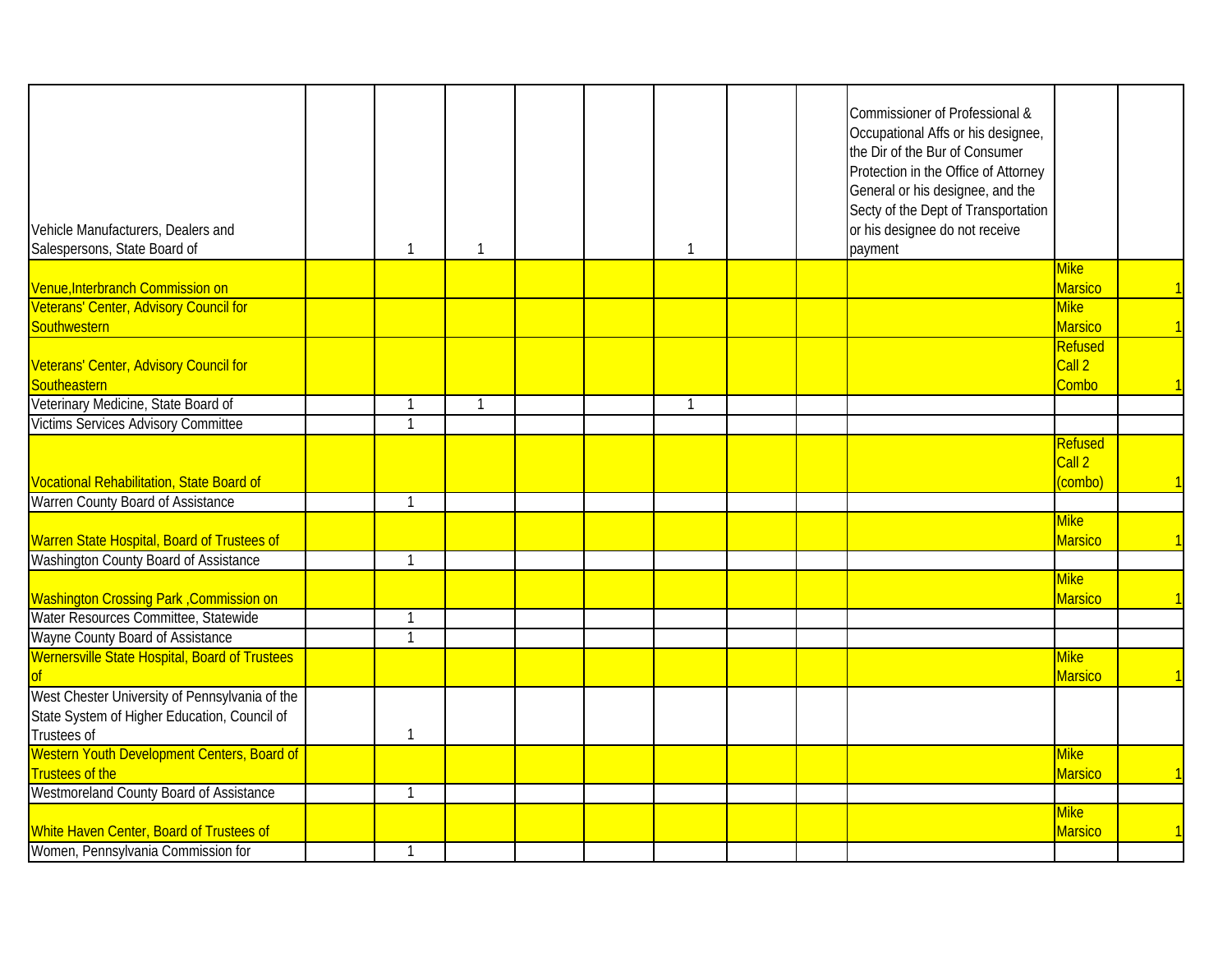|                                                          |     |     |    |  |    |    | Mike <sup>l</sup> |  |
|----------------------------------------------------------|-----|-----|----|--|----|----|-------------------|--|
| Woodville State Hospital, Board of Trustees of           |     |     |    |  |    |    | Marsico           |  |
|                                                          |     |     |    |  |    |    | Refused           |  |
| <b>Workers' Compensation Appeal Board</b>                |     |     |    |  |    |    | Call 2            |  |
| Workforce Investment Board, Pennsylvania                 |     |     |    |  |    |    |                   |  |
| <b>Wyoming County Board of Assistance</b>                |     |     |    |  |    |    |                   |  |
| York County Board of Assistance                          |     |     |    |  |    |    |                   |  |
|                                                          |     |     |    |  |    |    |                   |  |
| <b>TOTAL</b>                                             | ∠ । | 192 | 43 |  | 26 | 12 |                   |  |
| Note: We were unable to obtain data for the shaded rows. |     |     |    |  |    |    |                   |  |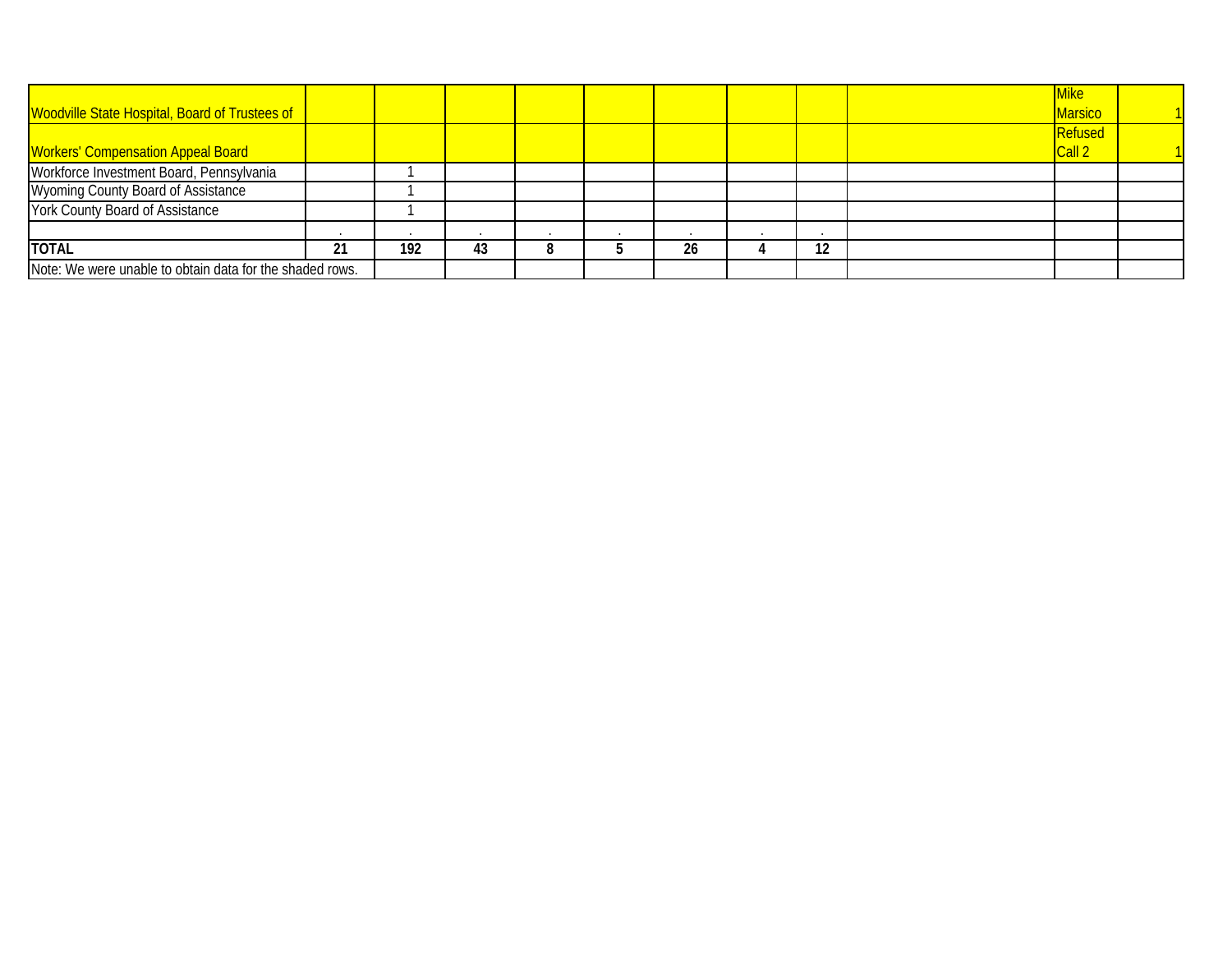# **Appendix 8. Gender, Race, and Ethnicity of Board Members**

|                                                                 |                                |                    | <b>Minority</b> |                |                |                |                | Gender      |                |  |
|-----------------------------------------------------------------|--------------------------------|--------------------|-----------------|----------------|----------------|----------------|----------------|-------------|----------------|--|
| <b>PA State Board</b>                                           | <b>Total</b><br><b>Members</b> | White, NH Total AA |                 |                | As             | <b>NA</b>      | Hisp. Unk.     | <b>Male</b> | Female Unk.    |  |
| Accountancy, State Board of                                     |                                |                    |                 |                |                |                |                |             |                |  |
| <b>Adams County Board of</b>                                    |                                |                    |                 |                |                |                |                |             |                |  |
| Assistance                                                      |                                |                    |                 |                |                |                |                |             |                |  |
|                                                                 |                                |                    |                 |                |                |                |                |             |                |  |
| Adult Basic and Literacy Education                              |                                |                    |                 |                |                |                |                |             |                |  |
| Interagency Coordinating Council,                               |                                |                    |                 |                |                |                |                |             |                |  |
| Pennsylvania<br>African American                                | 29                             | 26                 | $\overline{3}$  | 2              | $\mathbf 0$    | 0              | 1              | 13          | 16             |  |
| Affairs, Governor's, Advisory                                   |                                |                    |                 |                |                |                |                |             |                |  |
| Commission on                                                   | 15                             | 0                  | 15              | 15             | $\pmb{0}$      | $\pmb{0}$      | $\pmb{0}$      | 11          | 4              |  |
| Aging, Pennsylvania Council on                                  | 21                             | 18                 | $\overline{3}$  | $\overline{2}$ | $\mathbf{1}$   | $\overline{0}$ | $\overline{0}$ | 11          | 10             |  |
| Agricultural Advisory Board                                     | 23                             | 23                 | $\overline{0}$  | $\overline{0}$ | $\overline{0}$ | 0              | $\overline{0}$ | 17          | 6              |  |
|                                                                 |                                |                    |                 |                |                |                |                |             |                |  |
| Agricultural Land Preservation                                  |                                |                    |                 |                |                |                |                |             |                |  |
| Board, State                                                    | 18                             | 18                 | $\overline{0}$  | $\Omega$       | $\pmb{0}$      | 0              | $\mathbf 0$    | 15          | 3 <sup>1</sup> |  |
| Agricultural Lands Condemnation                                 |                                |                    |                 |                |                |                |                |             |                |  |
| Approval Board                                                  |                                |                    |                 |                |                |                |                |             |                |  |
|                                                                 | 6                              | 6                  | 0               | 0              | $\mathbf 0$    | 0              |                | 4           | $\overline{2}$ |  |
|                                                                 |                                |                    |                 |                |                |                |                |             |                |  |
| <b>Allegheny County Board of</b>                                |                                |                    |                 |                |                |                |                |             |                |  |
| Assistance                                                      |                                |                    |                 |                |                |                |                |             |                |  |
|                                                                 |                                |                    |                 |                |                |                |                |             |                |  |
| <b>Allentown State Hospital, Board of</b><br><b>Trustees of</b> |                                |                    |                 |                |                |                |                |             |                |  |
|                                                                 |                                |                    |                 |                |                |                |                |             |                |  |
| <b>Amusement Ride Safety Advisory</b>                           |                                |                    |                 |                |                |                |                |             |                |  |
| <b>Board</b>                                                    |                                |                    |                 |                |                |                |                |             |                |  |
|                                                                 |                                |                    |                 |                |                |                |                |             |                |  |
| Animal Health and Diagnostic                                    |                                |                    |                 |                |                |                |                |             |                |  |
| Commission                                                      | 15                             | 15                 | $\mathbf 0$     | $\mathbf 0$    | $\pmb{0}$      | 0              | $\mathbf 0$    | 14          | 1              |  |
|                                                                 |                                |                    |                 |                |                |                |                |             |                |  |
| <b>Apprenticeship and Training</b><br><b>Council, State</b>     |                                |                    |                 |                |                |                |                |             |                |  |
| <b>Architects Licensure Board</b>                               |                                |                    |                 |                |                |                |                |             |                |  |
|                                                                 |                                |                    |                 |                |                |                |                |             |                |  |
|                                                                 |                                |                    |                 |                |                |                |                |             |                |  |
| Armstrong County Board of<br>Assistance                         | 2                              | $\overline{2}$     | $\overline{0}$  | $\overline{0}$ | $\overline{0}$ | $\mathbf 0$    | $\mathbf 0$    | 2           | $\overline{0}$ |  |
|                                                                 |                                |                    |                 |                |                |                |                |             |                |  |
| Asian American Affairs, Governor's                              |                                |                    |                 |                |                |                |                |             |                |  |
| Advisory Commission on                                          | 15                             | $\pmb{0}$          | 15              | $\Omega$       | 15             | 0              | $\pmb{0}$      | 12          | $\overline{3}$ |  |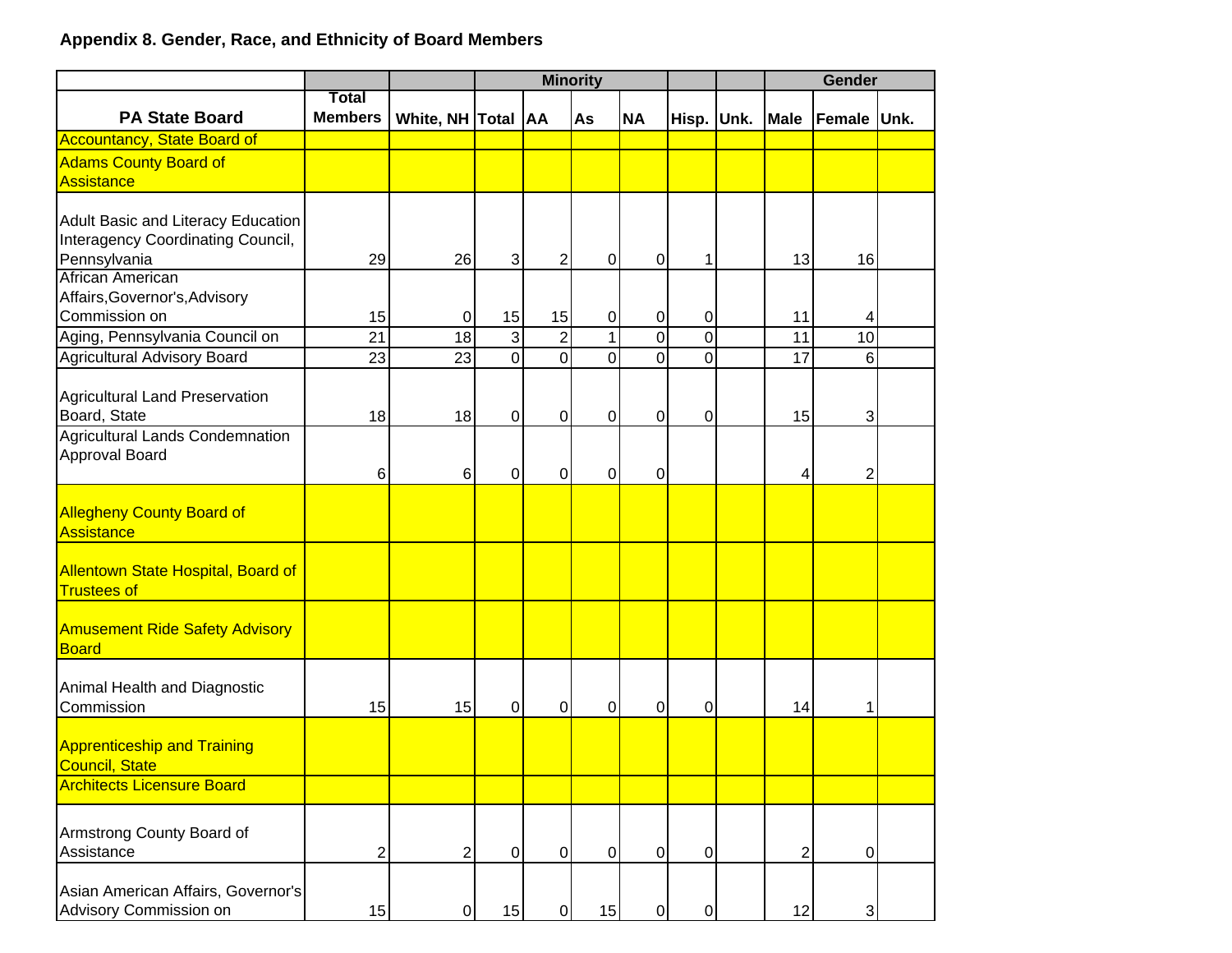| <b>Assess Sexually Violent Predators,</b>                                                 |       |    |                |                |                |             |             |       |                |  |
|-------------------------------------------------------------------------------------------|-------|----|----------------|----------------|----------------|-------------|-------------|-------|----------------|--|
| State Board to (PA Sexual<br>Offenders Board)                                             | 70    | 68 | $\overline{2}$ | 1              | $\pmb{0}$      | $\mathbf 0$ | 1           | 42    | 28             |  |
|                                                                                           |       |    |                |                |                |             |             |       |                |  |
|                                                                                           |       |    |                |                |                |             |             |       |                |  |
| Athletic Commission, State                                                                | 5     | 4  | 1              | 0              | $\mathbf 0$    | 0           | 1           | 5     | $\mathbf 0$    |  |
| Athletic Oversight Committee, The<br>Pennsylvania                                         | $\,6$ | 6  | $\overline{0}$ | $\pmb{0}$      | $\mathbf 0$    | $\mathbf 0$ | $\mathbf 0$ | $\,6$ | $\overline{0}$ |  |
| <b>Auctioneer Examiners, State Board</b><br><b>of</b>                                     |       |    |                |                |                |             |             |       |                |  |
| Automobile Theft Prevention<br>Authority                                                  | 7     | 6  | 1              | 1              | $\mathbf 0$    | $\mathbf 0$ | $\mathbf 0$ | 5     | $\overline{2}$ |  |
| <b>Aviation Advisory Committee</b>                                                        | 25    | 24 | 1              | 1              | $\pmb{0}$      | $\mathbf 0$ | $\mathbf 0$ | 25    | $\pmb{0}$      |  |
| <b>Barber Examiners, State Board of</b>                                                   |       |    |                |                |                |             |             |       |                |  |
| <b>Beaver County Board of</b><br>Assistance                                               |       |    |                |                |                |             |             |       |                |  |
| Bedford County Board of<br>Assistance                                                     | 7     | 7  | $\pmb{0}$      | $\Omega$       | $\mathbf 0$    | 0           | $\mathbf 0$ | 1     | 6              |  |
| Berks County Board of Assistance                                                          | 10    | 9  | 1              | $\mathbf 0$    | $\pmb{0}$      | $\mathbf 0$ | 1           | 3     | 7              |  |
| <b>Blair County Board of Assistance</b>                                                   |       |    |                |                |                |             |             |       |                |  |
| <b>Blind, Advisory Committee for the</b>                                                  |       |    |                |                |                |             |             |       |                |  |
| Pennsylvania of the State System<br>of Higher Education, Council of<br><b>Trustees of</b> | 11    | 11 | $\overline{O}$ | $\overline{0}$ | $\overline{0}$ | $\pmb{0}$   | $\pmb{0}$   | 8     | 3 <sup>1</sup> |  |
| <b>Board of Claims</b>                                                                    |       |    |                |                |                |             |             |       |                |  |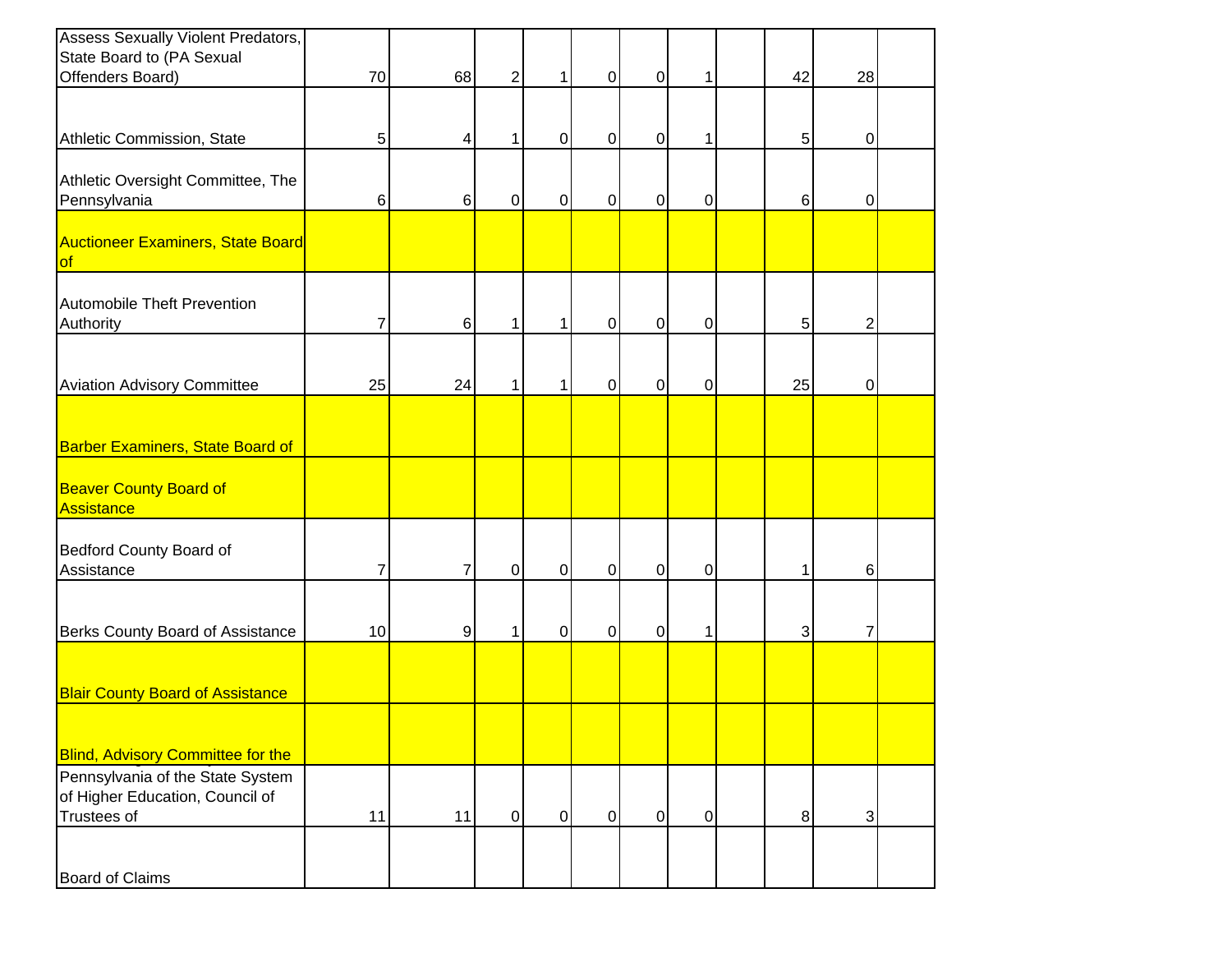| <b>Board of Pardons</b>                                                                 | 5              | $\overline{2}$ | $\mathbf{3}$   | $\overline{2}$ | $\overline{0}$ | $\boldsymbol{0}$ | 1              | $\overline{2}$ | 3              |  |
|-----------------------------------------------------------------------------------------|----------------|----------------|----------------|----------------|----------------|------------------|----------------|----------------|----------------|--|
| <b>Boating Advisory Board</b>                                                           | 8              | 8              | 0              | 0              | $\mathbf 0$    | 0                | 0              | 8              | 0              |  |
| <b>Bradford County Board of</b><br>Assistance                                           | 4              | 4              | 0              | 0              | $\mathbf 0$    | 0                | 0              | 3              | 1              |  |
| <b>Bucks County Board of Assistance</b>                                                 |                |                |                |                |                |                  |                |                |                |  |
| <b>Butler County Board of Assistance</b>                                                |                |                |                |                |                |                  |                |                |                |  |
| Pennsylvania of the State System<br>of Higher Education, Council of<br>Trustees of      | 11             | 9              | $\overline{2}$ | $\overline{2}$ | $\overline{0}$ | $\pmb{0}$        | 0              | $\overline{7}$ | 4              |  |
| Cambria County Board of<br>Assistance                                                   | 4              | 3 <sup>1</sup> | 1              | 1              | $\overline{0}$ | $\mathbf 0$      | 0              | 1              | 3              |  |
| <b>Cancer Control, Prevention and</b><br><b>Research Advisory Board</b><br>Pennsylvania |                |                |                |                |                |                  |                |                |                |  |
| <b>Capitol Preservation Committee</b>                                                   | 14             | 14             | $\mathbf 0$    | $\mathbf 0$    | $\overline{0}$ | $\mathbf 0$      | 0              | 11             | 3              |  |
| Carbon County Board of<br>Assistance                                                    | 6              | 6 <sup>1</sup> | 0              | 0              | $\mathbf 0$    | 0                | 0              | 4              | $\overline{c}$ |  |
| Center for Rural Pennsylvania,<br>Board of Directors of the                             | 11             | 10             | 1              | 1              | 0              | 0                | 0              | 9              | $\overline{c}$ |  |
| Centre County Board of<br>Assistance                                                    | 4              | $\vert$        | $\overline{0}$ | $\overline{0}$ | $\overline{0}$ | $\overline{0}$   | $\mathbf 0$    | 2              | 2              |  |
| Certification of Water and<br>Wastewater Systems Operators,<br>State Board for          | $\overline{7}$ | $\overline{7}$ | $\Omega$       | $\overline{0}$ | $\overline{0}$ | $\mathbf 0$      | $\overline{O}$ | 5              | 2              |  |
| <b>Certified Real Estate Appraisers,</b><br>State Board of                              |                |                |                |                |                |                  |                |                |                |  |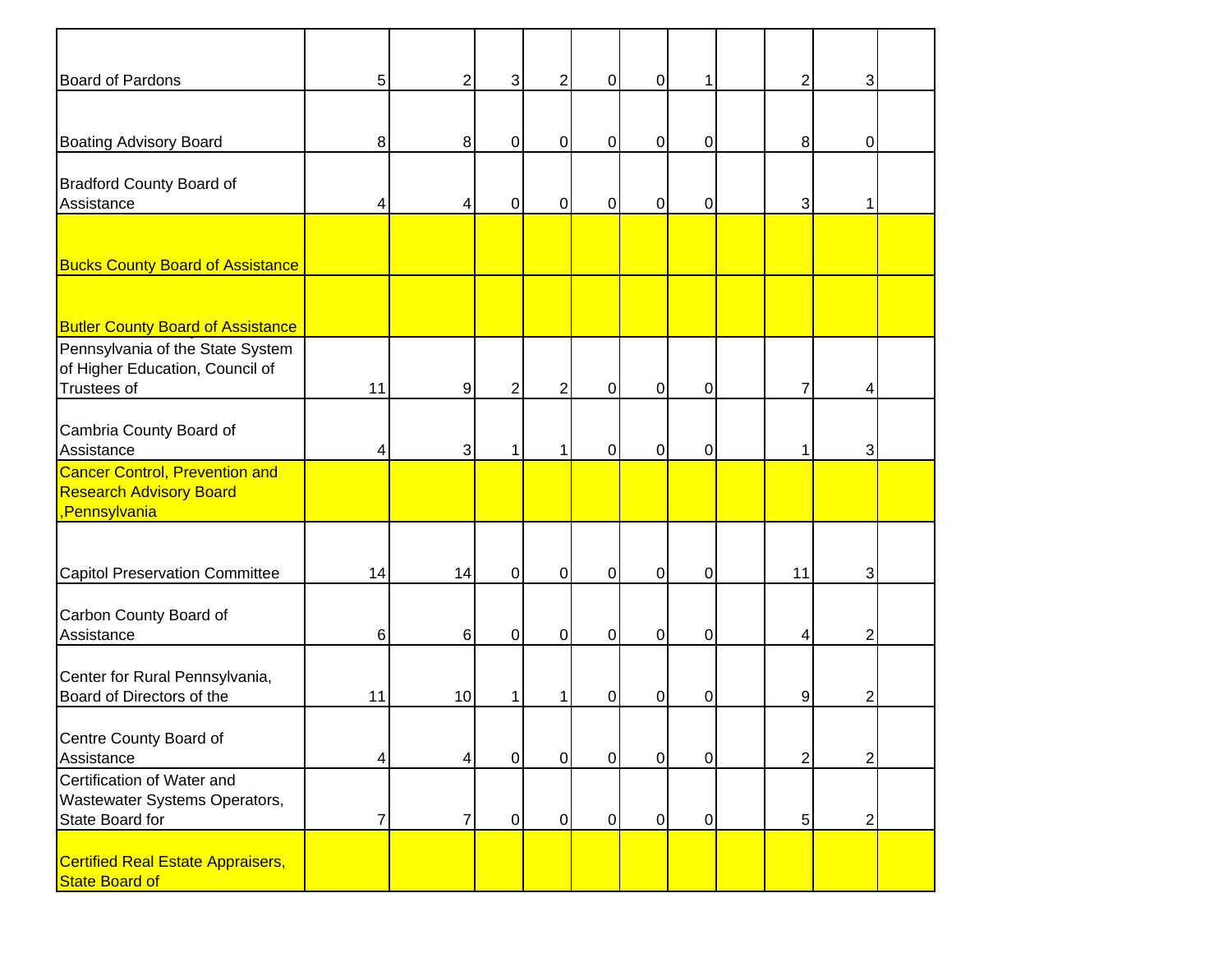| Pennsylvania of the State System<br>of Higher Education, Council of<br>Trustees of                       | 11      |                  | 10             | 9              | $\mathbf{1}$   | $\pmb{0}$   | 0              |   | $\bf 8$        | $\mathbf{3}$   |  |
|----------------------------------------------------------------------------------------------------------|---------|------------------|----------------|----------------|----------------|-------------|----------------|---|----------------|----------------|--|
| Children and Families,<br>Commission on                                                                  | 43      | 28               | 14             | 11             | $\mathbf{1}$   | $\pmb{0}$   | $\overline{2}$ | 1 | 17             | 26             |  |
| Children's Trust Fund Board                                                                              | 15      | 11               | 4              | 3              | $\mathbf 1$    | $\mathbf 0$ | 0              |   | 4              | 11             |  |
| <b>Chiropractic, State Board of</b>                                                                      |         |                  |                |                |                |             |                |   |                |                |  |
| <b>Citizens Advisory Council</b>                                                                         | 14      | 13               | 1              | 1              | $\overline{0}$ | $\pmb{0}$   | 0              |   | $\bf 8$        | 6              |  |
| Civil Service Commission, State                                                                          | 3       | $\overline{2}$   |                | $\mathbf 0$    | $\mathbf 1$    | $\mathbf 0$ | 0              |   | $\overline{2}$ | 1              |  |
| <b>Clarion County Board of</b><br>Assistance                                                             |         |                  |                |                |                |             |                |   |                |                |  |
| Clarion University of Pennsylvania<br>of the State System of Higher<br>Education, Council of Trustees of | 8       | 6                | $\overline{2}$ | 1              | $\mathbf{1}$   | $\pmb{0}$   | 0              |   | $\overline{7}$ | $\mathbf 1$    |  |
| <b>Clarks Summit State Hospital,</b><br><b>Board of Trustees of</b>                                      |         |                  |                |                |                |             |                |   |                |                |  |
| Clearfield County Board of<br>Assistance                                                                 | 9       | 8                |                |                | 0              | $\mathbf 0$ | 0              |   | 5              | 4              |  |
| Clinton County Board of<br>Assistance                                                                    | $\bf 8$ | $\boldsymbol{8}$ | $\overline{0}$ | $\overline{0}$ | $\overline{0}$ | $\mathbf 0$ | 0              |   | 5 <sup>1</sup> | $\overline{3}$ |  |
| Columbia County Board of<br>Assistance                                                                   | 6       | $6\phantom{.}$   | $\mathbf 0$    | $\Omega$       | $\overline{0}$ | $\mathbf 0$ | 0              |   | $\overline{3}$ | $\mathbf{3}$   |  |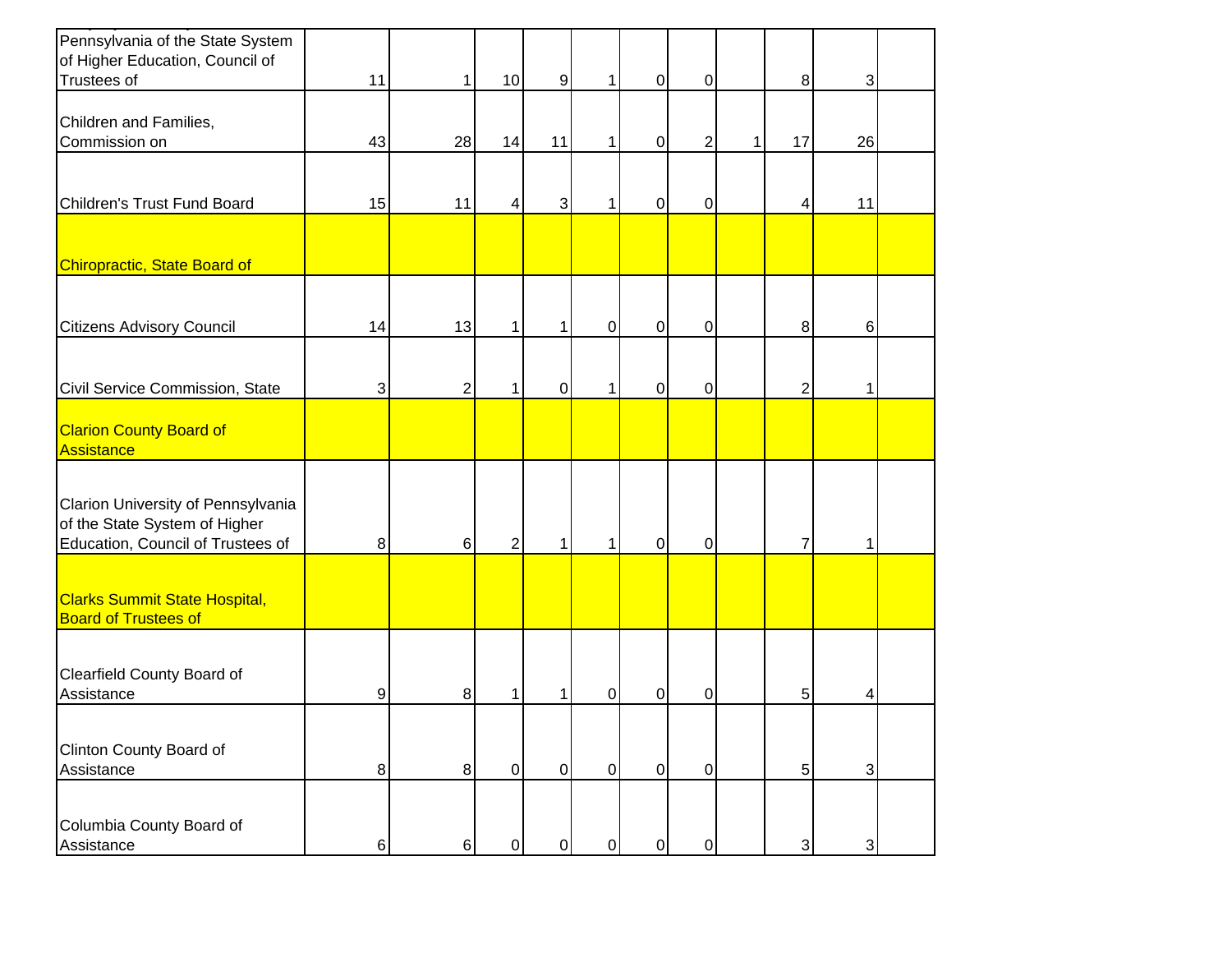| <b>Community Development Bank,</b><br>The Operational Committee of the<br>Pennsylvania |    |          |                |                |                |                |             |    |                |              |  |
|----------------------------------------------------------------------------------------|----|----------|----------------|----------------|----------------|----------------|-------------|----|----------------|--------------|--|
|                                                                                        |    |          |                |                |                |                |             |    |                |              |  |
| <b>Community Partnership for Safe</b><br><b>Children, Governor's</b>                   |    |          |                |                |                |                |             |    |                |              |  |
| <b>Community Service Advisory</b><br><b>Board</b>                                      |    |          |                |                |                |                |             |    |                |              |  |
| <b>Conservation and Natural</b><br>Resources Advisory Council                          | 18 | 18       | $\pmb{0}$      | $\mathbf 0$    | $\overline{0}$ | $\mathbf 0$    | 0           |    | 12             | $6 \,$       |  |
| Conservation Commission, State                                                         | 11 | $\Omega$ | $\overline{0}$ | $\overline{0}$ | $\overline{0}$ | $\mathbf 0$    | $\mathbf 0$ | 11 | 10             | $\mathbf{1}$ |  |
| Constables' Education and<br><b>Training Board</b>                                     | 3  | 3        | $\pmb{0}$      | $\mathbf 0$    | $\mathbf 0$    | $\mathbf 0$    | 0           |    | $\overline{2}$ | $\mathbf 1$  |  |
| Consumer Advisory Council to the<br>Pennsylvania Public Utility<br>Commission          | 17 | 14       | $\mathbf{3}$   | $\mathbf{3}$   | $\overline{0}$ | $\mathbf 0$    | 0           |    | 12             | 5            |  |
| Convention Center Authority,<br>Pennsylvania                                           | 15 | 12       | $\overline{3}$ | $\overline{2}$ | $\overline{0}$ | $\pmb{0}$      | 1           |    | 15             | 0            |  |
| <b>Convention Center Design</b><br>Commission, Southwestern<br>Pennsylvania            | 14 | 12       | $\overline{c}$ | 2              | $\mathbf 0$    | $\mathbf 0$    | 0           |    | 11             | $\mathbf{3}$ |  |
| <b>Coroners' Education Board</b>                                                       | 4  | 4        | $\overline{0}$ | $\overline{0}$ | $\overline{0}$ | $\overline{0}$ | $\mathbf 0$ |    | $\overline{c}$ | $2\vert$     |  |
| Cosmetology, State Board of                                                            |    |          |                |                |                |                |             |    |                |              |  |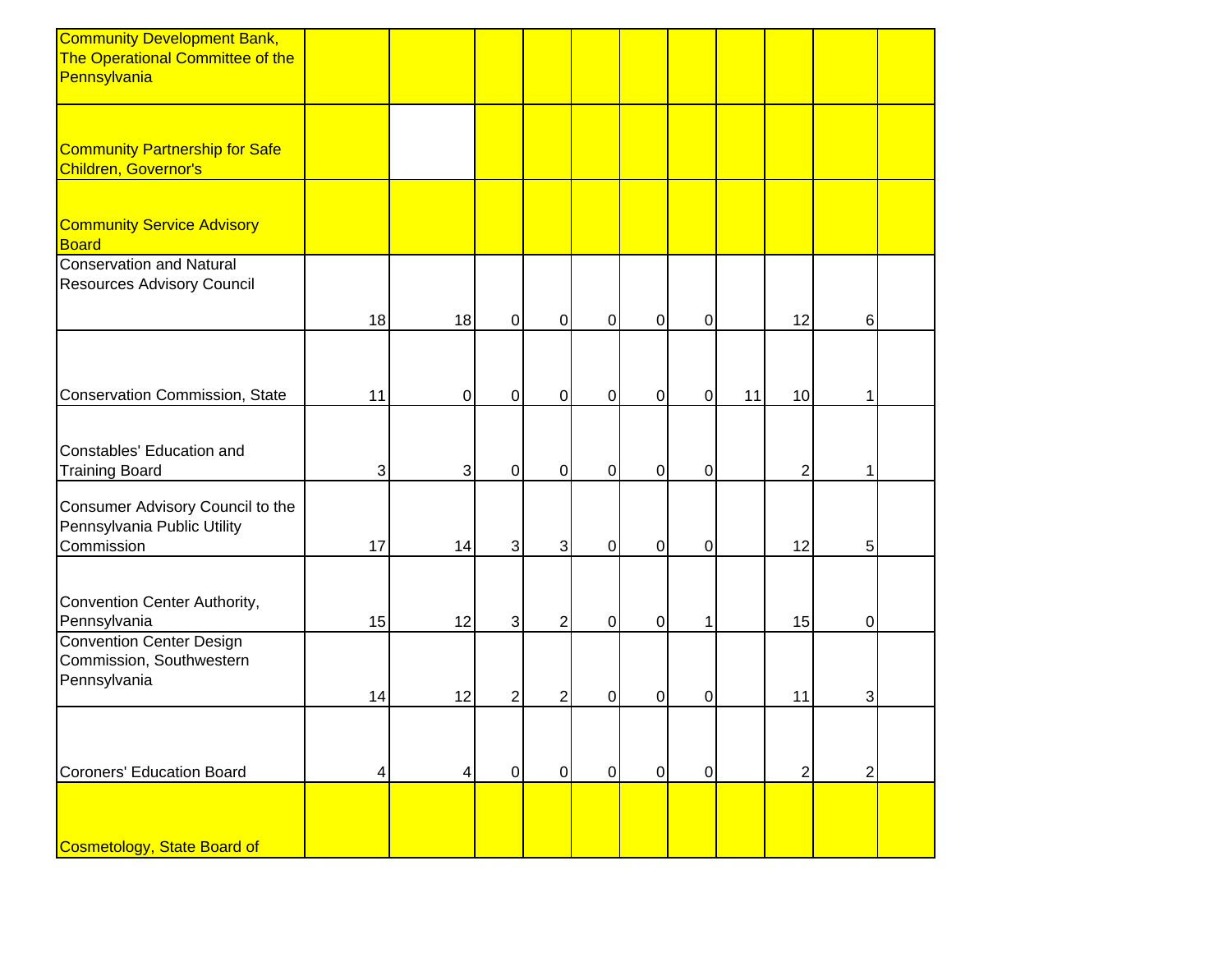| Council on the Arts, Pennsylvania                                                                                                               | $\bf 8$    | 5  | 3              | $\overline{2}$ | $\mathbf 0$    | $\pmb{0}$   | 1         | $\,6$ | $\overline{2}$ |  |
|-------------------------------------------------------------------------------------------------------------------------------------------------|------------|----|----------------|----------------|----------------|-------------|-----------|-------|----------------|--|
| <b>County Records Committee</b>                                                                                                                 | 13         | 13 | $\overline{0}$ | $\mathbf 0$    | 0              | 0           | 0         | 9     | 4              |  |
| <b>Crawford County Board of</b><br>Assistance                                                                                                   |            |    |                |                |                |             |           |       |                |  |
| <b>Crime and Delinquency, Juvenile</b><br>Justice and Delinquency<br><b>Prevention Advisory Committee,</b><br><b>Pennsylvania Commission on</b> |            |    |                |                |                |             |           |       |                |  |
| Crime and Delinquency,<br>Pennsylvania Commission on                                                                                            |            |    |                |                |                |             |           |       |                |  |
| <b>Cumberland County Board of</b><br>Assistance                                                                                                 |            |    |                |                |                |             |           |       |                |  |
| Danville State Hospital, Board of<br>Trustees of                                                                                                |            |    |                |                |                |             |           |       |                |  |
| Dauphin County Board of<br>Assistance                                                                                                           | 5          | 3  | $\overline{2}$ | 1              | $\pmb{0}$      | $\mathbf 0$ | 1         | 4     | 1              |  |
| Deaf and Hard of Hearing,<br><b>Advisory Council for the</b>                                                                                    |            |    |                |                |                |             |           |       |                |  |
| Delaware Basin Regional Water<br><b>Resources Committee</b>                                                                                     |            |    |                |                |                |             |           |       |                |  |
| Delaware County Board of<br>Assistance                                                                                                          |            |    |                |                |                |             |           |       |                |  |
| Delaware River Joint Toll Bridge<br>Commission                                                                                                  | $\sqrt{5}$ | 4  | 1              |                | $\overline{0}$ | $\pmb{0}$   | $\pmb{0}$ | 4     | 1              |  |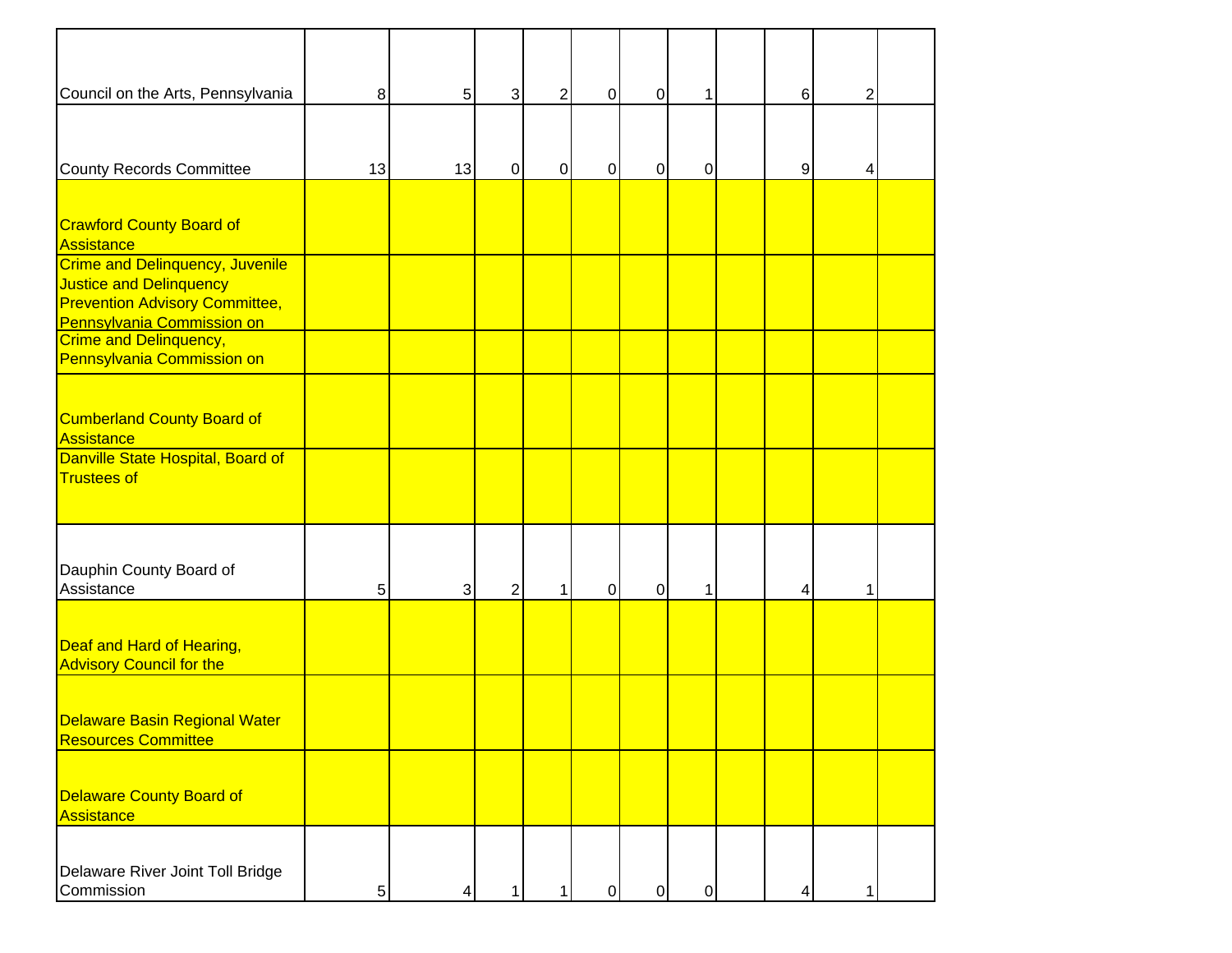| Delaware River Port Authority                                                                                        |                |                |              |           |                |             |           |                |                  |  |
|----------------------------------------------------------------------------------------------------------------------|----------------|----------------|--------------|-----------|----------------|-------------|-----------|----------------|------------------|--|
|                                                                                                                      |                |                |              |           |                |             |           |                |                  |  |
|                                                                                                                      | 8              | 6              | 2            | 1         | $\pmb{0}$      | $\mathbf 0$ | 1         | 8              | 0                |  |
|                                                                                                                      |                |                |              |           |                |             |           |                |                  |  |
| Delaware Valley Veterans' Home,<br><b>Advisory Council for</b>                                                       |                |                |              |           |                |             |           |                |                  |  |
|                                                                                                                      |                |                |              |           |                |             |           |                |                  |  |
| Dentistry, State Board of                                                                                            |                |                |              |           |                |             |           |                |                  |  |
| Deputy Sheriffs' Education and<br><b>Training Board</b>                                                              | 10             | 10             | $\mathbf 0$  | 0         | $\mathbf 0$    | $\mathbf 0$ | 0         | 10             | 0                |  |
| Developmental Disabilities Council                                                                                   |                |                |              |           |                |             |           |                |                  |  |
| Drug and Alcohol Abuse,<br>Pennsylvania Advisory Council on                                                          | $\bf 8$        | 5 <sup>1</sup> | $\mathbf{3}$ | 2         | $\pmb{0}$      | 0           | 1         | 6              | 2                |  |
| Drug, Device and Cosmetic Board,<br>Pennsylvania                                                                     |                |                |              |           |                |             |           |                |                  |  |
| E-911 Emergency Service<br><b>Advisory Committee</b>                                                                 |                |                |              |           |                |             |           |                |                  |  |
| East Stroudsburg University of<br>Pennsylvania of the State System<br>of Higher Education, Council of<br>Trustees of | 11             | $9\,$          | 2            |           |                | 0           | 0         | 7              | 4                |  |
| <b>Eastern State School and Hospital,</b><br><b>Board of Trustees</b>                                                |                |                |              |           |                |             |           |                |                  |  |
| <b>Eastern Youth Development</b><br>Centers, Board of Trustees of                                                    |                |                |              |           |                |             |           |                |                  |  |
| Ebensburg Center, Board of<br>Trustees of                                                                            | $\overline{9}$ | 9              | $\mathbf 0$  | $\pmb{0}$ | $\overline{0}$ | $\pmb{0}$   | $\pmb{0}$ | $\overline{0}$ | $\boldsymbol{9}$ |  |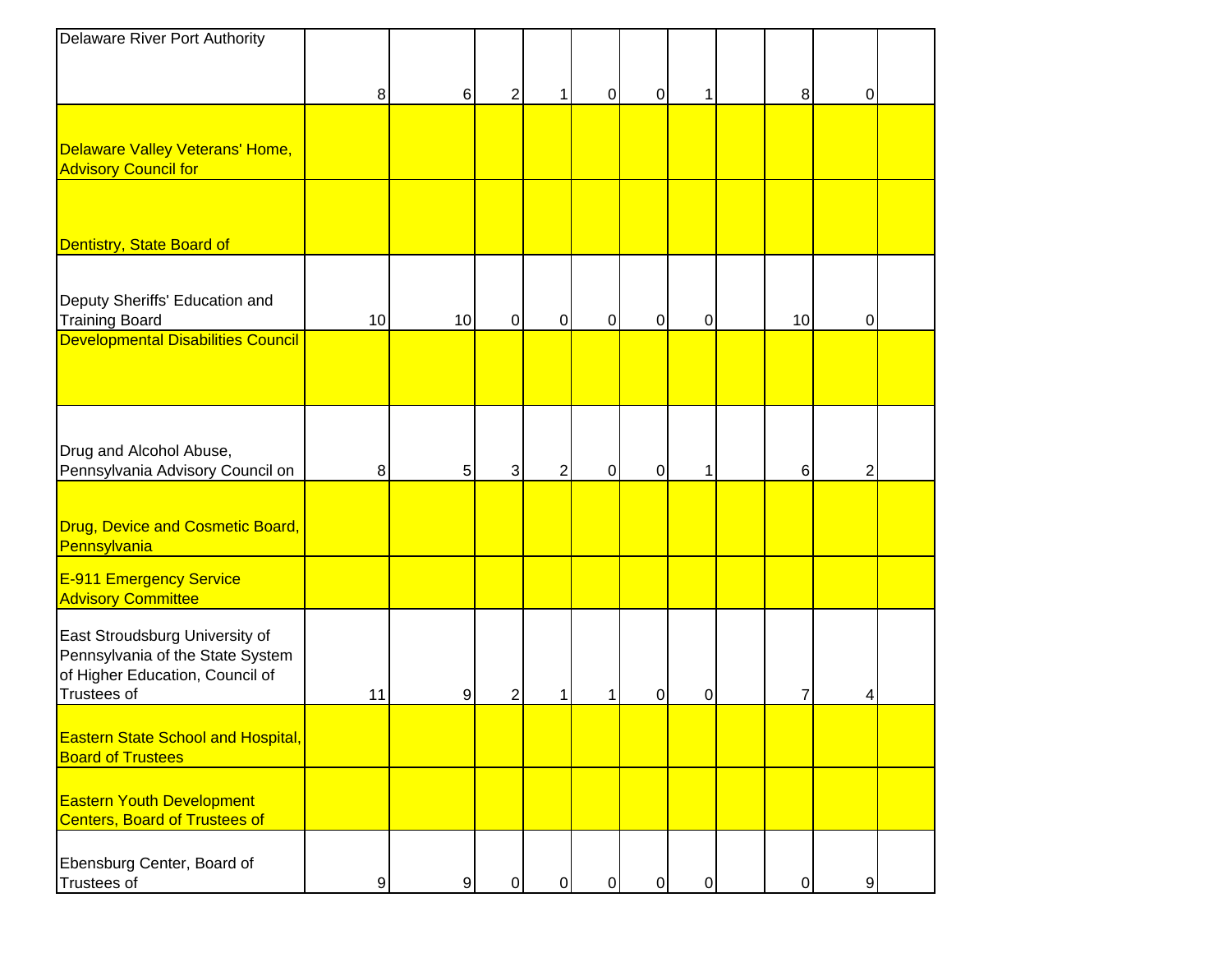| <b>Economic Development Financing</b><br>Authority, Board of Directors of the      |                |                |                |                |                |                  |                |    |                |                |  |
|------------------------------------------------------------------------------------|----------------|----------------|----------------|----------------|----------------|------------------|----------------|----|----------------|----------------|--|
| Pennsylvania                                                                       | 15             | 14             | 1              | $\overline{0}$ | $\mathbf 0$    | $\mathbf 0$      | 1              |    | 12             | 3              |  |
| Pennsylvania of the State System<br>of Higher Education, Council of<br>Trustees of | 11             | $9\,$          | $\overline{c}$ | $\overline{2}$ | $\mathbf 0$    | $\overline{0}$   | 0              |    | 8              | 3 <sup>1</sup> |  |
|                                                                                    |                |                |                |                |                |                  |                |    |                |                |  |
| Education, State Board of                                                          | 22             | 17             | 5              | 4              | 0              | $\mathbf 0$      | 1              |    | 17             | 5              |  |
|                                                                                    |                |                |                |                |                |                  |                |    |                |                |  |
| <b>Elk County Board of Assistance</b>                                              |                |                |                |                |                |                  |                |    |                |                |  |
| <b>Embreeville Center, Board of</b><br><b>Trustees of</b>                          |                |                |                |                |                |                  |                |    |                |                |  |
| Employees' Retirement Board,<br><b>State</b>                                       | 11             | $\Omega$       | 0              | 0              | $\mathbf 0$    | $\overline{0}$   | 0              | 11 | 11             | 0              |  |
| <b>Energy Development Authority,</b><br>Pennsylvania                               |                |                |                |                |                |                  |                |    |                |                |  |
| <b>Environmental Hearing Board</b><br><b>Rules Committee</b>                       | 9              | 9              | 0              | 0              | $\mathbf 0$    | $\boldsymbol{0}$ | 0              |    | 7              | $\overline{c}$ |  |
| Erie County Board of Assistance                                                    |                |                |                |                |                |                  |                |    |                |                |  |
|                                                                                    | 7              | 2              | 5              | 5 <sup>1</sup> | $\mathbf 0$    | $\overline{0}$   | $\mathbf 0$    |    | 3              | 4              |  |
|                                                                                    |                |                |                |                |                |                  |                |    |                |                |  |
| Ethics Commission, State                                                           | $\overline{7}$ | 7              | 0              | 0              | $\pmb{0}$      | $\mathbf 0$      | 0              |    | 6              | 1              |  |
| <b>Fairview State Hospital, Board of</b><br><b>Trustees of</b>                     |                |                |                |                |                |                  |                |    |                |                |  |
| Farm Products Show Commission,<br><b>State</b>                                     | 13             | $\overline{O}$ | $\mathbf 0$    | $\overline{0}$ | $\overline{0}$ | $\overline{0}$   | $\overline{0}$ | 13 | 11             | 2              |  |
| Fayette County Board of<br>Assistance                                              | 5 <sub>l</sub> | 5 <sub>5</sub> | $\mathbf 0$    | $\overline{0}$ | $\overline{0}$ | $\overline{0}$   | $\overline{0}$ |    | 4              |                |  |
| Financing Authority,<br>Commonwealth                                               | 7              | 6              | 1              | 1              | 0              | $\overline{0}$   | $\pmb{0}$      |    | $\overline{7}$ | $\overline{0}$ |  |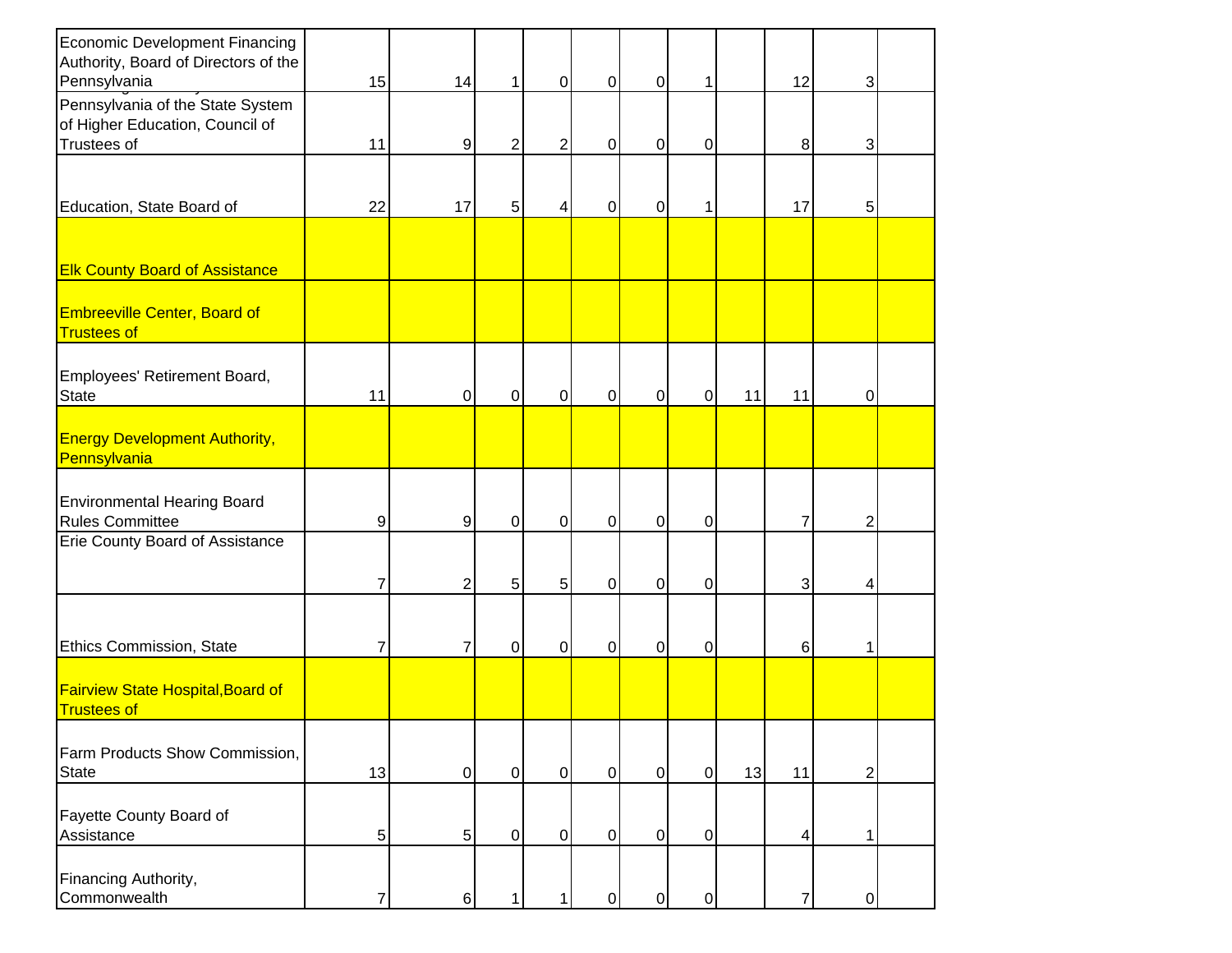| Firearm Education and Training<br>Commission County Probation and<br>Parole Officers' | 9              | 9              | $\pmb{0}$      | $\Omega$       | $\mathbf 0$    | $\pmb{0}$      | $\overline{0}$ | 7              | 2              |  |
|---------------------------------------------------------------------------------------|----------------|----------------|----------------|----------------|----------------|----------------|----------------|----------------|----------------|--|
|                                                                                       |                |                |                |                |                |                |                |                |                |  |
| Fish and Boat Commission,<br>Pennsylvania                                             | 10             | 10             | 0              | $\Omega$       | $\Omega$       | $\pmb{0}$      | $\mathbf 0$    | 10             | 0              |  |
| <b>Forest County Board of Assistance</b>                                              | 1              | 1              | 0              | $\overline{0}$ | $\mathbf 0$    | 0              | $\mathbf 0$    | 1              | 0              |  |
| Franklin County Board of<br>Assistance                                                | 5              | 5              | 0              | $\overline{0}$ | $\mathbf 0$    | 0              | $\mathbf 0$    | 4              | 1              |  |
| <b>Fulton County Board of Assistance</b>                                              | 3              | 3              | 0              | $\overline{0}$ | $\mathbf 0$    | $\mathbf 0$    | $\mathbf 0$    | 0              | 3              |  |
| <b>Funeral Directors, State Board of</b>                                              |                |                |                |                |                |                |                |                |                |  |
| Game Commission, Pennsylvania                                                         | 8              | 8              | $\overline{0}$ | $\overline{0}$ | $\overline{0}$ | $\mathbf 0$    | $\overline{0}$ | 7              | 1              |  |
| <b>Gaming Control Board</b>                                                           |                | 6              | 1              |                | $\mathbf 0$    | 0              | 0              | 6              | 1              |  |
| Gender, Racial and Ethnic<br>Fairness, Interbranch Commission<br>for                  | 24             | 16             | 8              | 4              | $\overline{2}$ | 0              | $\overline{2}$ | 8              | 16             |  |
| <b>Gender, Racial and Ethnic</b><br><b>Fairness, Interstate Commission</b><br>for     |                |                |                |                |                |                |                |                |                |  |
| Gino Merli Veterans' Center,<br>Advisory Council for                                  | 14             | 14             | 0              | 0              | $\mathbf 0$    | 0              | $\mathbf 0$    | 13             | 1              |  |
| <b>Governor's Youth Sportsmen's</b><br><b>Advisory Council</b>                        |                |                |                |                |                |                |                |                |                |  |
| <b>Greene County Board of</b><br>Assistance                                           | 5 <sub>l</sub> | 5 <sup>1</sup> | $\pmb{0}$      | $\overline{0}$ | $\overline{0}$ | $\overline{0}$ | $\overline{O}$ | $\overline{c}$ | $\overline{3}$ |  |
| Hamburg Center, Board of<br><b>Trustees of</b>                                        | 5              | 5 <sup>1</sup> | $\pmb{0}$      | $\Omega$       | $\overline{0}$ | $\mathbf 0$    | $\overline{0}$ | 4              | 1              |  |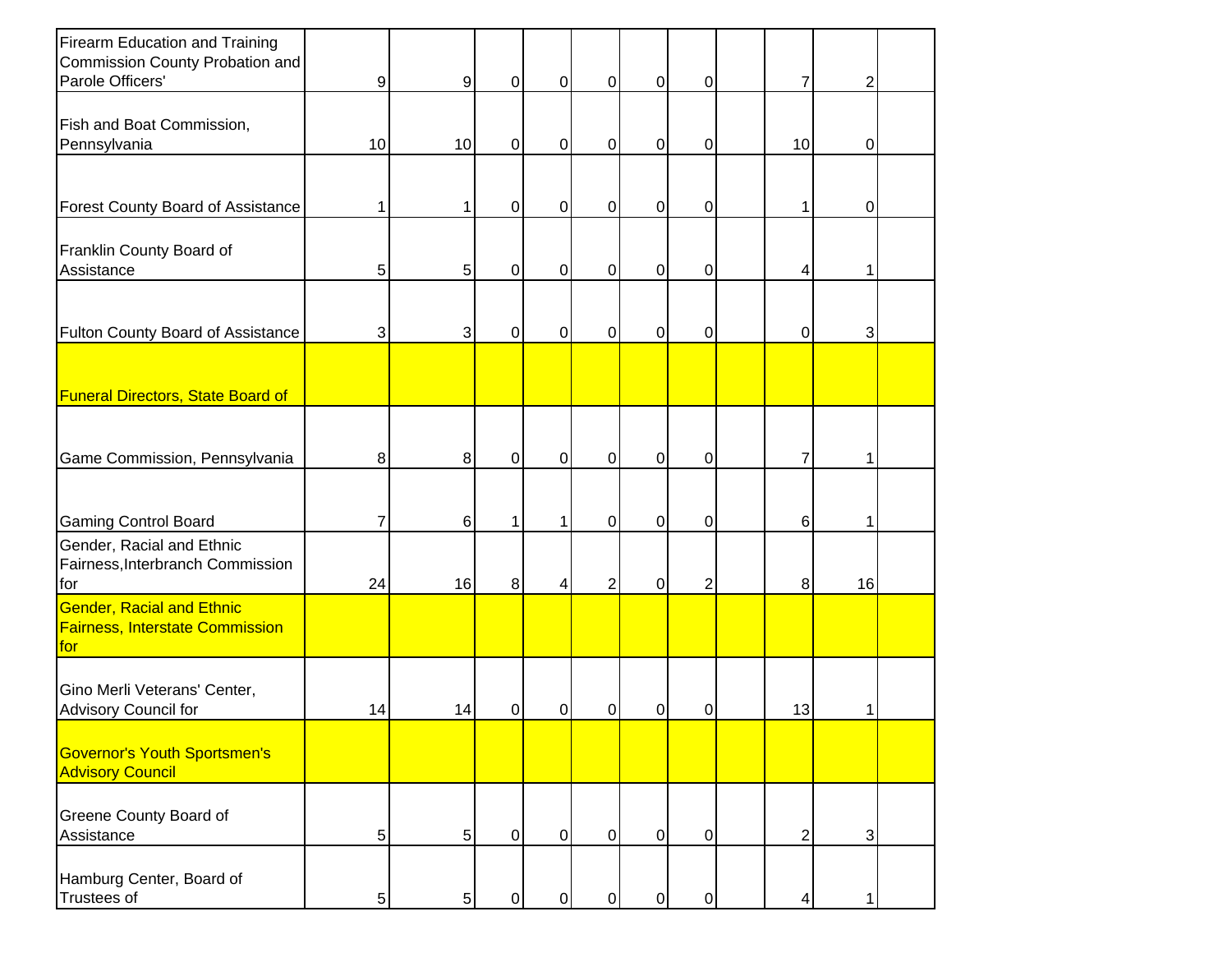| Hardwoods Development Council                                                           | 25             | 25 | $\pmb{0}$    | 0              | $\pmb{0}$      | $\mathbf 0$      | 0              | 23             | 2 |  |
|-----------------------------------------------------------------------------------------|----------------|----|--------------|----------------|----------------|------------------|----------------|----------------|---|--|
| Harness Racing Commission,<br><b>State</b>                                              | $\overline{2}$ | 2  | $\pmb{0}$    | $\overline{0}$ | $\pmb{0}$      | $\mathbf 0$      | 0              | $\overline{2}$ | 0 |  |
| <b>Harrisburg State Hospital, Board of</b><br><b>Trustees of</b>                        |                |    |              |                |                |                  |                |                |   |  |
| <b>Haverford State Hospital, Board of</b><br><b>Trustees of</b>                         |                |    |              |                |                |                  |                |                |   |  |
| <b>Health Care Cost Containment</b><br>Council                                          | 23             | 21 | $\mathbf 2$  | $\overline{c}$ | $\pmb{0}$      | $\mathbf 0$      | $\pmb{0}$      | 16             | 7 |  |
| <b>Health Family Hearing Board</b>                                                      |                |    |              |                |                |                  |                |                |   |  |
| <b>Health Policy Board</b>                                                              | 13             | 10 | $\mathbf{3}$ | $\overline{2}$ | $\overline{0}$ | $\mathbf 0$      | 1              | 9              | 4 |  |
| <b>Health Research Advisory</b><br>Committee                                            | 9              | 6  | 3            | $\mathbf{3}$   | 0              | $\pmb{0}$        | 0              | $\overline{7}$ | 2 |  |
| <b>Hearing Aid Sales Registration</b><br>Law Advisory Council                           |                |    |              |                |                |                  |                |                |   |  |
| <b>Higher Education Assistance</b><br>Agency, Board of Directors of the<br>Pennsylvania | 20             | 17 | $\mathbf{3}$ | $\mathbf{3}$   | $\overline{0}$ | $\mathbf 0$      | $\overline{0}$ | 18             | 2 |  |
| <b>Historical and Museum</b><br>Commission, Pennsylvania                                | 13             | 12 | 1            | 1              | 0              | $\boldsymbol{0}$ | 0              | 6              | 7 |  |
| <b>Hollidaysburg Veterans' Home,</b><br><b>Advisory Council for</b>                     |                |    |              |                |                |                  |                |                |   |  |
| <b>Homeland Security Advisory</b><br>Council                                            |                |    |              |                |                |                  |                |                |   |  |
| Horse Racing Commission, State                                                          | $\overline{3}$ | 3  | 0            | $\pmb{0}$      | $\pmb{0}$      | $\mathbf 0$      | $\overline{0}$ | $\overline{3}$ | 0 |  |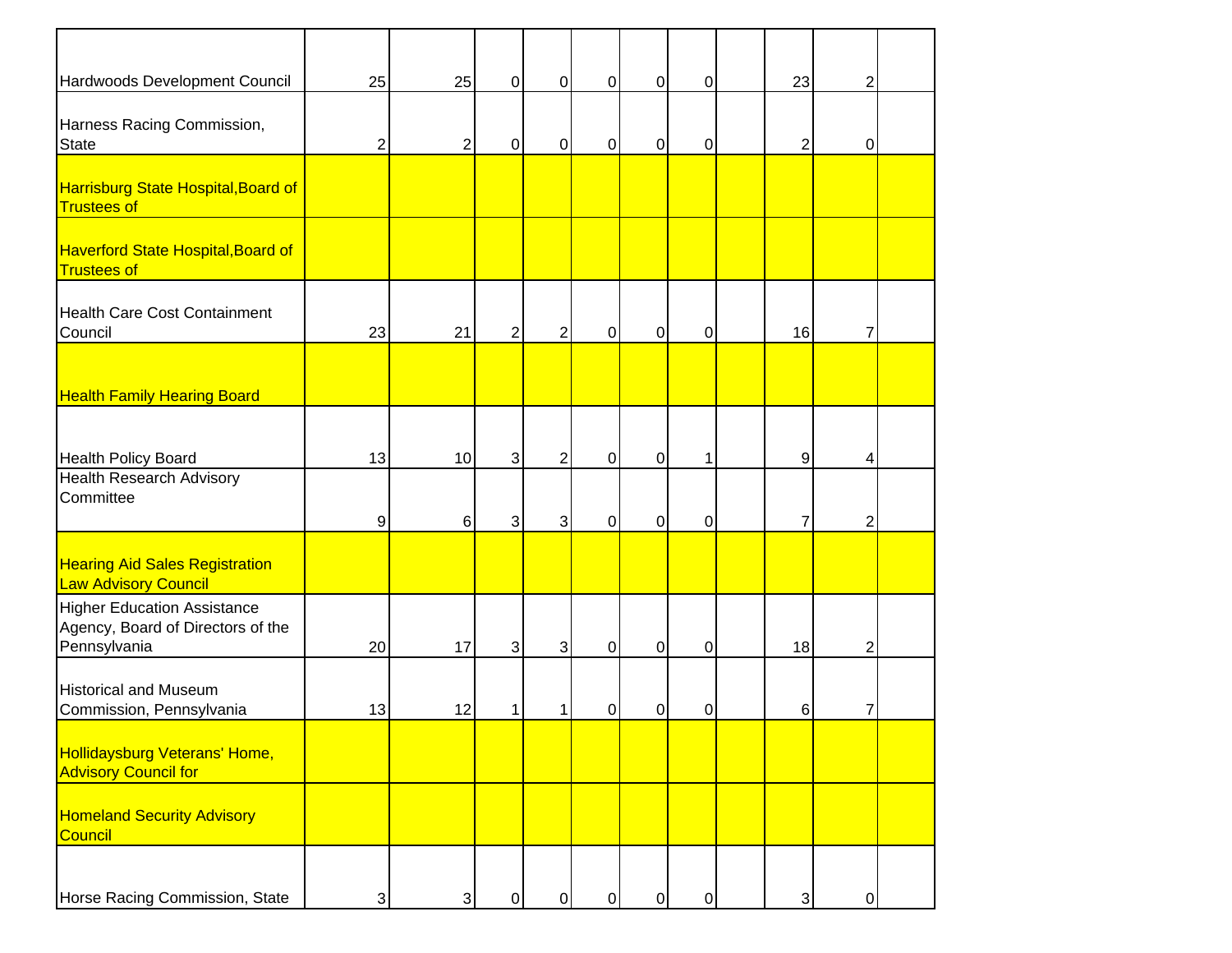| <b>Housing Advisory Committee,</b><br>Pennsylvania                                                       |    |    |                |                |                  |                |                |    |                |  |
|----------------------------------------------------------------------------------------------------------|----|----|----------------|----------------|------------------|----------------|----------------|----|----------------|--|
| Housing Finance Agency,<br>Pennsylvania                                                                  | 13 | 13 | 0              | $\overline{0}$ | $\boldsymbol{0}$ | $\overline{0}$ | 0              | 13 | $\Omega$       |  |
| Human Relations Commission,<br>Pennsylvania                                                              | 11 | 3  | 8 <sup>1</sup> | 4              | 2                | $\pmb{0}$      | $\overline{2}$ | 8  | 3              |  |
| Humanities Council, Pennsylvania                                                                         | 13 | 11 | 2              | $\overline{2}$ | 0                | 0              | 0              | 7  | 6              |  |
| Hunting, Fishing and<br>Conservation, Governor's Advisory<br>Council for                                 | 26 | 26 | 0              | $\overline{0}$ | 0                | 0              | 0              | 23 | 3              |  |
| Hunting, Fishing and<br><b>Conservation, Governor's Youth</b><br><b>Advisory Council for</b>             |    |    |                |                |                  |                |                |    |                |  |
| <b>Huntingdon County Board of</b><br>Assistance                                                          |    |    |                |                |                  |                |                |    |                |  |
| <b>Independent Living Council</b><br>(SILC), Statewide                                                   |    |    |                |                |                  |                |                |    |                |  |
| Independent Regulatory Review<br>Commission                                                              | 5  | 5  | 0              | $\overline{0}$ | 0                | $\overline{0}$ | $\mathbf 0$    | 5  | $\overline{0}$ |  |
| Indiana County Board of<br>Assistance                                                                    | 5  | 5  | 0              | $\overline{0}$ | $\mathbf 0$      | $\overline{0}$ | 0              | 5  | $\overline{0}$ |  |
| Indiana University of Pennsylvania<br>of the State System of Higher<br>Education, Council of Trustees of | 11 | 11 | 0              | 0              | 0                | 0              | 0              | 9  | $\overline{2}$ |  |
| <b>Industrial Board</b>                                                                                  |    |    |                |                |                  |                |                |    |                |  |
| <b>Industrial Development Authority,</b><br>Pennsylvania                                                 |    |    |                |                |                  |                |                |    |                |  |
| Infrastructure Investment Authority<br>(Pennvest), Pennsylvania                                          | 12 | 12 | $\overline{0}$ | $\overline{0}$ | $\mathbf 0$      | $\overline{0}$ | $\overline{0}$ | 10 | $\mathbf{2}$   |  |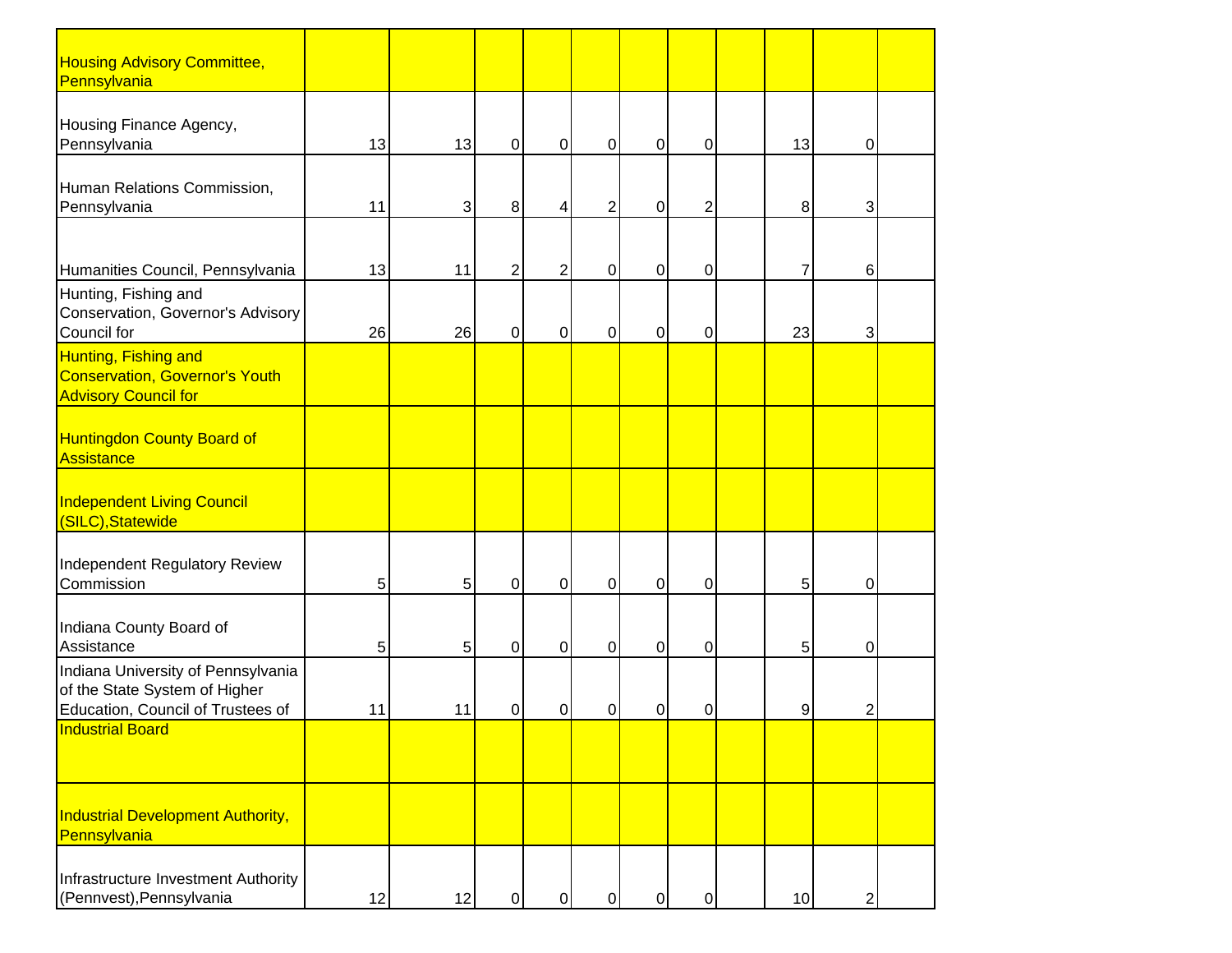| <b>Insurance Fraud Prevention</b><br>Authority                                                               | 7  | 7                         | $\pmb{0}$ | $\overline{0}$ | $\mathbf 0$ | $\boldsymbol{0}$ | $\overline{0}$ | 7              | 0              |  |
|--------------------------------------------------------------------------------------------------------------|----|---------------------------|-----------|----------------|-------------|------------------|----------------|----------------|----------------|--|
| <b>Interagency Coordinating Council</b><br>for Early Intervention                                            | 16 | 15                        | 1         | 1              | $\pmb{0}$   | $\pmb{0}$        | 0              | 3              | 13             |  |
| Intergovernmental Cooperation<br>Authority, Governing Board of the                                           | 5  | 5                         | 0         | $\overline{0}$ | $\pmb{0}$   | $\pmb{0}$        | 0              | 4              | 1              |  |
| Intra-governmental Council On<br>Long-term Care                                                              | 27 | 26                        | 1         | 1              | 0           | $\pmb{0}$        | $\mathbf 0$    | 5              | 22             |  |
| <b>IRC Strategic Advisory Board</b>                                                                          |    |                           |           |                |             |                  |                |                |                |  |
| Jefferson County Board of<br>Assistance                                                                      | 5  | 5                         | 0         | $\overline{O}$ | $\mathbf 0$ | $\boldsymbol{0}$ | $\pmb{0}$      | $\overline{2}$ | 3              |  |
| <b>Joint Committee On Documents</b>                                                                          |    |                           |           |                |             |                  |                |                |                |  |
| <b>Judicial Conduct Board</b>                                                                                | 9  | 8                         | 1         | 1              | $\mathbf 0$ | $\boldsymbol{0}$ | $\pmb{0}$      | 7              | $\overline{2}$ |  |
| Judicial Council of Pennsylvania                                                                             |    |                           |           |                |             |                  |                |                |                |  |
| Juniata County Board of<br>Assistance                                                                        |    |                           |           |                |             |                  |                |                |                |  |
| Juvenile Court Judges'<br>Commission                                                                         | 9  | 8                         |           |                | 0           | 0                | 0              | 4              | 5              |  |
| Kutztown University of<br>Pennsylvania of the State System<br>of Higher Education, Council of<br>Trustees of | 11 | 10                        | 1         | 1.             | $\mathbf 0$ | $\overline{0}$   | $\overline{0}$ | 8 <sup>1</sup> | 3 <sup>1</sup> |  |
| Labor Relations Board,<br>Pennsylvania                                                                       | 3  | $\ensuremath{\mathsf{3}}$ | $\pmb{0}$ | $\overline{0}$ | $\pmb{0}$   | $\overline{0}$   | $\overline{0}$ | $\overline{2}$ | 1              |  |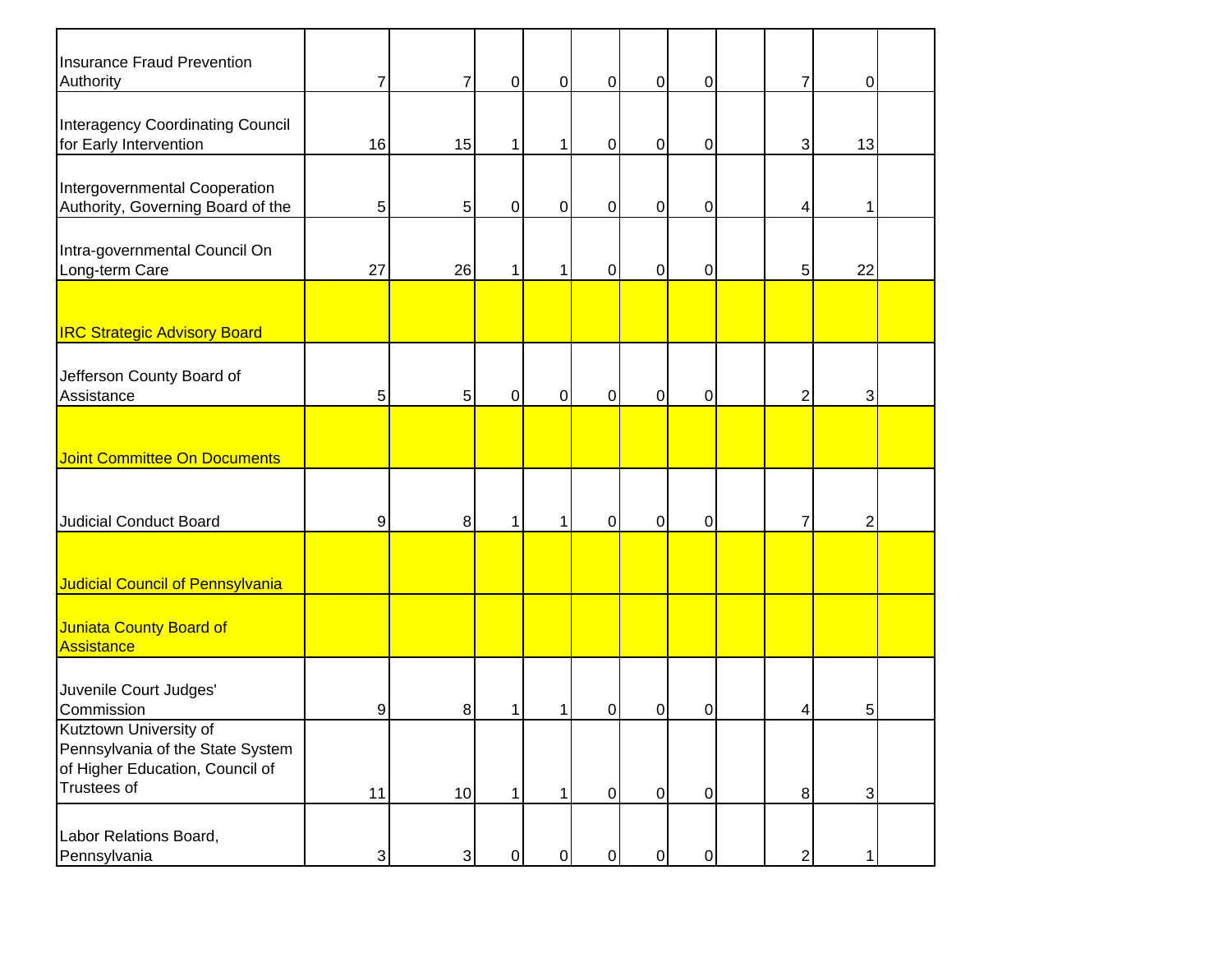| Lackawanna County Board of<br>Assistance                                                                       | 8 <sup>1</sup> | 8  | 0         | $\pmb{0}$      | $\pmb{0}$        | $\mathbf 0$      | 0           |    | 7              |                |  |
|----------------------------------------------------------------------------------------------------------------|----------------|----|-----------|----------------|------------------|------------------|-------------|----|----------------|----------------|--|
| Lake Erie and Genessee Basin<br><b>Regional Water Resources</b><br><b>Committee</b>                            |                |    |           |                |                  |                  |             |    |                |                |  |
| Lancaster County Board of<br>Assistance                                                                        | 4              | 4  | 0         | $\pmb{0}$      | $\pmb{0}$        | $\pmb{0}$        | 0           |    | 2              | 2              |  |
| Landscape Architects, State Board<br>of                                                                        |                |    |           |                |                  |                  |             |    |                |                |  |
| Latino Affairs, Governor's Advisory<br><b>Commission On</b>                                                    |                |    |           |                |                  |                  |             |    |                |                |  |
| Laurelton Center, Board of<br><b>Trustees of</b>                                                               |                |    |           |                |                  |                  |             |    |                |                |  |
| Lawrence County Board of<br>Assistance                                                                         | 5              | 4  | 1         | 1              | $\boldsymbol{0}$ | $\mathbf 0$      | $\pmb{0}$   |    | 3              | $\overline{c}$ |  |
| <b>Lebanon County Board of</b><br>Assistance                                                                   |                |    |           |                |                  |                  |             |    |                |                |  |
| Lehigh County Board of<br>Assistance                                                                           | 4              | 4  | 0         | $\overline{0}$ | $\mathbf 0$      | $\mathbf 0$      | $\mathbf 0$ |    | $\overline{2}$ | 2              |  |
| Library Development, Advisory<br>Council on                                                                    | 12             | 0  | $\pmb{0}$ | $\overline{0}$ | $\overline{0}$   | $\mathbf 0$      | $\mathbf 0$ | 12 | 6              | 6              |  |
| Liquor Control Board,<br>Pennsylvania                                                                          | 3              | 3  | $\pmb{0}$ | $\mathbf 0$    | $\mathbf 0$      | $\mathbf 0$      | $\pmb{0}$   |    | 3              | 0              |  |
| <b>Local Government Records</b><br>Committee                                                                   |                |    |           |                |                  |                  |             |    |                |                |  |
| Lock Haven University of<br>Pennsylvania of the State System<br>of Higher Education, Council of<br>Trustees of | 11             | 10 |           |                | 0                | $\boldsymbol{0}$ | $\pmb{0}$   |    | 10             |                |  |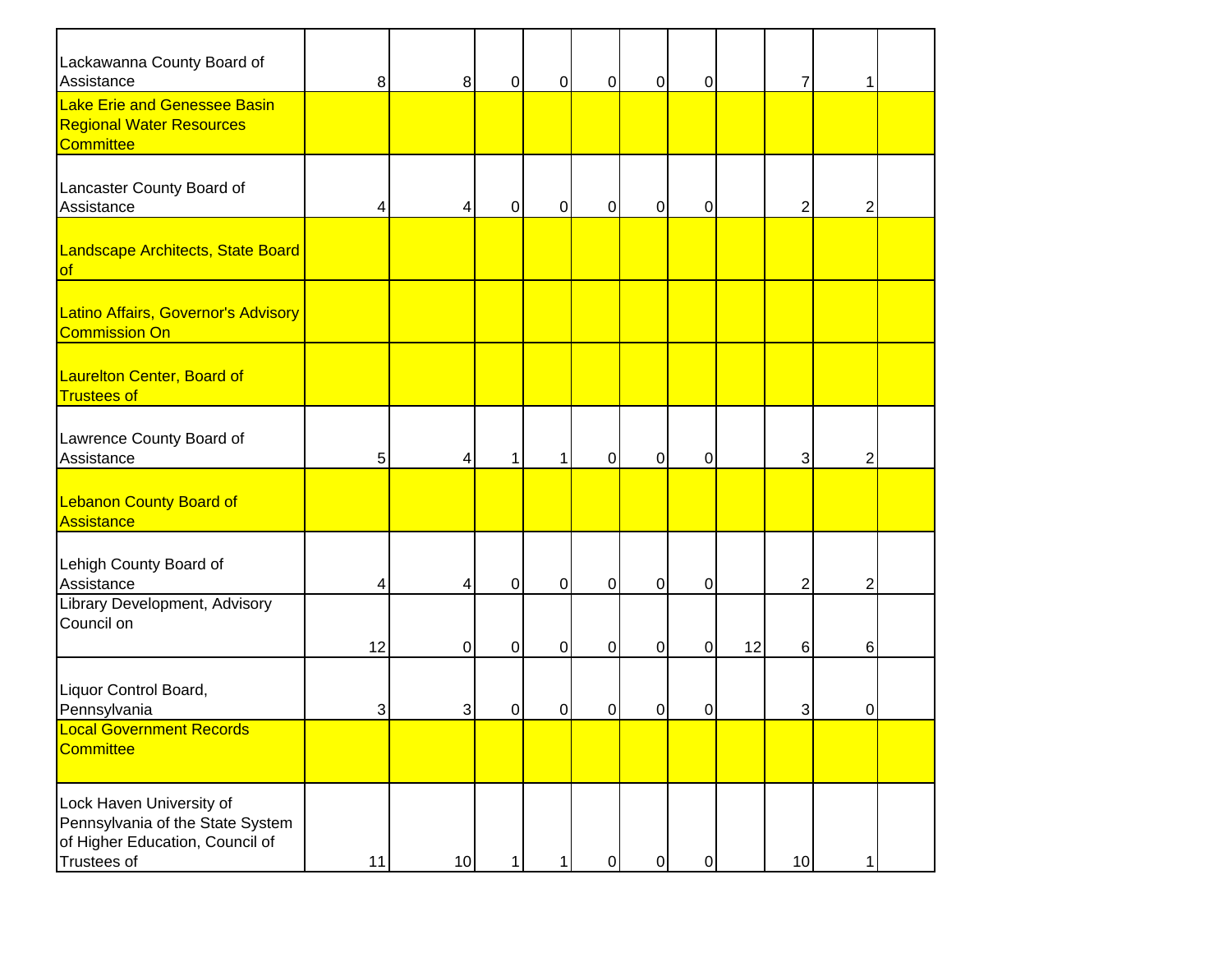| Lower Susquehanna Basin<br><b>Regional Water Resources</b><br>Committee                                       |              |                  |                |   |                |             |                |   |                |   |  |
|---------------------------------------------------------------------------------------------------------------|--------------|------------------|----------------|---|----------------|-------------|----------------|---|----------------|---|--|
| <b>Luzerne County Board of</b><br>Assistance                                                                  |              |                  |                |   |                |             |                |   |                |   |  |
| Lycoming County Board of<br>Assistance                                                                        | 5            | 5                | 0              | 0 | $\overline{0}$ | $\mathbf 0$ | $\mathbf 0$    |   | 4              |   |  |
| Mansfield University of<br>Pennsylvania of the State System<br>of Higher Education, Council of<br>Trustees of | 11           | 11               | $\mathbf 0$    | 0 | $\overline{0}$ | $\mathbf 0$ | $\mathbf 0$    |   | 8              | 3 |  |
| Mayview State Hospital, Board of<br><b>Trustees of</b>                                                        |              |                  |                |   |                |             |                |   |                |   |  |
| Mckean County Board of<br>Assistance                                                                          | 2            | $\pmb{0}$        | $\mathbf 0$    | 0 | $\overline{0}$ | $\pmb{0}$   | $\pmb{0}$      | 2 | $\overline{2}$ | 0 |  |
| <b>Medicine, State Board of</b>                                                                               |              |                  |                |   |                |             |                |   |                |   |  |
| <b>Mental Health and Mental</b><br><b>Retardation, Advisory Committee</b><br>for                              |              |                  |                |   |                |             |                |   |                |   |  |
| <b>Mercer County Board of</b><br>Assistance                                                                   |              |                  |                |   |                |             |                |   |                |   |  |
| <b>Mifflin County Board of Assistance</b>                                                                     |              |                  |                |   |                |             |                |   |                |   |  |
| Milk Marketing Board                                                                                          | $\mathbf{3}$ | $\mathbf{3}$     | $\pmb{0}$      | 0 | $\overline{0}$ | $\mathbf 0$ | $\overline{O}$ |   | $\overline{2}$ |   |  |
| Pennsylvania of the State System<br>of Higher Education, Council of<br>Trustees of                            | 11           | $\boldsymbol{9}$ | $\overline{2}$ | 2 | $\overline{0}$ | $\pmb{0}$   | $\overline{0}$ |   | 8 <sup>1</sup> | 3 |  |
| Minor Judiciary Education Board                                                                               | 7            | 7                | 0              | 0 | $\overline{0}$ | $\mathbf 0$ | $\pmb{0}$      |   | 6              |   |  |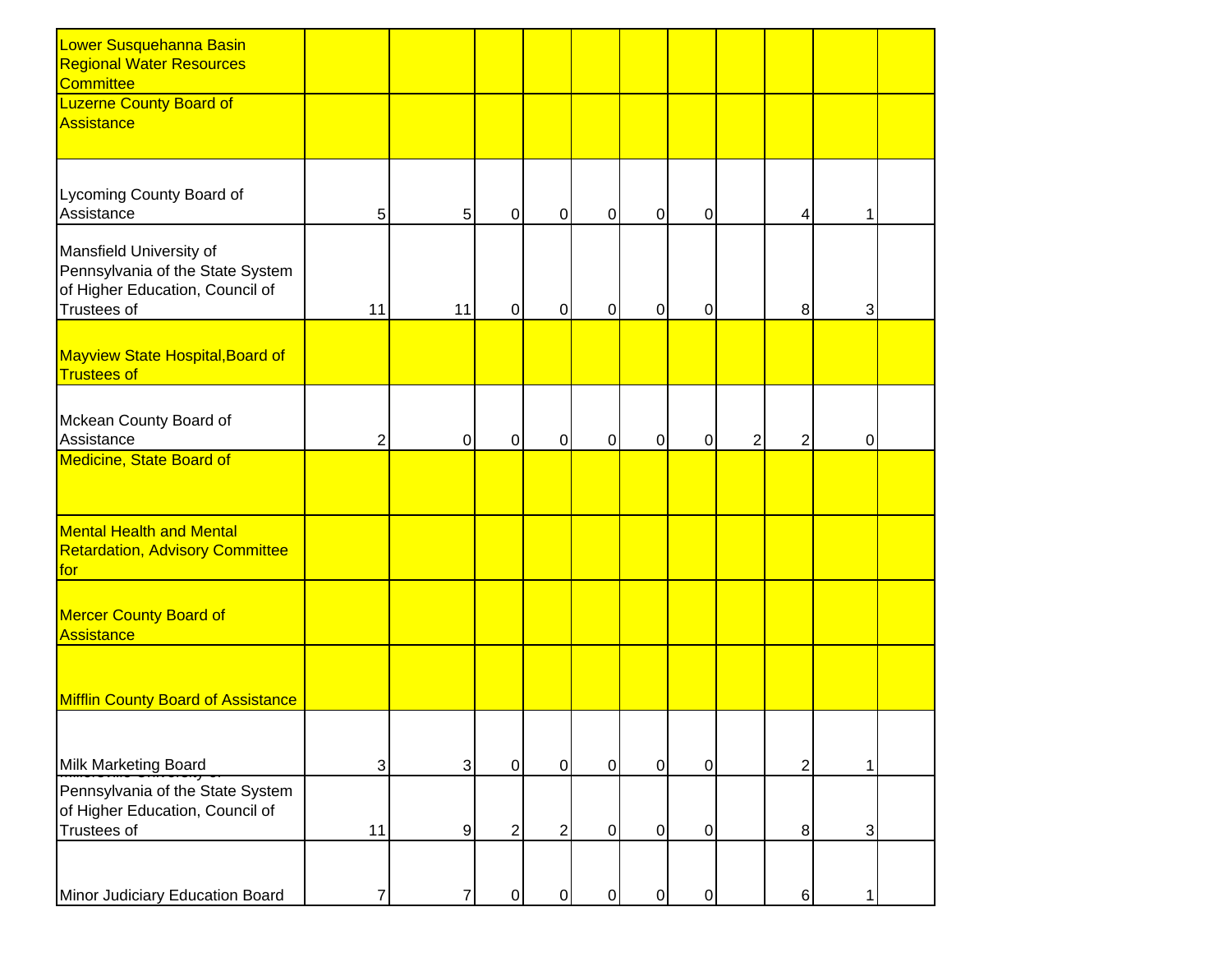| <b>Minority Business Development</b><br><b>Authority, Pennsylvania</b>                         |    |   |                |                |                |                |                |    |                |   |  |
|------------------------------------------------------------------------------------------------|----|---|----------------|----------------|----------------|----------------|----------------|----|----------------|---|--|
| Monroe County Board of<br>Assistance                                                           |    |   |                |                |                |                |                |    |                |   |  |
| <b>Montour County Board of</b><br>Assistance                                                   |    |   |                |                |                |                |                |    |                |   |  |
| <b>Motor Carrier Safety Advisory</b><br><b>Committee</b>                                       |    |   |                |                |                |                |                |    |                |   |  |
| Municipal Police Officers'<br><b>Education and Training</b><br>Commission                      | 17 | 0 | $\overline{0}$ | $\Omega$       | $\overline{0}$ | $\overline{0}$ | $\overline{0}$ | 17 | 16             |   |  |
| Municipal Retirement Board,<br>Pennsylvania                                                    | 10 | 9 | 1              | $\overline{0}$ | $\pmb{0}$      | $\mathbf 0$    | 1              |    | 8              | 2 |  |
| Navigation Commission for the<br><b>Delaware River and its Navigable</b><br><b>Tributaries</b> |    |   |                |                |                |                |                |    |                |   |  |
| Norristown State Hospital, Board of<br><b>Trustees of</b>                                      |    |   |                |                |                |                |                |    |                |   |  |
| Northampton County Board of<br>Assistance                                                      | 3  | 2 | 1              | $\overline{0}$ | $\overline{0}$ | $\mathbf 0$    | 1              |    | 1              | 2 |  |
| Northumberland County Board of<br>Assistance                                                   | 8  | 8 | 0              | $\pmb{0}$      | $\pmb{0}$      | $\pmb{0}$      | 0              |    | $\overline{7}$ | 1 |  |
| <b>Nursing Home Administrators,</b><br><b>State Board of Examiners of</b>                      |    |   |                |                |                |                |                |    |                |   |  |
| Nursing, State Board of                                                                        |    |   |                |                |                |                |                |    |                |   |  |
| Occupational Therapy Education<br>and Licensure, State Board of                                |    |   |                |                |                |                |                |    |                |   |  |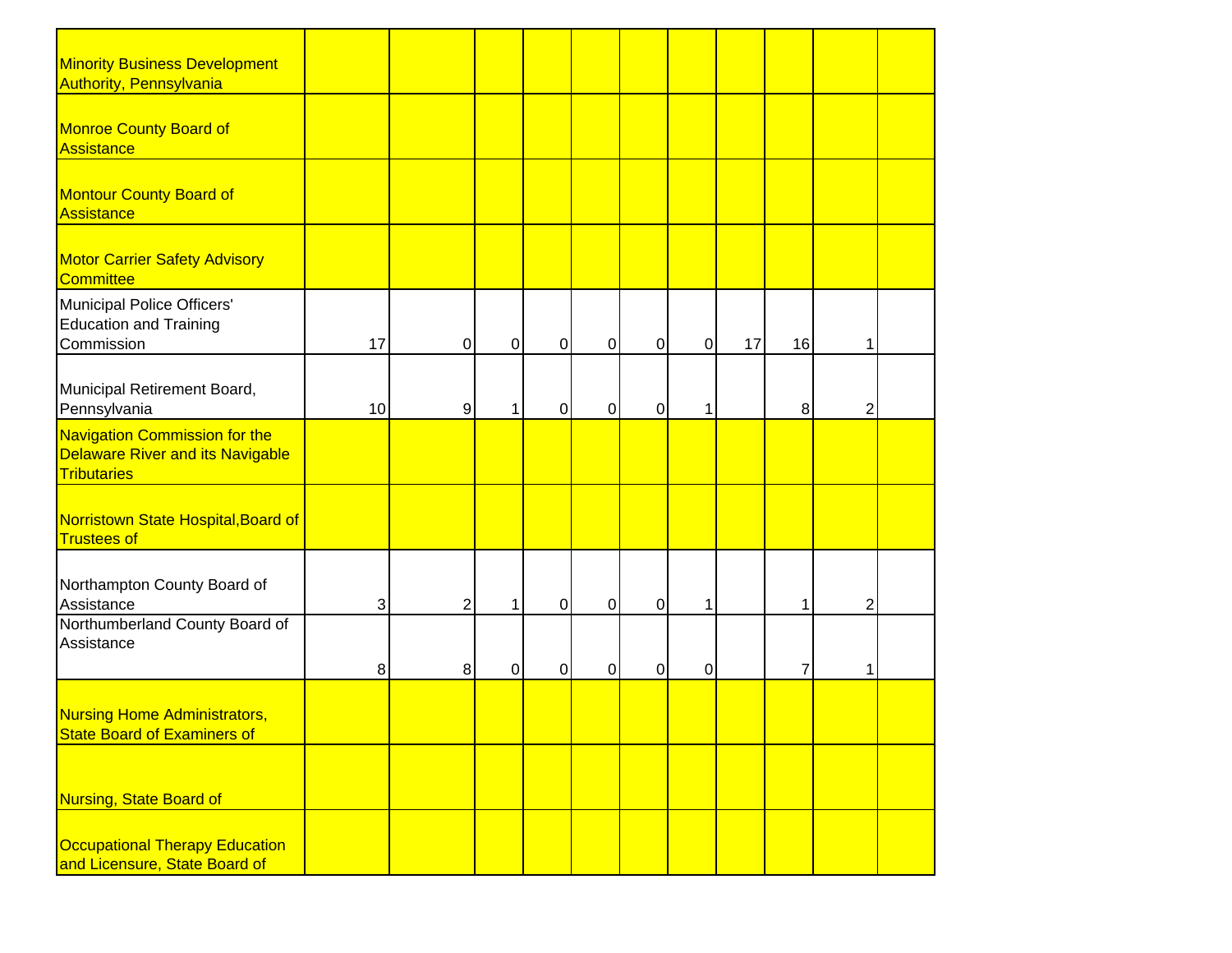| <b>Ohio Basin Regional Water</b>                       |    |         |                |             |                |                |             |        |                |  |
|--------------------------------------------------------|----|---------|----------------|-------------|----------------|----------------|-------------|--------|----------------|--|
| <b>Resources Committee</b>                             |    |         |                |             |                |                |             |        |                |  |
| Commission for the                                     |    |         |                |             |                |                |             |        |                |  |
| <b>Commonwealth of Pennsylvania</b>                    |    |         |                |             |                |                |             |        |                |  |
| (various commissioners 3 for each                      |    |         |                |             |                |                |             |        |                |  |
|                                                        |    |         |                |             |                |                |             |        |                |  |
|                                                        |    |         |                |             |                |                |             |        |                |  |
| Optometry, State Board of                              |    |         |                |             |                |                |             |        |                |  |
|                                                        |    |         |                |             |                |                |             |        |                |  |
| <b>Organ Donation Advisory</b>                         |    |         |                |             |                |                |             |        |                |  |
| Committee                                              | 13 | 10      | $\overline{3}$ | 3           | $\overline{0}$ | $\pmb{0}$      | $\pmb{0}$   | $\, 8$ | 5              |  |
|                                                        |    |         |                |             |                |                |             |        |                |  |
| Osteopathic Medicine, State Board                      |    |         |                |             |                |                |             |        |                |  |
| of                                                     |    |         |                |             |                |                |             |        |                |  |
|                                                        |    |         |                |             |                |                |             |        |                |  |
|                                                        |    |         |                |             |                |                |             |        |                |  |
| <b>Patient Safety Authority</b>                        | 11 | $\bf 8$ | $\overline{3}$ | 3           | $\overline{0}$ | $\mathbf 0$    | $\mathbf 0$ | 7      | 4              |  |
|                                                        |    |         |                |             |                |                |             |        |                |  |
| Pedalcycle and Pedestrian<br><b>Advisory Committee</b> | 15 | 15      | $\overline{O}$ | $\mathbf 0$ | $\overline{0}$ | $\overline{0}$ | $\mathbf 0$ | 14     | 1              |  |
|                                                        |    |         |                |             |                |                |             |        |                |  |
|                                                        |    |         |                |             |                |                |             |        |                |  |
| Perry County Board of Assistance                       | 5  | 5       | $\overline{0}$ | 0           | $\overline{0}$ | $\overline{0}$ | $\mathbf 0$ | 3      | $\overline{2}$ |  |
|                                                        |    |         |                |             |                |                |             |        |                |  |
|                                                        |    |         |                |             |                |                |             |        |                |  |
| Pesticide Advisory Board                               | 18 | 17      | 1              | 0           | $\mathbf 1$    | $\mathbf 0$    | $\mathbf 0$ | 18     | $\pmb{0}$      |  |
|                                                        |    |         |                |             |                |                |             |        |                |  |
| <b>Pharmaceutical Assistance Review</b>                |    |         |                |             |                |                |             |        |                |  |
| Board                                                  |    |         |                |             |                |                |             |        |                |  |
|                                                        |    |         |                |             |                |                |             |        |                |  |
|                                                        |    |         |                |             |                |                |             |        |                |  |
| Pharmacy, State Board of                               |    |         |                |             |                |                |             |        |                |  |
|                                                        |    |         |                |             |                |                |             |        |                |  |
| Philadelphia County Board of                           |    |         |                |             |                |                |             |        |                |  |
| Assistance                                             |    |         |                |             |                |                |             |        |                |  |
|                                                        |    |         |                |             |                |                |             |        |                |  |
|                                                        |    |         |                |             |                |                |             |        |                |  |
| <b>Philadelphia Parking Authority</b>                  |    |         |                |             |                |                |             |        |                |  |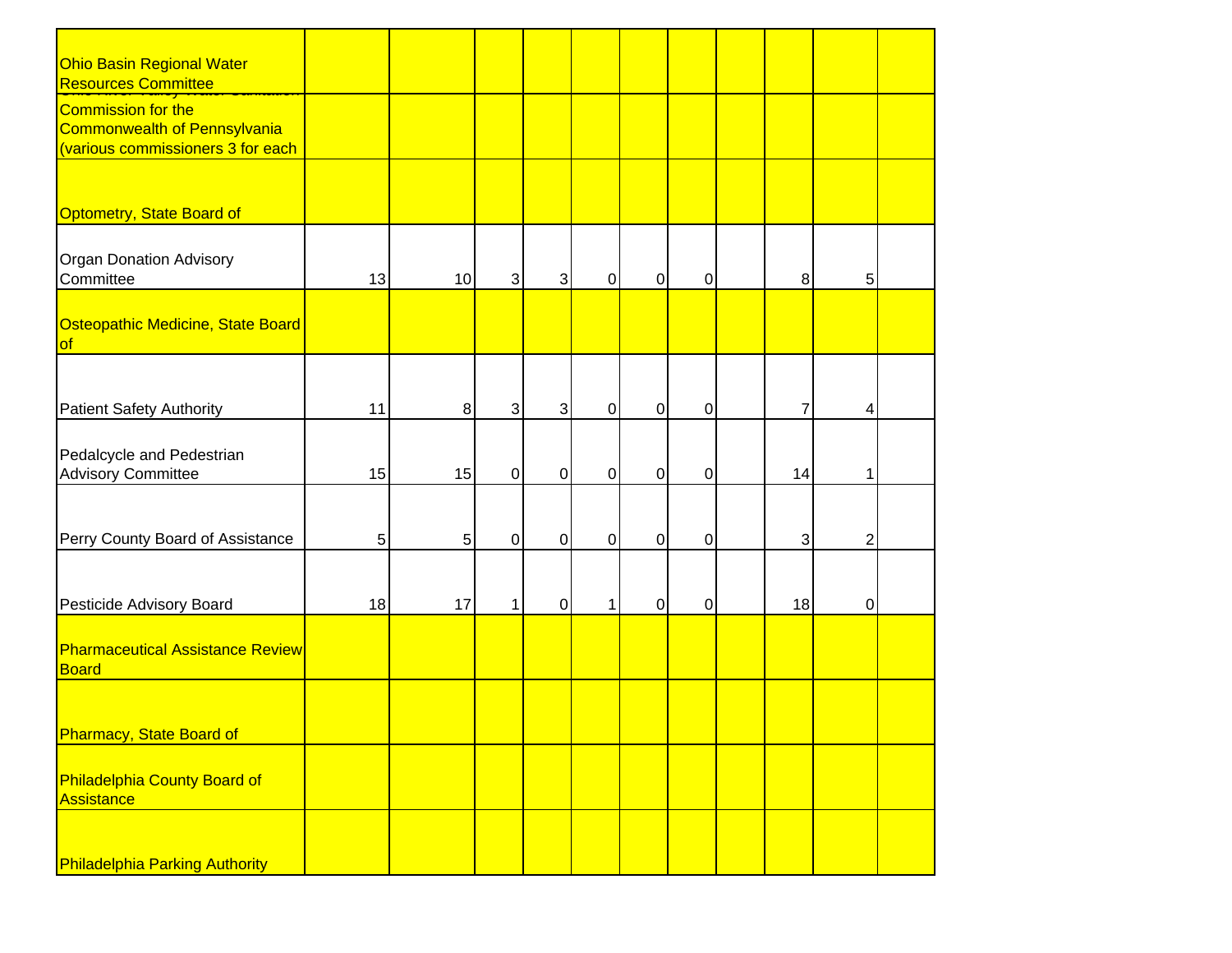| Philadelphia Regional Port<br>Authority                                      | 11 | $\boldsymbol{9}$ | 2                       | 2              | $\overline{0}$ | $\boldsymbol{0}$ | $\overline{0}$ | 11             | 0              |  |
|------------------------------------------------------------------------------|----|------------------|-------------------------|----------------|----------------|------------------|----------------|----------------|----------------|--|
| Philadelphia School Reform<br>Commission                                     | 5  | 3                | $\overline{2}$          | $\overline{2}$ | $\pmb{0}$      | 0                | $\pmb{0}$      | 4              | 1              |  |
| <b>Physical Fitness and Sports,</b><br><b>Governor's Advisory Council on</b> |    |                  |                         |                |                |                  |                |                |                |  |
| Physical Therapy, State Board of                                             |    |                  |                         |                |                |                  |                |                |                |  |
| <b>Planning Board, State</b>                                                 |    |                  |                         |                |                |                  |                |                |                |  |
| Podiatry, State Board of                                                     |    |                  |                         |                |                |                  |                |                |                |  |
| <b>Polk Center, Board of Trustees of</b>                                     |    |                  |                         |                |                |                  |                |                |                |  |
| Port of Pittsburgh Commission                                                | 14 | 12               | $\overline{c}$          | 1              | 1              | $\pmb{0}$        | $\overline{0}$ | 12             | 2              |  |
| <b>Potomac Basin Regional Water</b><br><b>Resources Committee</b>            |    |                  |                         |                |                |                  |                |                |                |  |
| <b>Potter County Board of Assistance</b>                                     |    |                  |                         |                |                |                  |                |                |                |  |
| Preservation Pennsylvania, Board<br>of Directors of                          | 22 | 20               | $\overline{\mathbf{c}}$ | $2\vert$       | $\overline{0}$ | $\overline{0}$   | $\overline{0}$ | 13             | $\overline{9}$ |  |
| <b>Prevailing Wage Advisory Board</b>                                        |    |                  |                         |                |                |                  |                |                |                |  |
| Prevailing Wage Appeals Board                                                | 7  | $\,6$            | 1                       |                | $\pmb{0}$      | $\pmb{0}$        | $\overline{0}$ | $\overline{7}$ | $\mathbf 0$    |  |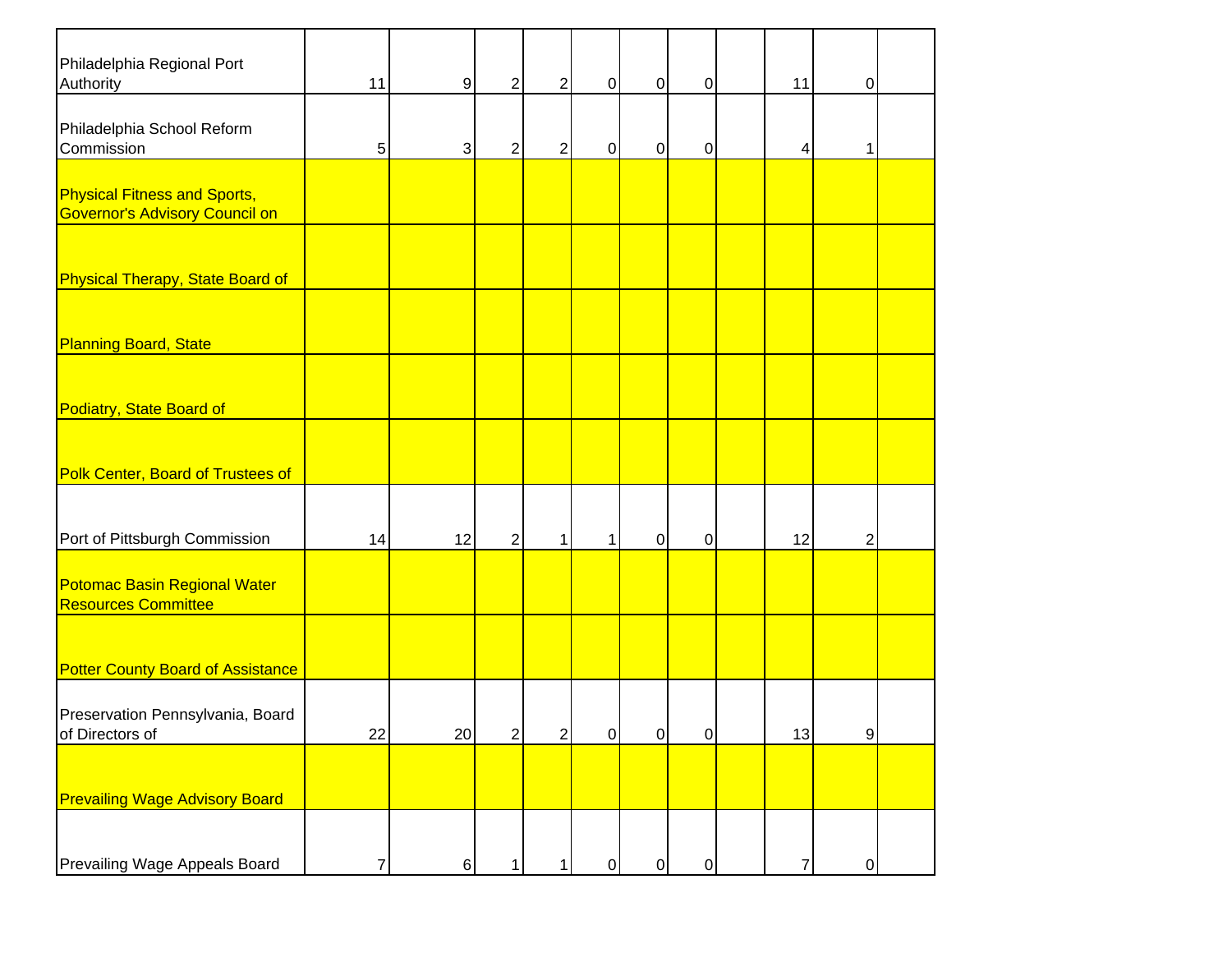| <b>Probation, Advisory Committee on</b>                                                                        |    |                |                |                |                |                |                |   |                |                |  |
|----------------------------------------------------------------------------------------------------------------|----|----------------|----------------|----------------|----------------|----------------|----------------|---|----------------|----------------|--|
| Probation and Parole,<br>Pennsylvania Board of                                                                 | 10 | 8              | $\overline{2}$ | 2              | $\mathbf 0$    | 0              | 0              |   | 9              | 1              |  |
| <b>Professional Engineers, Land</b><br><b>Surveyors and Geologists, State</b><br><b>Registration Board for</b> |    |                |                |                |                |                |                |   |                |                |  |
| <b>Professional Standards and</b><br><b>Practices Commission</b>                                               |    |                |                |                |                |                |                |   |                |                |  |
| <b>Psychology, State Board of</b>                                                                              |    |                |                |                |                |                |                |   |                |                |  |
| Public Employee Retirement<br>Commission                                                                       | 9  | 8 <sup>1</sup> | $\mathbf 0$    | $\pmb{0}$      | $\overline{0}$ | $\mathbf 0$    | $\mathbf 0$    | 1 | 8              | 1              |  |
| <b>Public School Employees'</b><br><b>Retirement Board</b>                                                     |    |                |                |                |                |                |                |   |                |                |  |
| <b>Public Television Network</b><br>Commission, Pennsylvania                                                   |    |                |                |                |                |                |                |   |                |                |  |
| Public Utility Commission,<br>Pennsylvania                                                                     | 5  | 4              | 1              | 1              | $\overline{0}$ | $\mathbf 0$    | $\mathbf 0$    |   | 4              |                |  |
| Rail Freight Advisory Committee                                                                                | 24 | 24             | $\mathbf 0$    | 0              | $\mathbf 0$    | $\mathbf 0$    | $\mathbf 0$    |   | 22             | $\overline{c}$ |  |
| <b>Real Estate Commission, State</b>                                                                           |    |                |                |                |                |                |                |   |                |                |  |
| Rehabilitation Council, State                                                                                  | 23 | 23             | $\overline{0}$ | $\overline{0}$ | $\overline{0}$ | $\overline{0}$ | $\overline{0}$ |   | $\overline{7}$ | 16             |  |
| <b>Renal Disease Advisory</b><br>Committee                                                                     |    |                |                |                |                |                |                |   |                |                |  |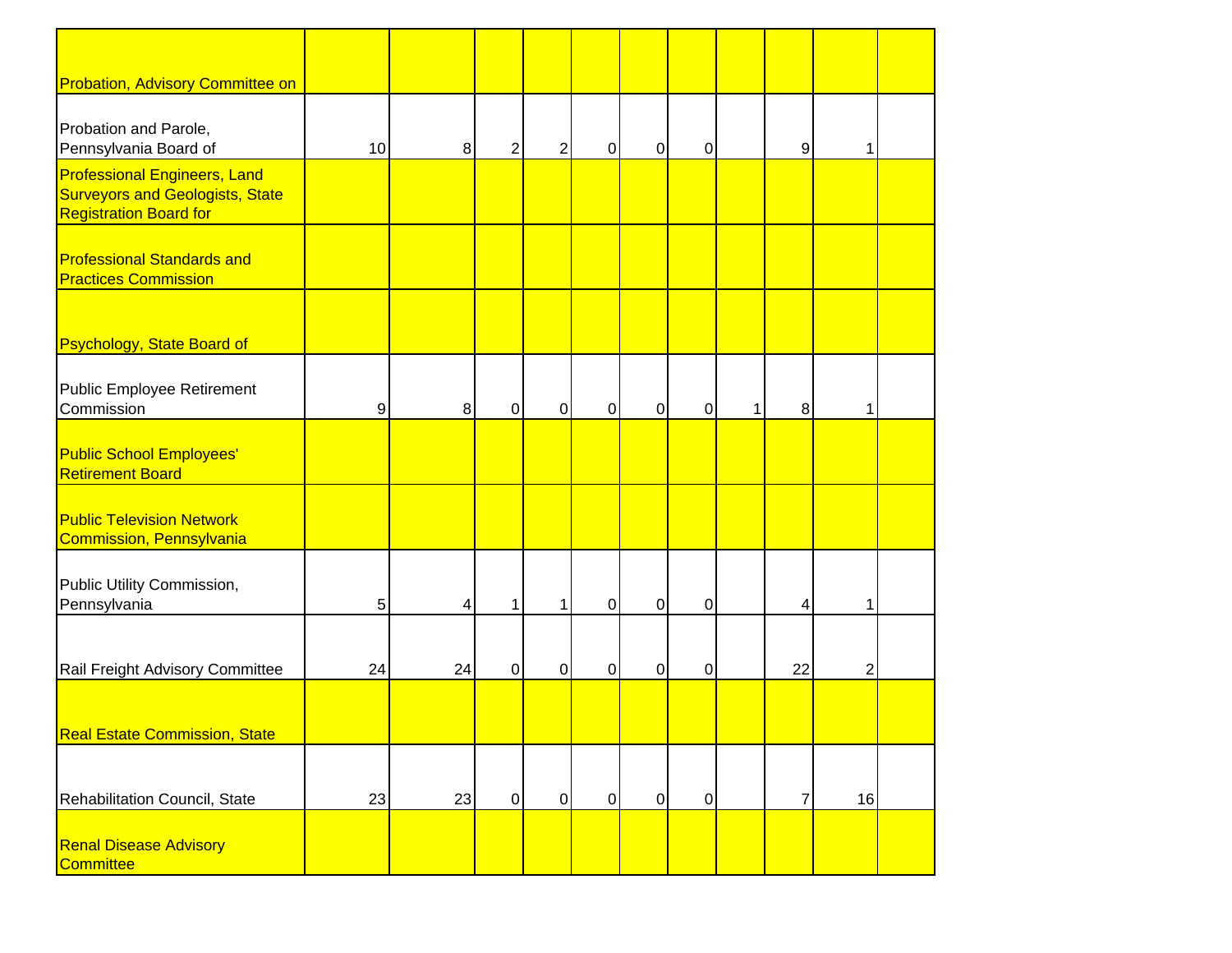| <b>Request for Information Review</b><br><b>Committee</b>                                                        |    |    |                |                |                |                |                |                |                |  |
|------------------------------------------------------------------------------------------------------------------|----|----|----------------|----------------|----------------|----------------|----------------|----------------|----------------|--|
| Rural Development Council,<br>Pennsylvania                                                                       | 28 | 26 | $\overline{2}$ |                | 0              | $\overline{0}$ | 1              | 24             | 4              |  |
| Schuylkill County Board of<br>Assistance                                                                         | 6  | 6  | 0              | 0              | 0              | $\overline{0}$ | 0              | 4              | 2              |  |
| Scotland School For Veterans'<br><b>Children Board of Trustees</b>                                               | 8  | 6  | $\overline{2}$ | 2              | 0              | $\mathbf 0$    | 0              | 8              | $\pmb{0}$      |  |
| Scranton State School for the<br>Deaf, Board of Trustees of (how to<br>classify Middle Eastern member?)          | 9  | 9  | $\pmb{0}$      | $\mathbf 0$    | 0              | $\overline{0}$ | 0              | 6              | 3              |  |
| Seasonal Farm Labor Committee                                                                                    | 9  | 7  | $\overline{c}$ |                | 0              | $\overline{0}$ | 1              | 7              | $\overline{2}$ |  |
| Securities Commission,<br>Pennsylvania                                                                           | 3  | 3  | $\overline{0}$ | $\overline{0}$ | $\mathbf 0$    | $\overline{0}$ | $\mathbf 0$    | 3              | $\Omega$       |  |
| Selection Committee (Department<br>of General Services)                                                          | 5  | 4  | 1              |                | $\mathbf 0$    | $\overline{0}$ | 0              | 5              | $\overline{0}$ |  |
| Selinsgrove Center, Board of<br><b>Trustees of</b>                                                               |    |    |                |                |                |                |                |                |                |  |
| Senior Citizen Advisory Committee                                                                                | 11 | 10 | 1              |                | $\mathbf 0$    | $\overline{0}$ | $\overline{0}$ | 7              | 4              |  |
| Sentencing, Pennsylvania<br>Commission on                                                                        | 11 | 10 |                |                | $\overline{0}$ | $\overline{0}$ | $\overline{0}$ | 8 <sup>1</sup> | $\overline{3}$ |  |
| <b>Sewage Treatment Plant and</b><br><b>Waterworks Operators, State</b>                                          |    |    |                |                |                |                |                |                |                |  |
| Shippensburg University of<br>Pennsylvania of the State System<br>of Higher Education, Council of<br>Trustees of | 11 | 10 |                |                | 0              | $\overline{0}$ | 0              | $\overline{9}$ | 2              |  |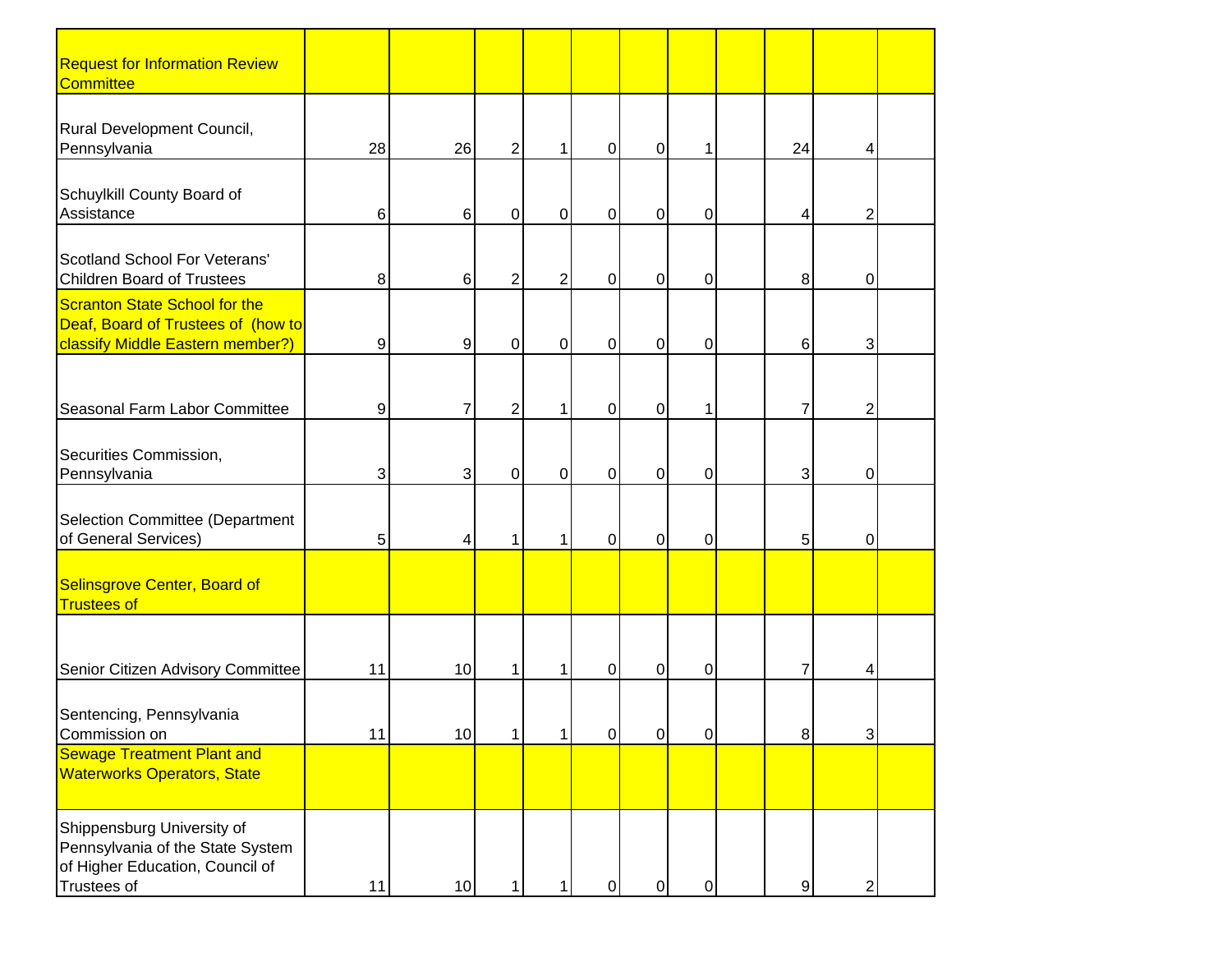| Slippery Rock University of<br>Pennsylvania of the State System<br>of Higher Education, Council of<br>Trustees of | 11 | 10 | 1         |              | $\overline{0}$ | $\mathbf 0$ | 0 | $\bf 8$        | 3  |  |
|-------------------------------------------------------------------------------------------------------------------|----|----|-----------|--------------|----------------|-------------|---|----------------|----|--|
| <b>Small Business Compliance</b><br><b>Advisory Committee</b>                                                     | 11 | 10 | 1         |              | $\mathbf 0$    | $\mathbf 0$ | 0 | 7              | 4  |  |
| Snyder County Board of<br>Assistance<br><u>oudar vyuncis, mamaye anu</u>                                          | 7  | 7  | 0         | $\mathbf 0$  | $\mathbf 0$    | $\pmb{0}$   | 0 | $\overline{2}$ | 5  |  |
| <b>Family Therapists and</b><br><b>Professional Counselors, State</b><br><b>Board of</b>                          |    |    |           |              |                |             |   |                |    |  |
| Soldiers' and Sailors' Home,<br><b>Advisory Council for Pennsylvania</b>                                          |    |    |           |              |                |             |   |                |    |  |
| Somerset County Board of<br>Assistance                                                                            |    |    | 0         | $\mathbf 0$  | $\mathbf 0$    | $\pmb{0}$   | 0 | $\overline{2}$ | 5  |  |
| Somerset State Hospital, Board of<br><b>Trustees of</b>                                                           |    |    |           |              |                |             |   |                |    |  |
| South Mountain Restoration<br>Center, Board of Trustees of                                                        | 8  | 8  | $\pmb{0}$ | $\mathbf 0$  | $\overline{0}$ | $\mathbf 0$ | 0 | 6              | 2  |  |
| Special Education, State Advisory<br>Panel for                                                                    | 22 | 19 | 3         | $\mathbf{3}$ | $\mathbf 0$    | 0           | 0 | 12             | 10 |  |
| Speech-Language and Hearing,<br><b>State Board of Examiners in</b>                                                |    |    |           |              |                |             |   |                |    |  |
| Sportsmen's Advisory Council,<br>Governor's                                                                       |    |    |           |              |                |             |   |                |    |  |
| State Charter School Appeal Board                                                                                 |    |    |           |              |                |             |   |                |    |  |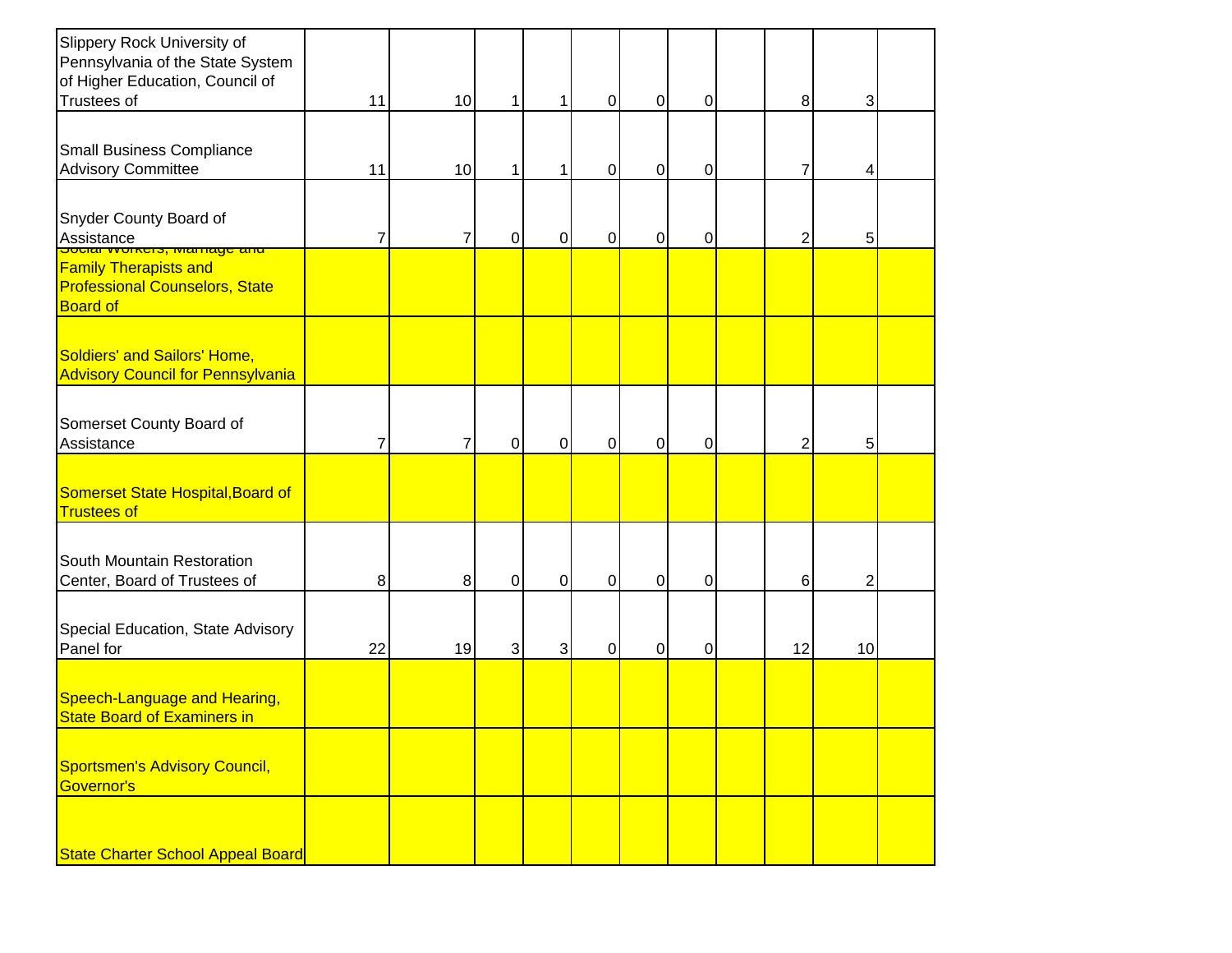| <b>State Health Facility Hearing Board</b>                                                    |                |                |            |                |                |                  |                |                |            |  |
|-----------------------------------------------------------------------------------------------|----------------|----------------|------------|----------------|----------------|------------------|----------------|----------------|------------|--|
| State System of Higher Education,<br>Board of Governors of the                                | 19             | 16             | 3          | 3 <sup>l</sup> | $\mathbf 0$    | 0                | $\overline{0}$ | 16             | 3          |  |
| Sullivan County Board of<br>Assistance                                                        | 5              | 5              | 0          | $\overline{0}$ | $\mathbf 0$    | $\mathbf 0$      | $\mathbf 0$    | $\overline{2}$ | 3          |  |
| Susquehanna County Board of<br>Assistance                                                     | $\overline{7}$ | 7              | 0          | $\overline{0}$ | $\mathbf 0$    | $\boldsymbol{0}$ | $\overline{O}$ | 1              | 6          |  |
| <b>Targeted Community Revitalization</b><br>and Crime Prevention Advisory<br><b>Committee</b> |                |                |            |                |                |                  |                |                |            |  |
| Tax Equalization Board, State                                                                 | $\mathbf{3}$   | 3              | 0          | $\overline{0}$ | $\mathbf 0$    | $\pmb{0}$        | $\overline{0}$ | 3              | 0          |  |
| <b>Technical Advisory Committee on</b><br><b>Diesel-Powered Equipment</b>                     |                |                |            |                |                |                  |                |                |            |  |
| Tioga County Board of Assistance                                                              | 6              | $6\phantom{.}$ | 0          | $\overline{0}$ | $\mathbf 0$    | 0                | $\overline{O}$ | 3              | 3          |  |
| <b>Tobacco Settlement Investment</b><br>Board                                                 |                |                |            |                |                |                  |                |                |            |  |
| Torrance State Hospital, Board of<br><b>Trustees of</b>                                       |                |                |            |                |                |                  |                |                |            |  |
| <b>Training America's Teachers</b><br>Commission                                              | 55             | 50             | 5          | 4 <sup>1</sup> | $\overline{0}$ | $\overline{0}$   | $\mathbf{1}$   | 37             | 18         |  |
| <b>Transportation Advisory</b><br><b>Committee, State</b>                                     |                |                |            |                |                |                  |                |                |            |  |
| <b>Transportation Authority</b><br>(SEPTA), Southeastern<br>Pennsylvania                      | 15             | 12             | $\sqrt{3}$ | 3              | $\mathbf 0$    | $\overline{0}$   | $\overline{O}$ | 12             | $\sqrt{3}$ |  |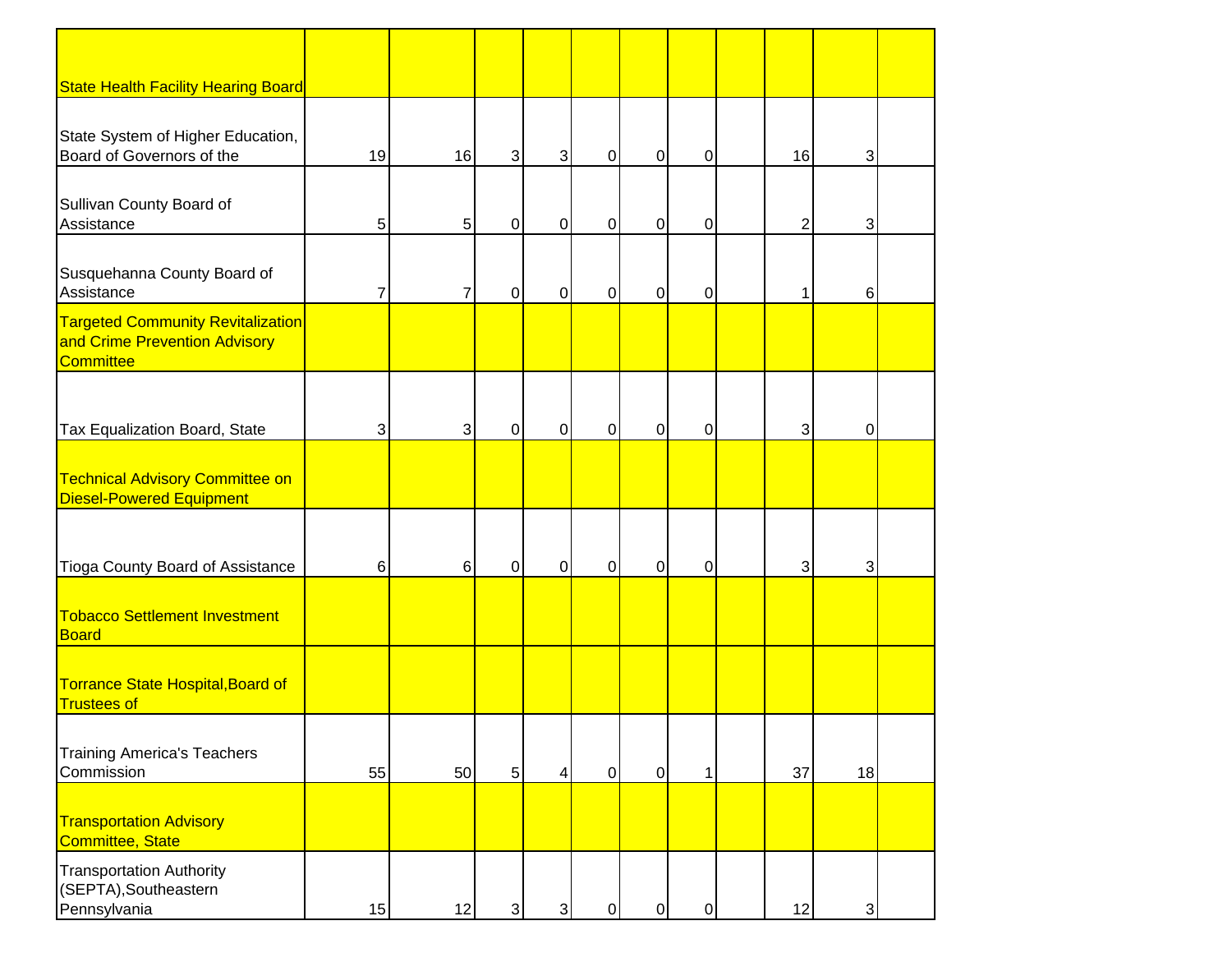| <b>Transportation Commission, State</b>                                   |                |   |                |   |                |                |                |                |                |  |
|---------------------------------------------------------------------------|----------------|---|----------------|---|----------------|----------------|----------------|----------------|----------------|--|
|                                                                           |                |   |                |   |                |                |                |                |                |  |
| <b>Transportation Funding and</b>                                         |                |   |                |   |                |                |                |                |                |  |
| <b>Reform Commission</b>                                                  |                |   |                |   |                |                |                |                |                |  |
|                                                                           |                |   |                |   |                |                |                |                |                |  |
| <b>Travel and Tourism Council,</b>                                        |                |   |                |   |                |                |                |                |                |  |
| Governor's                                                                |                |   |                |   |                |                |                |                |                |  |
|                                                                           |                |   |                |   |                |                |                |                |                |  |
| <b>Travel and Tourism Partnership,</b>                                    |                |   |                |   |                |                |                |                |                |  |
| Pennsylvania                                                              |                |   |                |   |                |                |                |                |                |  |
|                                                                           |                |   |                |   |                |                |                |                |                |  |
| <b>Tuition Account Program Advisory</b>                                   |                |   |                |   |                |                |                |                |                |  |
| <b>Board</b>                                                              |                |   |                |   |                |                |                |                |                |  |
|                                                                           |                |   |                |   |                |                |                |                |                |  |
| Turnpike Commission,<br>Pennsylvania                                      | $6\phantom{1}$ | 4 | $\overline{2}$ | 0 | $\overline{0}$ | $\mathbf 0$    | $\overline{2}$ | 6              | $\mathbf 0$    |  |
|                                                                           |                |   |                |   |                |                |                |                |                |  |
| <b>Underground Storage Tank</b>                                           |                |   |                |   |                |                |                |                |                |  |
| Indemnification Board                                                     | 8              | 8 | $\mathbf 0$    | 0 | $\overline{0}$ | $\mathbf 0$    | 0              | 6              | $\overline{2}$ |  |
|                                                                           |                |   |                |   |                |                |                |                |                |  |
| Unemployment Compensation                                                 |                |   |                |   |                |                |                |                |                |  |
| <b>Advisory Council, State</b>                                            |                |   |                |   |                |                |                |                |                |  |
|                                                                           |                |   |                |   |                |                |                |                |                |  |
| Unemployment Compensation                                                 |                |   |                |   |                |                |                |                |                |  |
| <b>Board of Review</b>                                                    |                |   |                |   |                |                |                |                |                |  |
|                                                                           |                |   |                |   |                |                |                |                |                |  |
| Uniform State Laws, Board of                                              |                |   |                |   |                |                |                |                |                |  |
| Commissioners on                                                          |                |   |                |   |                |                |                |                |                |  |
|                                                                           |                |   |                |   |                |                |                |                |                |  |
|                                                                           |                |   |                |   |                |                |                |                |                |  |
| Union County Board of Assistance                                          | $\overline{7}$ | 7 | $\overline{0}$ | 0 | $\overline{0}$ | $\overline{0}$ | $\overline{0}$ | $\overline{2}$ | 5 <sup>1</sup> |  |
| <b>Upper and Middle Susquehanna</b>                                       |                |   |                |   |                |                |                |                |                |  |
| <b>Basin Regional Water Resources</b><br>Committee                        |                |   |                |   |                |                |                |                |                |  |
|                                                                           |                |   |                |   |                |                |                |                |                |  |
|                                                                           |                |   |                |   |                |                |                |                |                |  |
| <b>Vehicle Manufacturers, Dealers</b><br>and Salespersons, State Board of |                |   |                |   |                |                |                |                |                |  |
|                                                                           |                |   |                |   |                |                |                |                |                |  |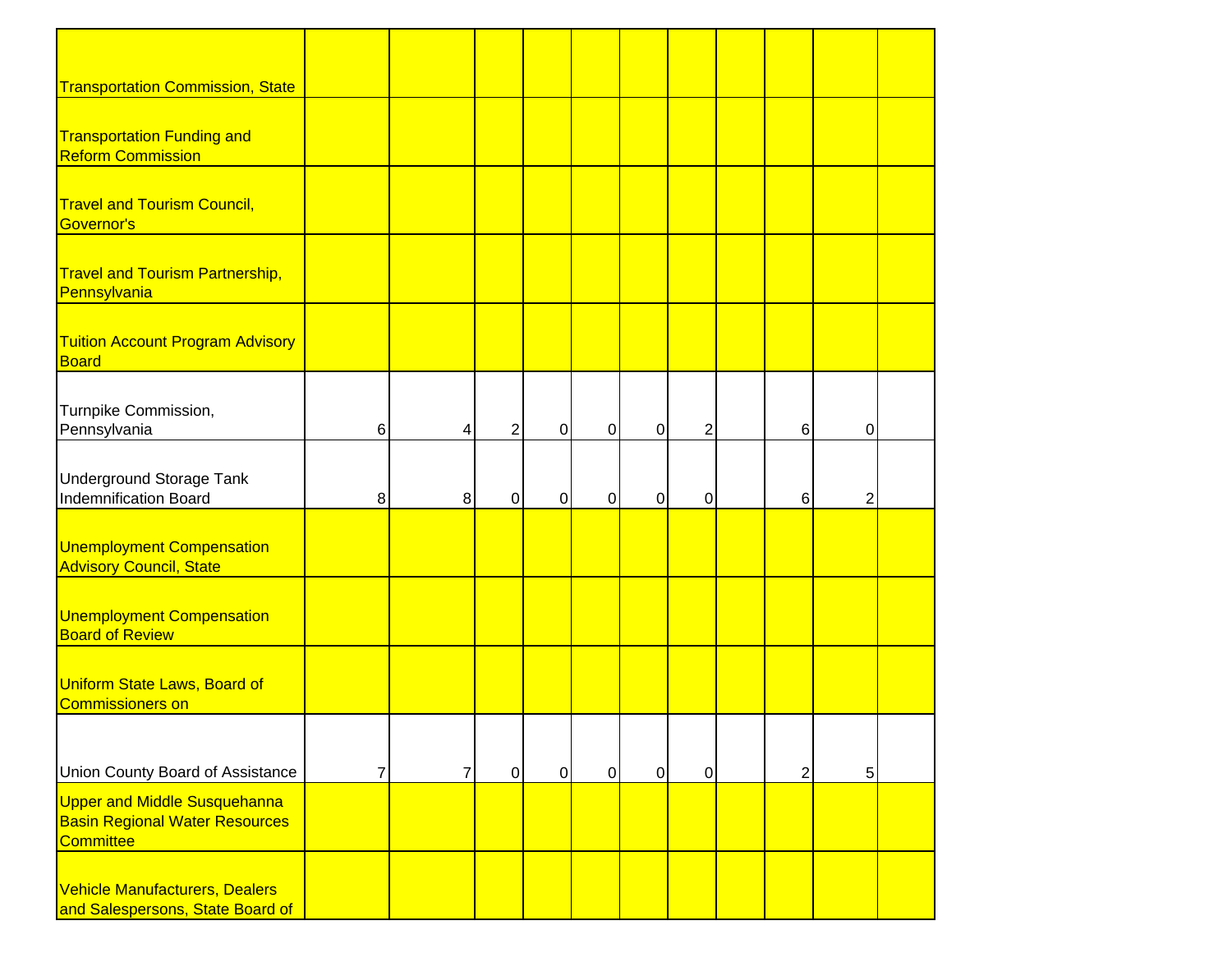| Venue, Interbranch Commission on                            |    |           |                |                |           |                |                |    |              |                |   |
|-------------------------------------------------------------|----|-----------|----------------|----------------|-----------|----------------|----------------|----|--------------|----------------|---|
|                                                             |    |           |                |                |           |                |                |    |              |                |   |
| Veterans' Center, Advisory Council<br>for Southwestern      |    |           |                |                |           |                |                |    |              |                |   |
| Veterans' Center, Advisory Council<br>for Southeastern      |    |           |                |                |           |                |                |    |              |                |   |
| Veterinary Medicine, State Board<br><b>of</b>               |    |           |                |                |           |                |                |    |              |                |   |
| <b>Victims Services Advisory</b><br>Committee               | 14 | $\pmb{0}$ | $\overline{0}$ | 0              | 0         | $\overline{0}$ | $\mathbf 0$    | 14 | 5            | $9\,$          | 0 |
| Vocational Rehabilitation, State<br><b>Board of</b>         |    |           |                |                |           |                |                |    |              |                |   |
| Warren County Board of<br>Assistance                        | 9  | 9         | $\overline{0}$ | $\pmb{0}$      | $\pmb{0}$ | $\overline{0}$ | $\overline{0}$ |    | $\mathbf{3}$ | $6\phantom{1}$ |   |
| Warren State Hospital, Board of<br>Trustees of              |    |           |                |                |           |                |                |    |              |                |   |
| Washington County Board of<br>Assistance                    | 6  | 4         | $\overline{2}$ | $\overline{2}$ | 0         | $\overline{0}$ | $\mathbf 0$    |    | 3            | 3              |   |
| <b>Washington Crossing Park</b><br>Commission on            |    |           |                |                |           |                |                |    |              |                |   |
| <b>Water Resources Committee,</b><br>Statewide              |    |           |                |                |           |                |                |    |              |                |   |
| <b>Wayne County Board of</b><br>Assistance                  |    |           |                |                |           |                |                |    |              |                |   |
| <b>Wernersville State Hospital, Board</b><br>of Trustees of |    |           |                |                |           |                |                |    |              |                |   |